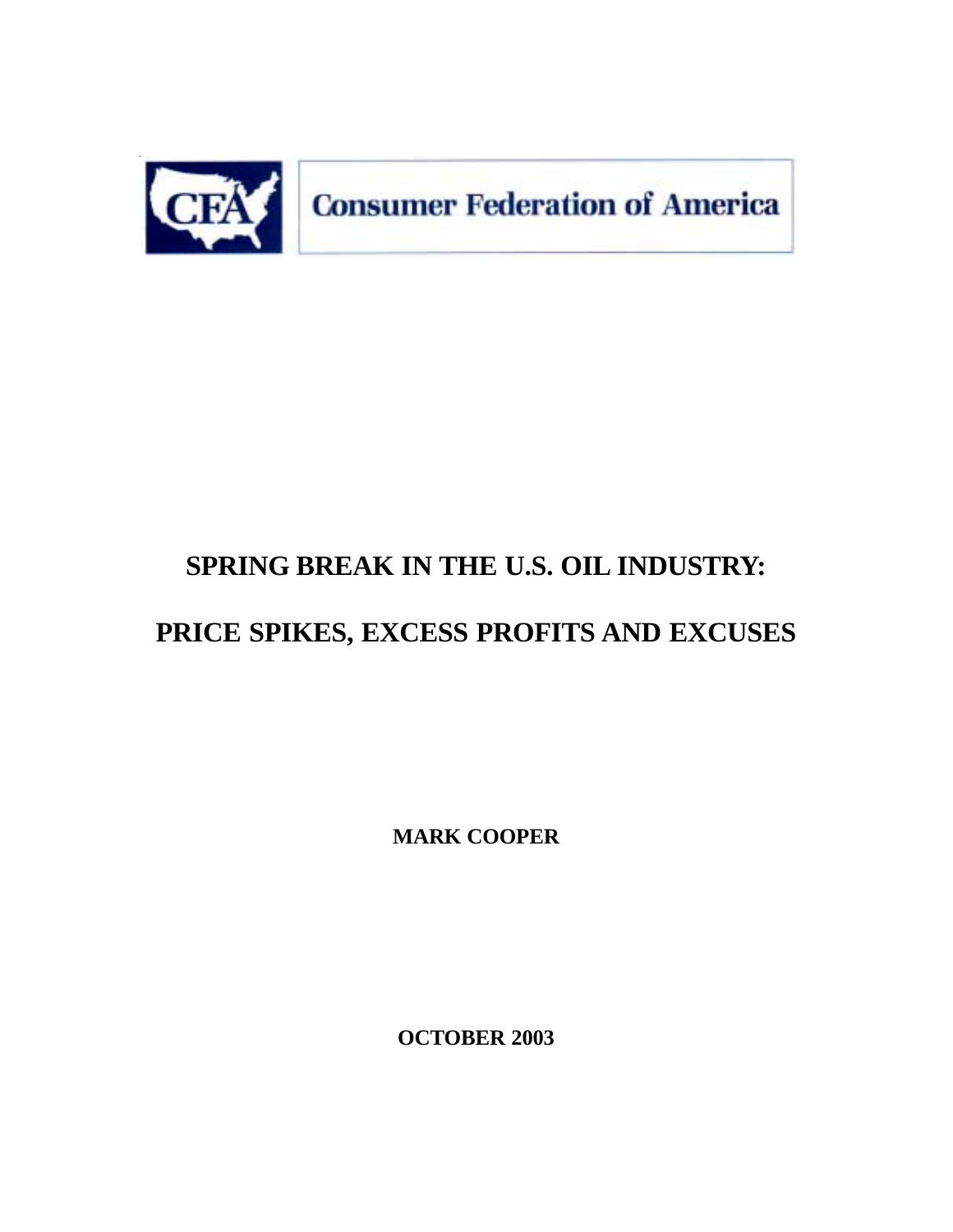# **Contents**

| I. GASOLINE PRICE SHOCKS ARE A DOMESTIC REFINING                                                                                               |
|------------------------------------------------------------------------------------------------------------------------------------------------|
| BILLIONS OF DOLLARS OF DOMESTIC OVERCHARGES CAUSE HIGH GASOLINE PRICES  7                                                                      |
| II. ECONOMIC FUNDAMENTALS OF GASOLINE MARKETS  16                                                                                              |
| INADEQUATE COMPETITION IN THE OIL INDUSTRY IS A MAJOR CAUSE OF PRICE SPIKES 16                                                                 |
| III. BUSINESS STRATEGIES CREATE AND EXPLOIT                                                                                                    |
| SUPPLY IS TIGHT AS A RESULT OF BUSINESS DECISIONS TO NOT ADD CAPACITY  21<br>THE DOMESTIC OIL INDUSTRY HAS BECOME DANGEROUSLY CONCENTRATED  26 |
| IV. POLICIES TO COMBAT SHORT TERM VOLATILITY                                                                                                   |
| EXPAND RESERVE MARGINS BY STRIKING A BALANCE BETWEEN DEMAND REDUCTION AND                                                                      |
|                                                                                                                                                |
| 37                                                                                                                                             |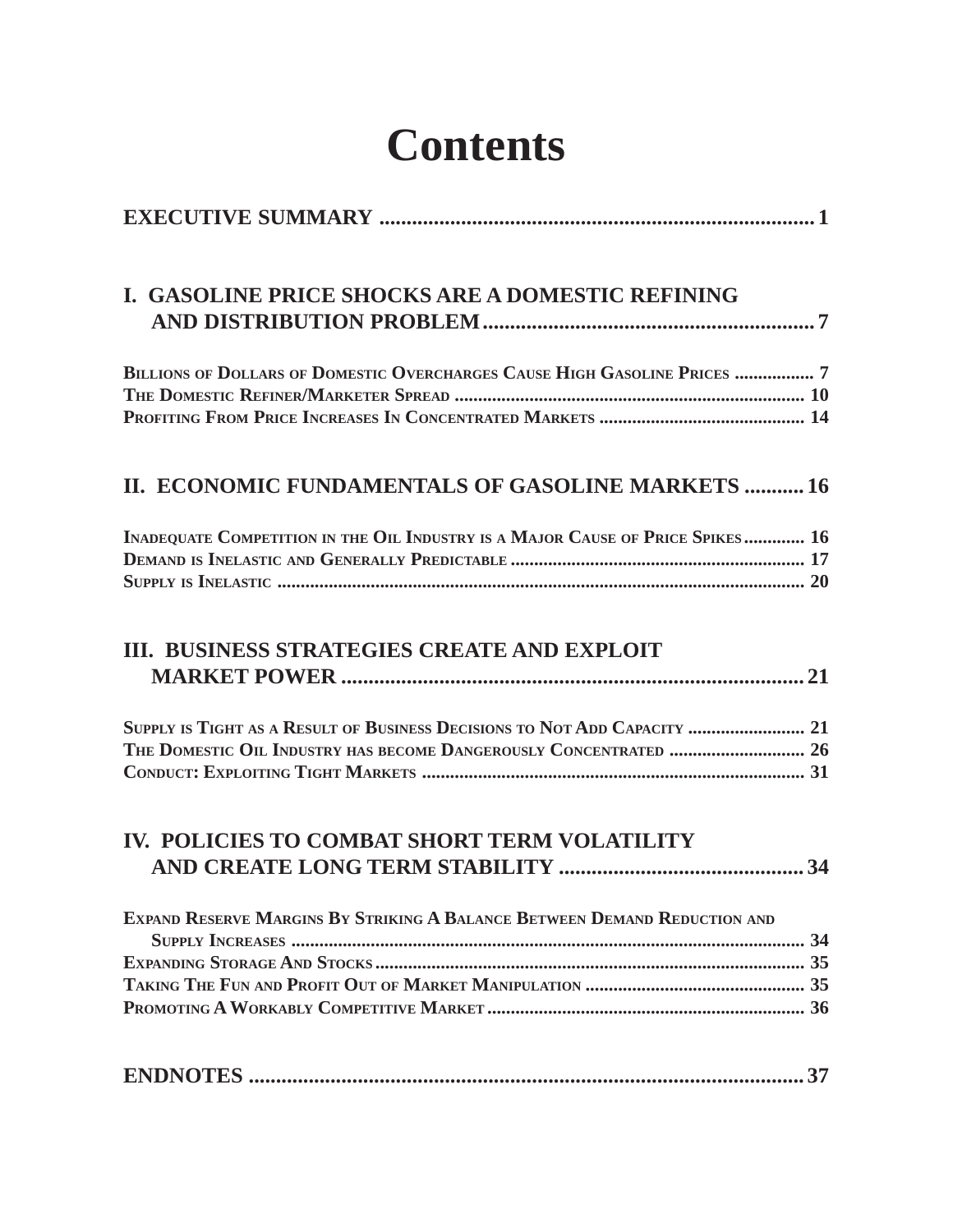# **LIST OF EXHIBITS**

| <b>EXHIBIT I-1: DOMESTIC PRICE INCREASES ACCOUNT FOR TWO-THIRDS OF THE</b> |  |
|----------------------------------------------------------------------------|--|
| <b>GASOLINE PRICE INCREASE SINCE THE ELECTION OF GEORGE BUSH7</b>          |  |
| EXHIBIT I-2: DOMESTIC REFINER/MARKETER SPREAD: 1995-2003 8                 |  |
| EXHIBIT I-3: DOMESTIC REFINER/MARKETER SPREAD: SEASONAL BASIS11            |  |
| EXHIBIT I-4: ACTUAL VS. HISTORIC DOMESTIC SPREAD: 1995-200312              |  |
| EXHIBIT I-5: DOMESTIC REFINER/MARKETER SPREAD: SEASONAL BASIS 13           |  |
|                                                                            |  |
| EXHIBIT I-7: REFINING/MARKETING OPERATING INCOME 15                        |  |
|                                                                            |  |
|                                                                            |  |
| <b>EXHIBIT III-1: OIL INDUSTRY MERGERS AFFECTING REFINING</b>              |  |
|                                                                            |  |
| EXHIBIT III-2: REFINERY CAPACITY AND PRODUCT SUPPLIED23                    |  |
|                                                                            |  |
| <b>EXHIBIT III-4: GASOLINE STOCKS ON HAND: DAYS OF SUPPLY ABOVE</b>        |  |
|                                                                            |  |
| <b>EXHIBIT III-5: CONCENTRATION OF REFINERIES IN REGIONAL MARKETS27</b>    |  |
| <b>EXHIBIT III-6: CONCENTRATION OF GASOLINE DISTRIBUTION</b>               |  |
|                                                                            |  |
| EXHIBIT III-7: OUTLETS AND REFINERY INTEGRATION 30                         |  |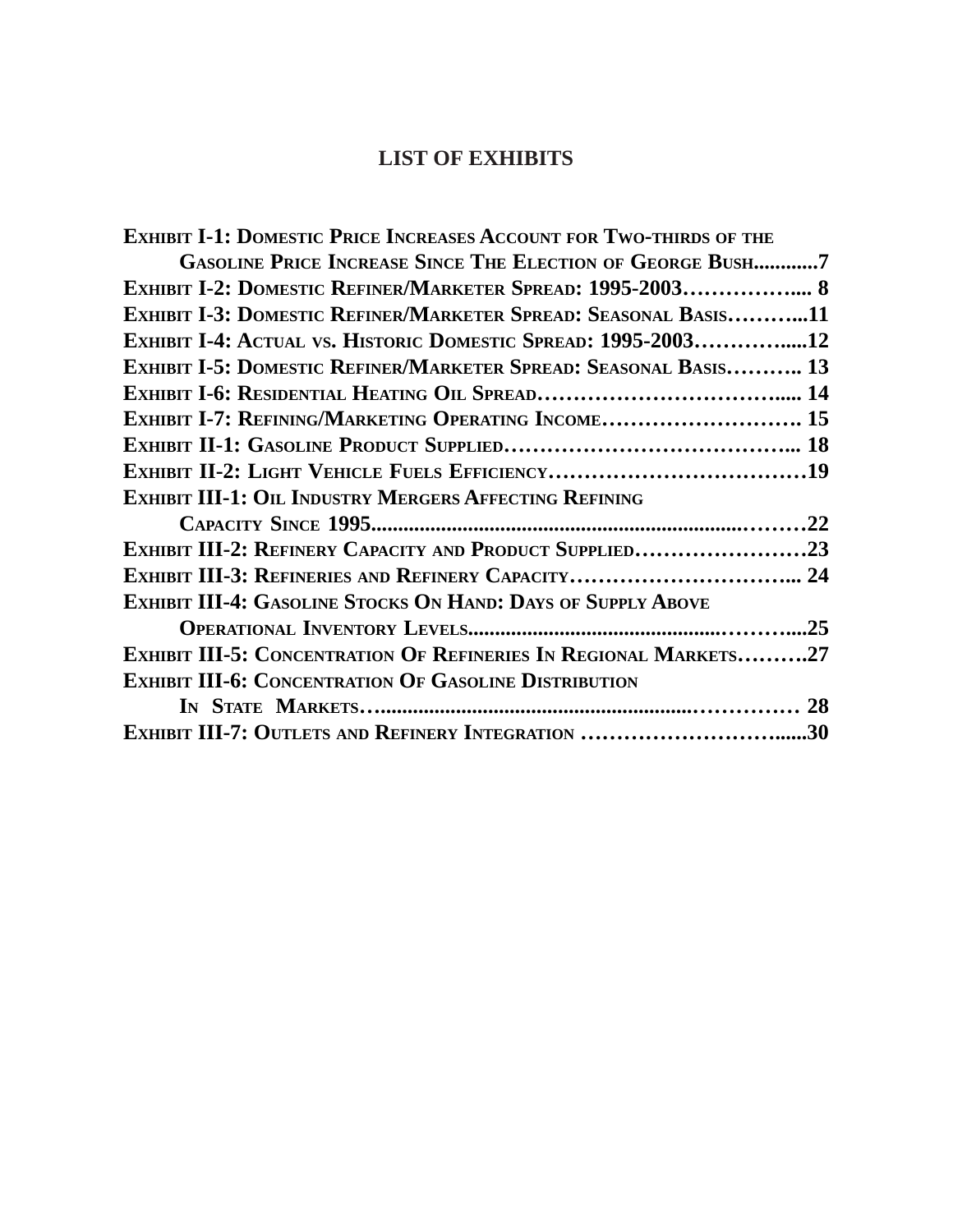<span id="page-3-0"></span>

## **SPRING BREAK IN THE U.S. OIL INDUSTRY: PRICE SPIKES, EXCESS PROFITS AND EXCUSES**

#### **EXECUTIVE SUMMARY**

#### **DOMESTIC GASOLINE PRICE SHOCKS**

While the politicians in Washington furiously debate whether to drill for oil in pristine and environmentally fragile areas, gasoline consumers across the nation have suffered through a wild price spiral that makes the debate irrelevant. The largest cause of rising gasoline prices in recent years is the domestic refining and marketing sector, not crude oil prices or where it comes from.

Over half of the average increase of 26 cents per gallon in the price paid at the pump since the election of George Bush has been caused by domestic refining and marketing charges. The four price spikes since December 2000 caused by domestic refining and marketing have resulted in an increase of over \$30 billion in gasoline prices (see Exhibit ES-1).

This paper shows that business decisions are a major cause of the problem. While the operation of the domestic oil market is complex and many factors contribute to pricing problems, one central characteristic of the industry stands out – it has become so concentrated in several parts of the country that competitive market forces are weak. Long-term strategic decisions by the industry about production capacity interact with short-term (mis)management of stocks to create a tight supply situation that provides ample opportunities to push prices up quickly. Because there are few firms in the market, prices hold above competitive levels for significant periods of time. With an administration in Washington that is very unlikely to criticize or restrain the oil industry (both the President and the Vice President came out of the industry), oil companies have the opportunity to flex their pricing power.

The problem is not a conspiracy, but the rational action of large companies with market power. With weak competitive market forces, individual companies have flexibility for strategic actions that raise prices and profits: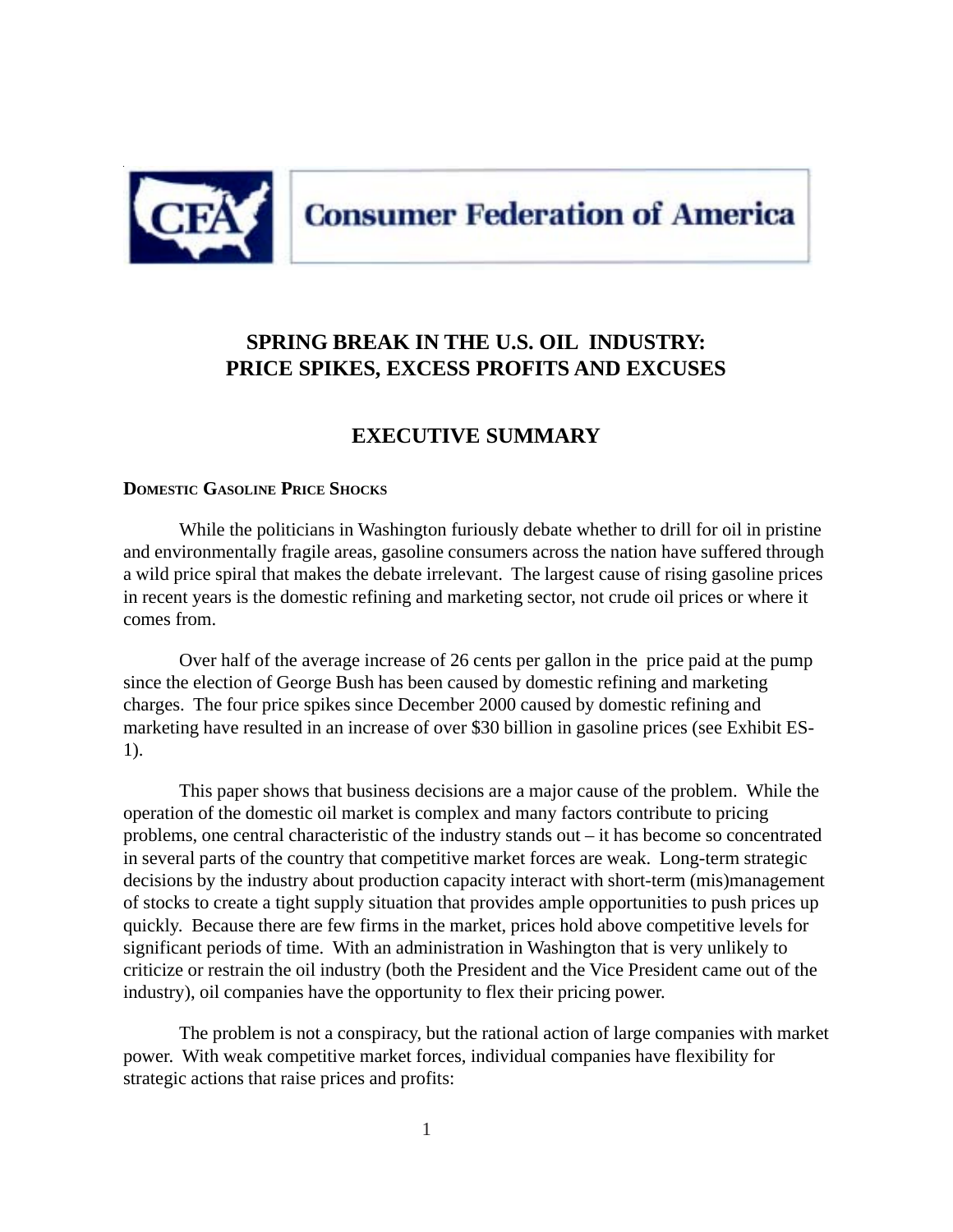#### **E XHIBIT ES-1: D OM ESTIC R EFINER /M ARKETER S PREAD : 1995-2003**



Source: U .S. D epartm ent of Energy, Energy Inform ation A dm inistration, *M onthly Energy Review , Petroleum M arketing M onthly, W eekly Petroleum Status Report,* various issues.

- Individual companies can let supplies become tight in their area and keep stocks low, since there are few competitors who might counter this strategy.
- Companies can simply push prices up when demand increases because they have no fear that competitors will not raise prices to steal customers.
- Individual companies do not feel compelled to quickly increase supplies with imports, because their control of refining and distribution ensures that competitors will not be able to deliver supplies to the market in their area.
- Because there are so few suppliers and capacity is so tight, it is easy to keep track of potential threats to this profit maximizing strategy.

Every accident or blip in the market triggers a price shock and profits mount (see Exhibit ES-2). Moreover, operating the complex system at very high levels of capacity places strains on the physical infrastructure and renders it susceptible to accidents.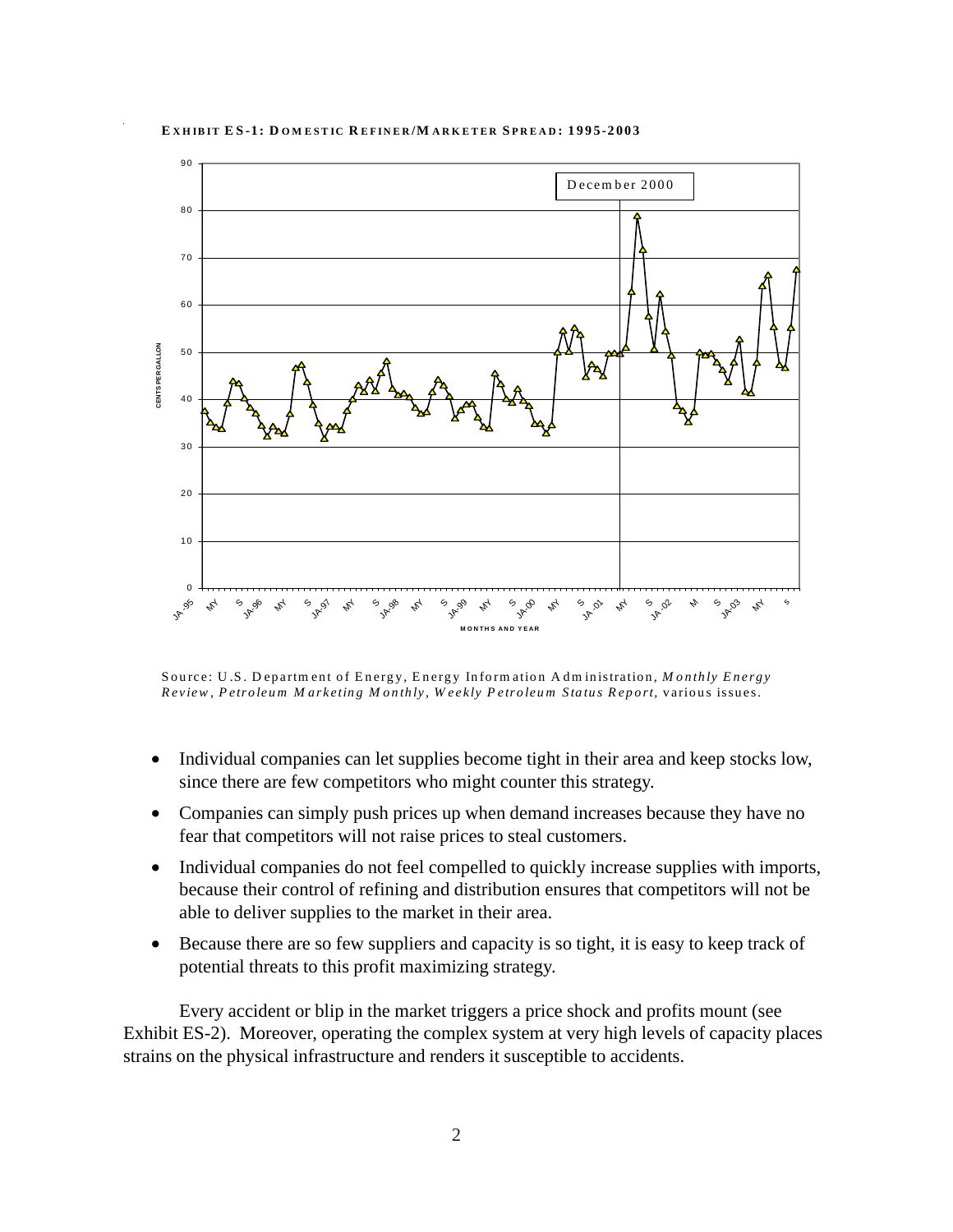

EXHIBIT ES-2: REFINING/MARKETING OPERATING INCOME

Source: Energy Information Administration, U.S. Department of Energy, Performance Profiles of Major Energy Producers: 2001 (January 2003), Table B32; National Petroleum News, "Signs of Life," M arch 2003, Corporate, Downstream Earnings for<br>M ajor Oil Continue to Rebound," October, 2003; oil industry Second Quarter 2003 financial reports. 2003 estimated based on comparison of 1H01 to 1H03.

Yet, policymakers have done nothing to address these underlying problems, other than wring their hands and remark about how tight refining capacity is and how low stockpiles were prior to the spike.

#### **SUPPLY**

There are two clearly identifiable trends affecting the supply side of the gasoline market – a reduction in capacity relative to demand and an increase in concentration.

In 1985 refinery capacity equaled daily consumption of petroleum products. By 2000, daily consumption exceeded refinery capacity by almost 20 percent. The problem is not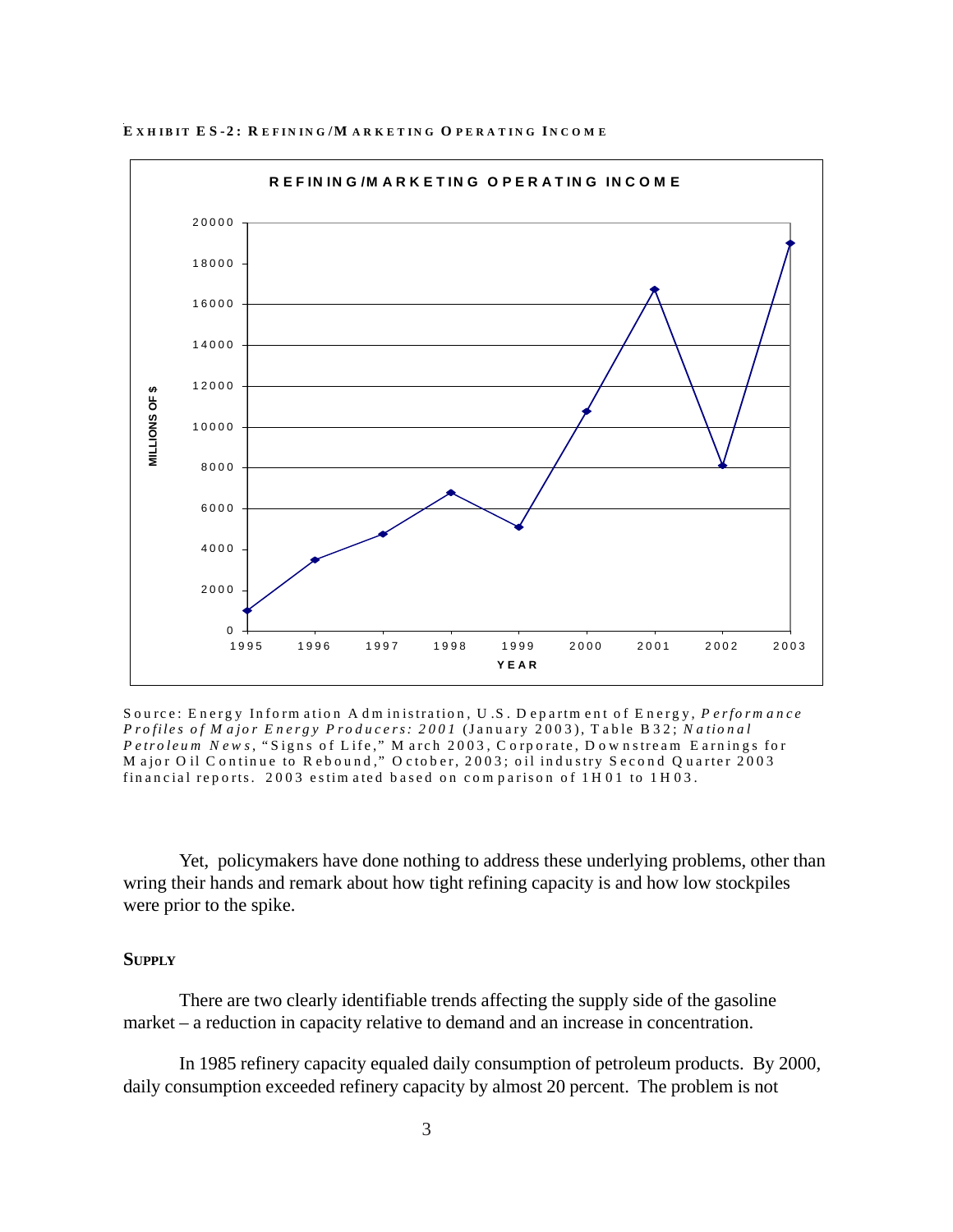#### **E XH IBIT ES-3: G ASOLIN E S TOCKS O N H AND : D AYS OF S UPPLY A BOVE O PERATIO NAL I NVENTORY L EVELS**



Source: U .S. D epartm ent of E nergy, E nergy Inform ation A dm inistration, *Petroleum Supply M onthly,* various issues, T able, S4, Figure S6; *W eekly P etroleum Status R eport.* 

simply that no new refineries have been built, but that in the past 15 years about 75 refineries were closed. Reductions in storage capacity and the number of gasoline stations of over ten percent have also taken place in just the past half-decade.

These reductions in capacity have been driven in part by a merger wave that has resulted in a significant increase in the concentration of ownership of refinery capacity and gasoline outlets. Four-fifths of regional refinery markets have reached levels of concentration that trigger competitive concerns, even by the standards adopted by the antitrust division of the Reagan administration's Department of Justice. In these markets, the largest four firms account for at least one-half and as much as three quarters of the refined product output. A similar trend has been in evidence at the level of gasoline stations.

Even more ominous for short-term price volatility is the fact that stockpiles have declined dramatically (see Exhibit ES-3). Storage capacity has been reduced and economic reserves – reserves above what is needed just to keep the system running – have been slashed.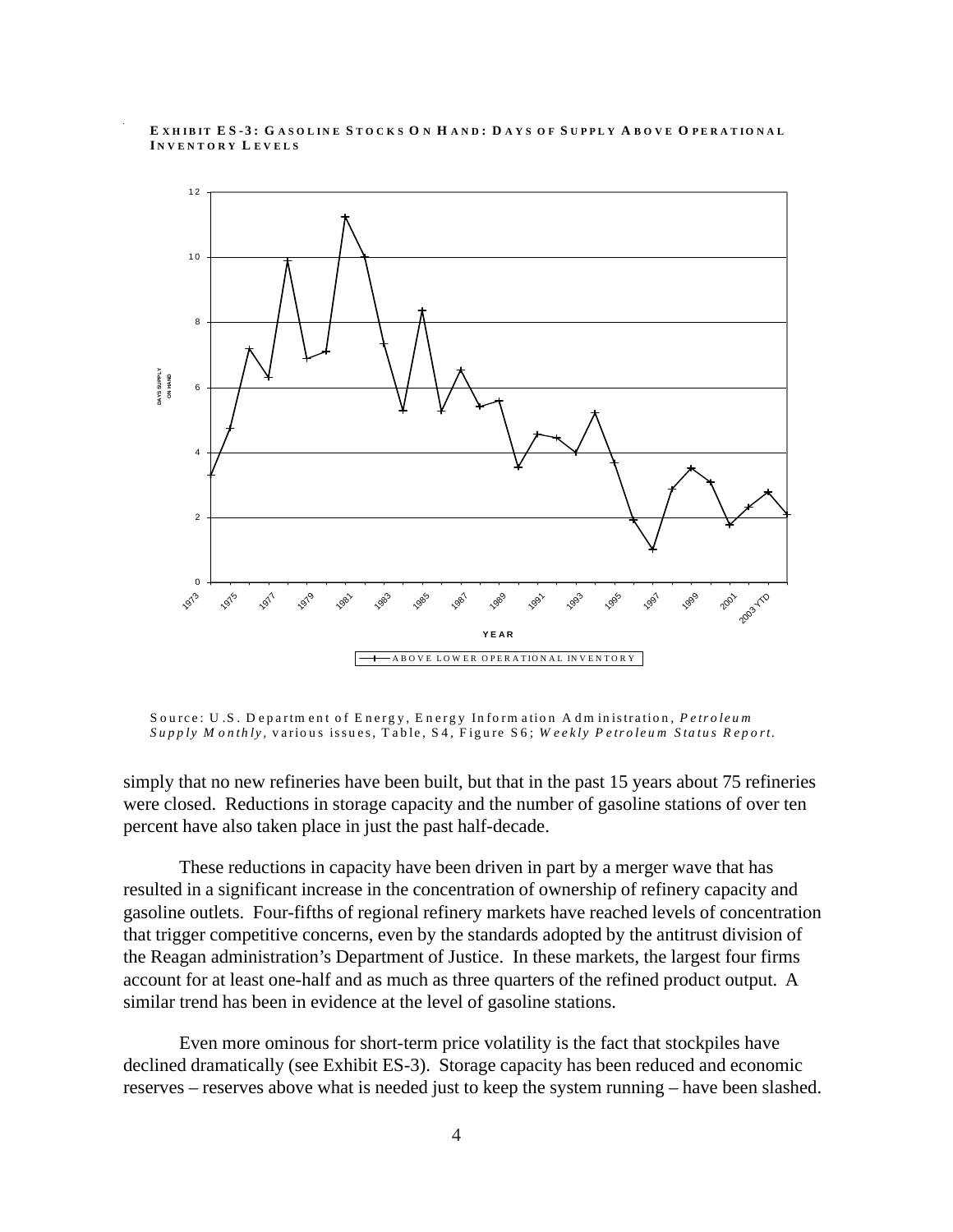The industry now typically has no more than a day or two of gasoline supplies above its operational minimum, compared to a week or so in the 1980s. Thus, there is little reserve capacity to dampen price increases.

#### **DEMAND**

The demand side of the market creates additional pressures and vulnerabilities to price spirals. The demand for gasoline does not respond quickly to price in the short term. When demand is "inelastic" as it is in the gasoline market, suppliers have a better chance of making price increases stick when there is little spare capacity. Increasing demand has reduced spare capacity.

From the second oil price shock in 1979 through 1991, fuel efficiency improved by almost 50 percent (see Exhibit ES-4). In the ensuing decade, there was little if any progress because public policy stopped requiring improvements in fuel efficiency. Had fuel efficiency



**E XHIBIT ES-4: L IGHT V EHICLE F UELS E FFICIENCY**

Source: U . S. D epartm ent of Energy, Energy Inform ation A dm inistration, *M onthly Energy Review* , Tables 1.10.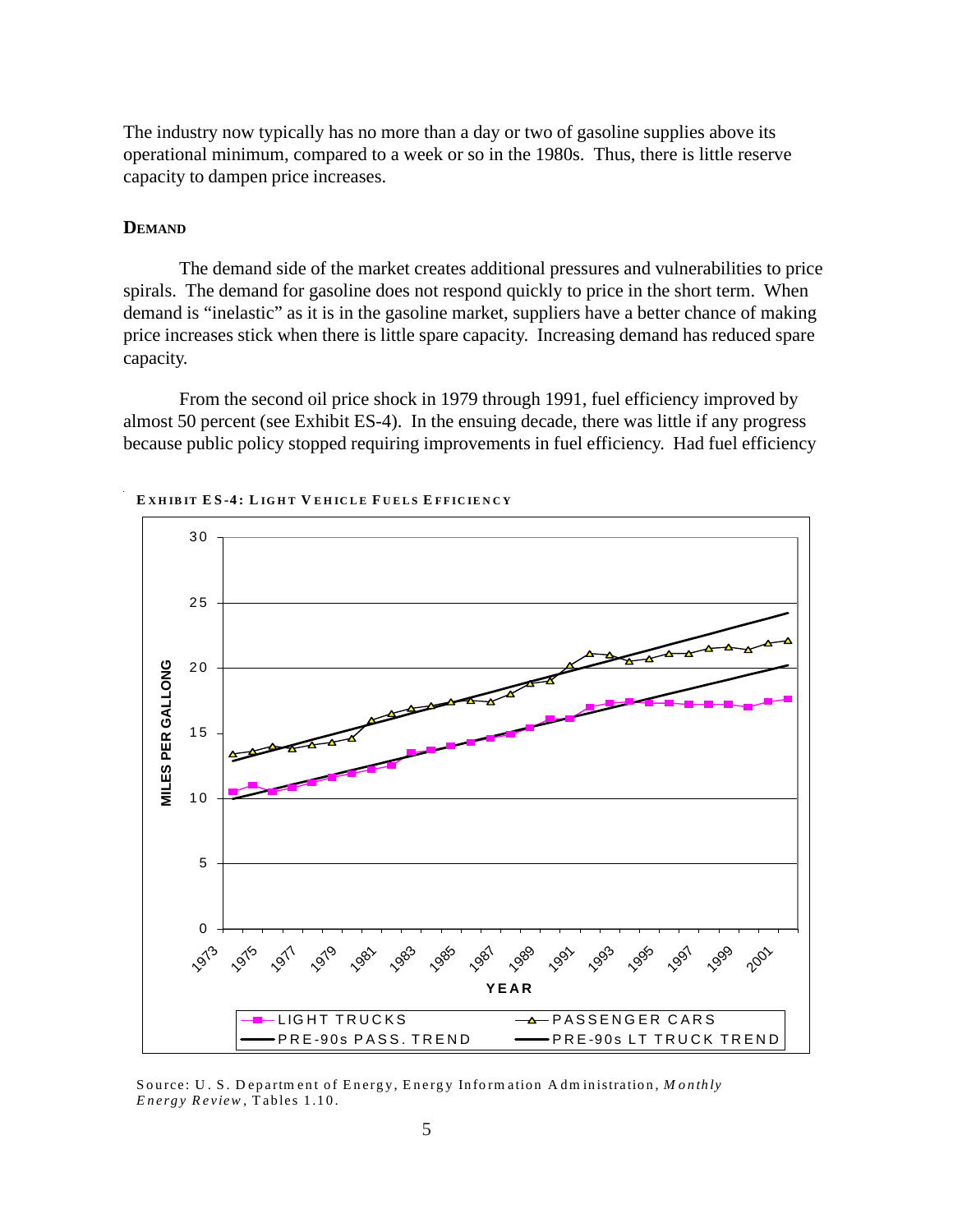<span id="page-8-0"></span>continued to improve, the U.S. would be consuming well over a million barrels per day less of gasoline.

#### **CONSUMER-FRIENDLY POLICIES TO BREAK THE PRICE SPIRAL**

In summary, this analysis demonstrates that gasoline markets are volatile and suffer competitive problems. Market fundamentals (inadequate capacity and inelastic supply and demand), market structures (ownership concentration and vertical integration), corporate conduct (capacity and production decisions), and market performance (price and profits) all point toward the potential for the abuse of market power.

Vigorous and broad based public policies should be pursued to implement permanent institutional changes that reduce the chances that markets will be tight and reduce the exposure of consumers to the opportunistic exploitation of markets when they become tight. To achieve this reduction of risk, public policy should be focused on achieving several interrelated goals.

**Restore reserve margins by developing both efficiency and production**: Increasing fuel efficiency at the rate achieved in the 1980s in the decade ahead would save about 1.5 to 2 million barrels per day in the decade ahead. Increasing refinery capacity by 10 percent, either through expansion at existing refineries or redevelopment of less than one half of the refineries closed in the past decade, would add another 1.5 to 2 million barrels per day.

**Increase market flexibility:** Expanding stockpiles – with tax incentives to hold and draw down supplies in the fact of price increases, and/or mandatory stocks requirements as a percentage of sales, and/or government owned/privately operated supplies – could alleviate the chronic problem of inadequate stockpiles.

**Promote a more competitive industry:** Further concentration of the petroleum industry should be resisted by vigorous enforcement of the Department of Justice Merger Guidelines. Restrictive marketing practices, such as zonal pricing and franchise restrictions on supply acquisition, should be investigated and discouraged.

**Deter private actions that make markets tight or exploit market disruptions.** Withholding of supply should draw immediate and intense public and governmental scrutiny through a joint federal state task force of attorney's general. Manipulation of product, commodityand derivatives markets should be prevented. The incentives to manipulate markets can be reduced by imposing a windfall profits tax that triggers under specific circumstances of price and profit increases.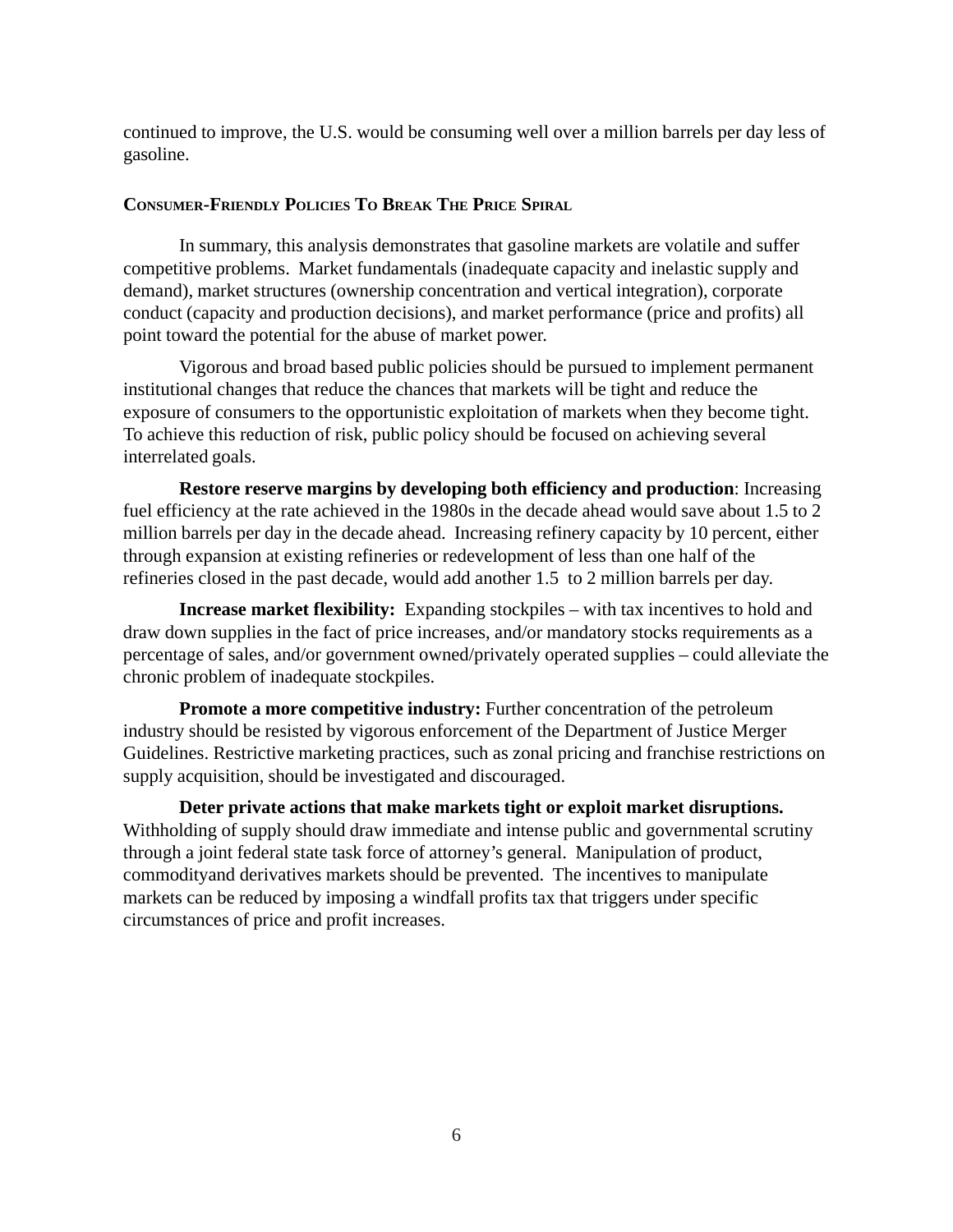## <span id="page-9-0"></span>**I. GASOLINE PRICE SHOCKS ARE A DOMESTIC REFINING AND DISTRIBUTION PROBLEM**

#### **BILLIONS OF DOLLARS OF DOMESTIC OVERCHARGES CAUSE HIGH GASOLINE PRICES**

While the politicians in Washington furiously debate whether to drill for oil in pristine and environmentally fragile areas, gasoline consumers across the nation have suffered through a wild price spiral that makes the debate irrelevant. The largest cause of rising gasoline prices in recent years is the domestic refining and marketing sector, not crude oil prices or where it comes from.

#### Since December 2000, the increase in the domestic average pump price that is taken by domestic refiners and markets has cost the American public over \$30 billion.

Of the 26 cent per gallon increase in the average price paid at the pump since the election of George Bush as President in December 2000 (see Exhibit I-1):

EXHIBIT I-1: DOMESTIC PRICE INCREASES A CCOUNT FOR TWO-THIRDS OF THE GASOLINE PRICE INCREASE SINCE THE ELECTION OF GEORGE BUSH



Source: U.S. Department of Energy, Energy Information Administration, Monthly Energy Review, Petroleum Marketing Monthly, Petroleum Supply Monthly, various issues, Tables S1, 36; Weekly Petroleum Status Report, various issues.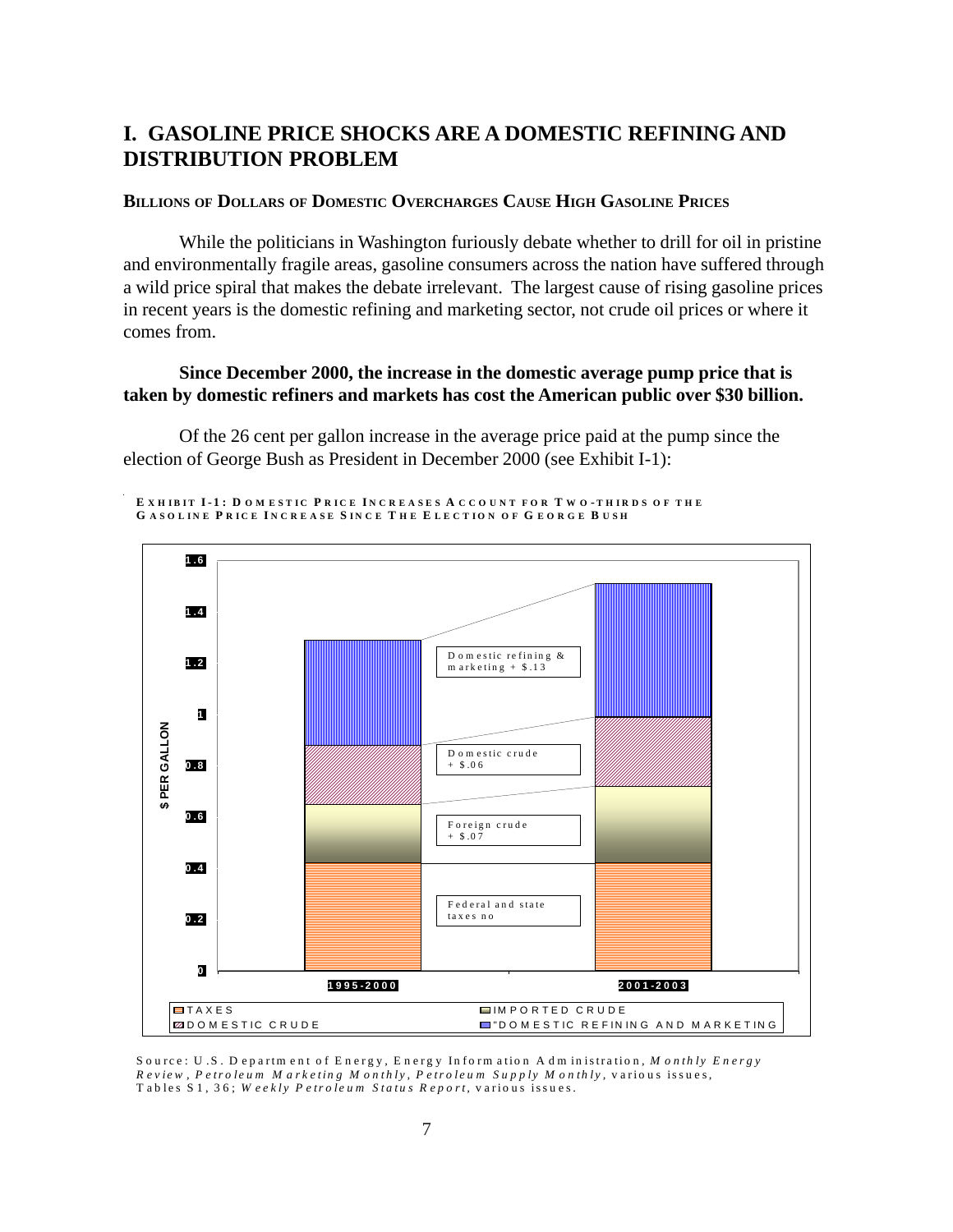- 13 cents has been caused by an increase in the domestic refiner/marketer charges.
- 7 cents has been caused by an increase in the price of imported oil,
- 6 cents has been caused by an increase in the price of domestic oil.

For the past three years the domestic refining and marketing segment of the oil industry has taken the American gasoline consumer on a wild roller coaster ride (see Exhibit I-2). A pipeline breaks here, a refinery goes out there, or a blackout shuts down production for a day someplace else. Because stocks are so tight, prices shoot up, and stay up for an extended period of time. For one nebulous reason or another, dire predictions about larger increases are made. Loud claims of price gouging are heard from the public and some policymakers.<sup>1</sup> The



**EXHIBIT I-2: DOMESTIC REFINER/MARKETER SPREAD: 1995-2003** 

Source: U.S. Department of Energy, Energy Information Administration, *Monthly Energy Review, Petroleum Marketing Monthly, Weekly Petroleum Status Report,* various issues.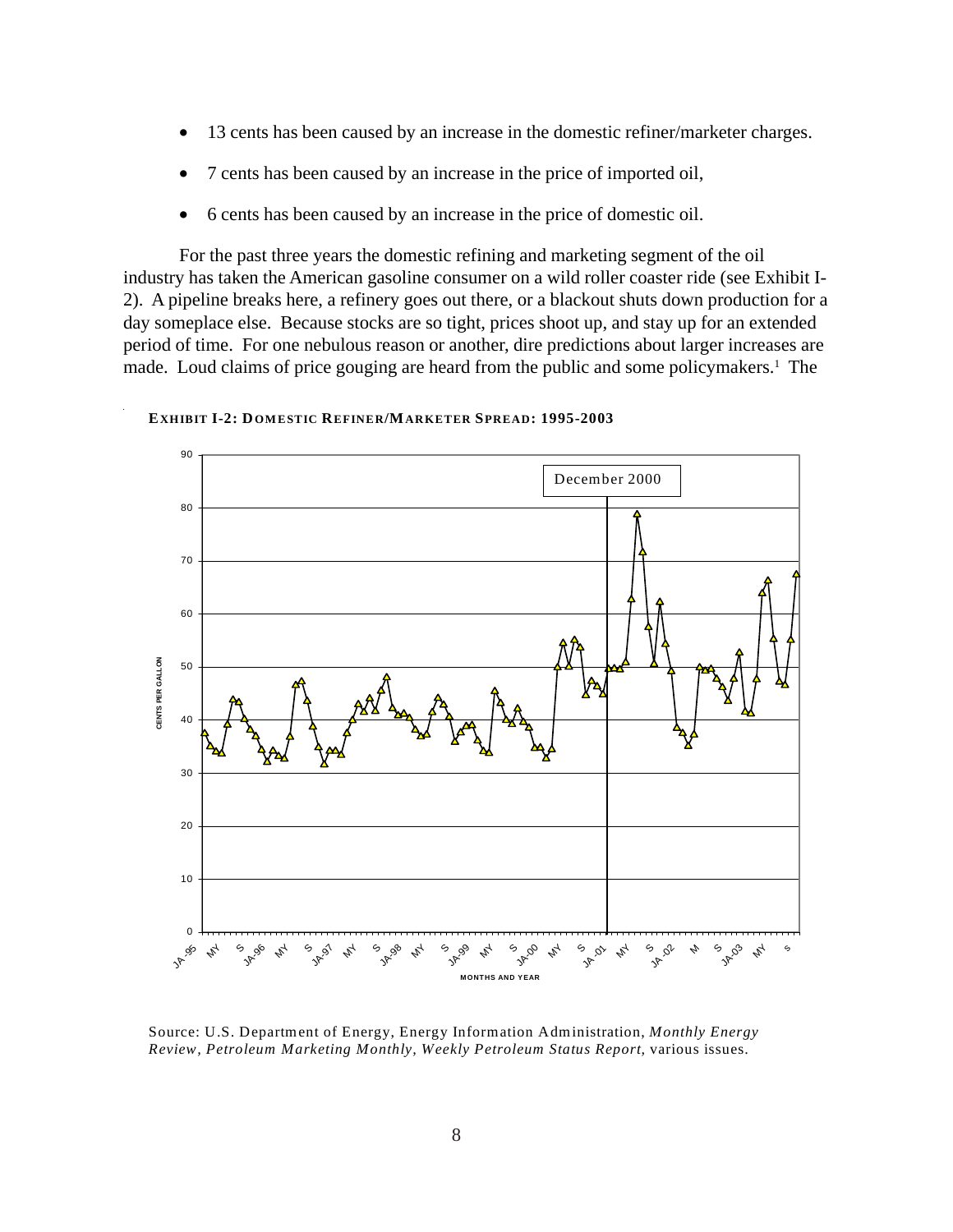ride ends, however, before the worst happens and everyone breathes a sigh of relief. A few months later, the episode is repeated.

Little attention is paid to the fact that prices never seem to get back down to where they started and even less attention is given to the underlying dynamics of why this keeps happening or what might be done about it. It is more convenient for politicians to blame accidents or crude oil production and the OPEC cartel and to act as if tight markets and a lack of stocks are acts of nature, than to confront the problem caused by the domestic oil companies.<sup>2</sup>

While the operation of the domestic oil market is complex and many factors contribute to pricing problems, one central characteristic of the industry stands out – it has become so concentrated in several parts of the country that competitive market forces are weak. Longterm strategic decisions by the industry about production capacity interact with short-term (mis)management of stocks to create a tight supply situation that provides ample opportunities to push prices up quickly. Because there are few firms in the market, prices hold above competitive levels for significant periods of time. With an administration in Washington that is very unlikely to criticize or restrain the oil industry (both the President and the Vice President came out of the industry) oil companies have the opportunity to flex their pricing power.

The problem is not a conspiracy, but the rational action of large companies with market power. With weak competitive market forces, individual companies have flexibility for strategic actions that raise prices and profits:

- Individual companies can let supplies become tight in their area and keep stocks low, since there are few competitors who might counter this strategy.
- Companies can simply push prices up when demand increases because they have no fear that competitors will not raise prices to steal customers.
- Individual companies do not feel compelled to quickly increase supplies with imports, because their control of refining and distribution ensures that competitors will not be able to deliver supplies to the market in their area.
- Because there are so few suppliers and capacity is so tight, it is easy to keep track of potential threats to this profit maximizing strategy.

Every accident or blip in the market triggers a price shock and profits mount. Moreover, operating the complex system at very high levels of capacity places strains on the physical infrastructure and renders it susceptible to accidents.

Given the importance of gasoline in the economy, "consumers of petroleum products in the United States expect that, as with water and electricity, public officials will ensure the reliability and affordability of supplies."<sup>3</sup> Americans have come to believe that the price spikes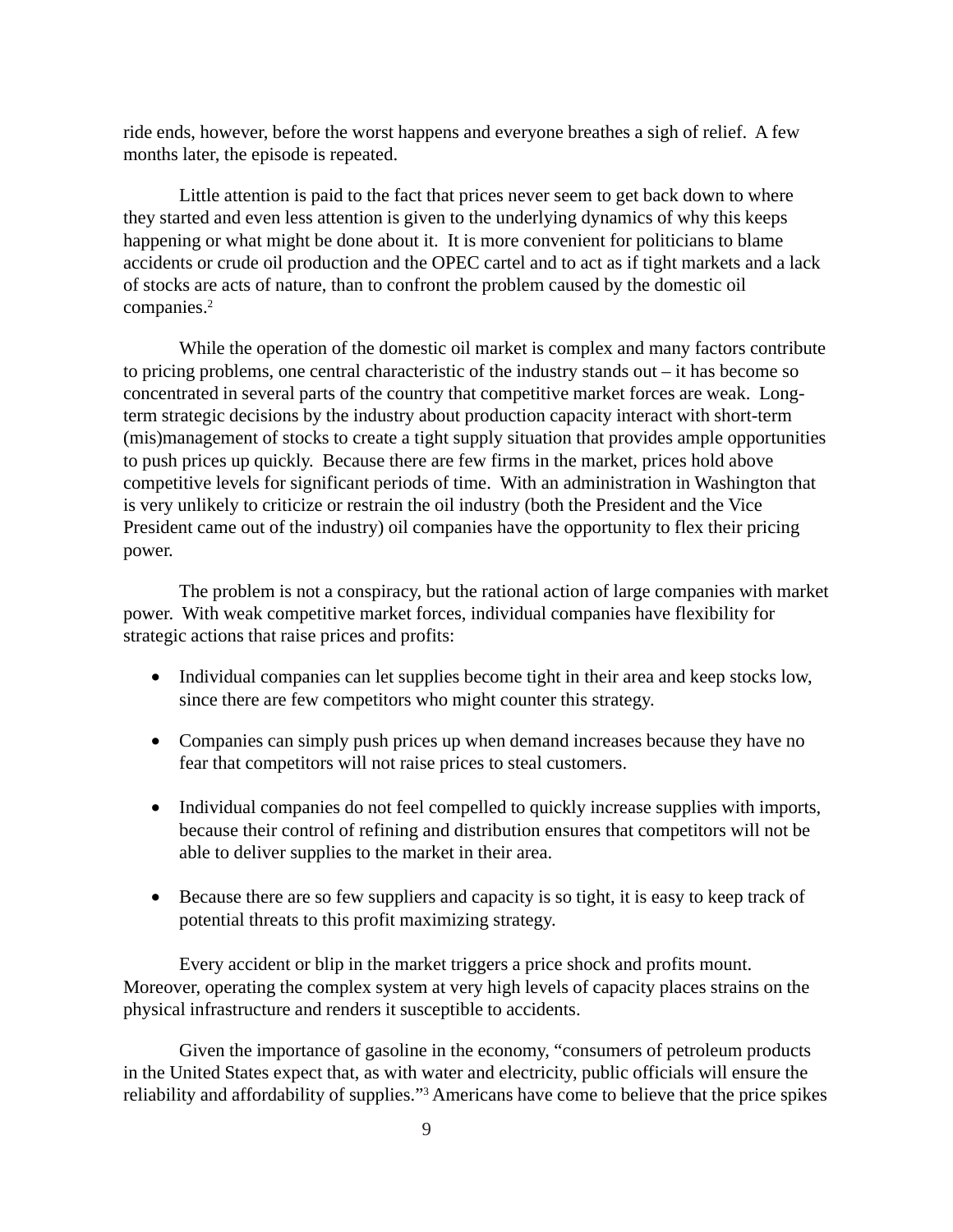<span id="page-12-0"></span>are the result of industry manipulation.<sup>4</sup> This paper shows that there are important ways in which this suspicion is well-founded. Over the past three years policymakers have failed to do provide consumers with a stable market and things are getting worse, not better.<sup>5</sup> While policymakers cannot stop accidents from happening, they can adopt policies that decrease their likelihood and, more importantly, diminish the impact that accidents have on American consumers.

#### **THE DOMESTIC REFINER/MARKETER SPREAD**

This analysis focuses on what the U.S. Energy Information Administration calls the spread – the total pump price minus crude oil costs and gasoline taxes. It is referred to as the "domestic refiner/marketer spread" throughout the report because this cost is overwhelmingly paid to domestic refiners and marketers.6

The analysis focuses on gasoline. Although gasoline represents only half of the petroleum products supplied to the domestic market, and the prices for these other products have been affected by similar upward price pressures, the majority of these price increases are paid indirectly by the public. Gasoline costs are paid directly.

As shown in Exhibit I-2 above, the pattern of increase in the domestic spread on gasoline began in 2000, at the end of the Clinton Administration, but gained much greater intensity during the Bush Administration. When one looks at the pattern of price behavior and the movement of the domestic refiner/marketer spread in recent years, one cannot help but be struck by the dramatic change in behavior that took place after 2000.

From January 1995, when the Clean Air Act Amendments changed the behavior of the domestic refining industry, until January 2000, domestic refiner/marketer spread remained in a narrow range and followed a clear seasonal trend with moderate increases during the summer driving season. In the spring of 2000 margins jumped up, in conjunction with a much larger increase in world crude prices. In January 2001, the spread skyrocketed and remained far above historic levels.

There are two fundamental differences between price increases in 2000 and those since. First, the margin increase in 2001-2003 has been about twice as large as the 2000 increase in the spread. Second, crude oil price increases in 2001-2003 were about half as large. In other words, the domestic spread has played a much larger role in the rising price of gasoline at the pump since December 2000.

A glance at the domestic refiner/marketer spread on a seasonal basis puts this shift in industry behavior in sharp relief (see Exhibit I-3). The highest recorded monthly domestic spread since 1995 for every month of the year has occurred since December 2000 — December 2000; January, February, May, June July, October, 2001; November 2002; March, April, August and September 2003.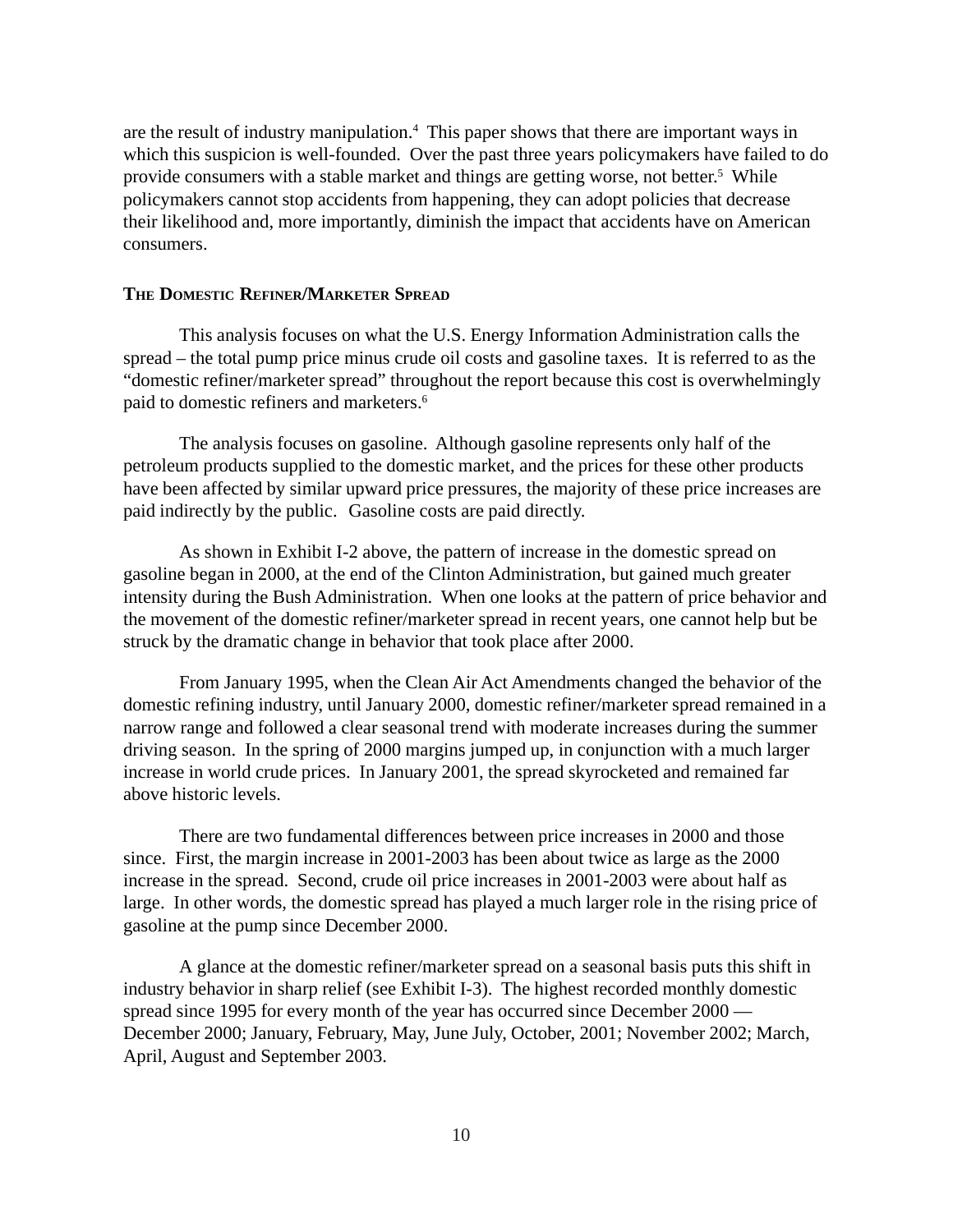

Source: U.S. Department of Energy, Energy Information Administration, Monthly Energy Review, Weekly Petroleum Status Report, various issues.

Another way to appreciate the dramatic change in domestic pricing patterns is to compare actual prices to expected prices based on historic trends. Exhibit I-4 presents a model that predicts domestic spreads on the basis of aggregate demand and season using data from January 1995 to December 2000. The fit for the model in Exhibit I-4 is quite good, except for the summer of 2000. Since December 2000, prices have been much higher than would have been expected. The total \$30 billion increase noted above is derived from this analysis.

Exhibit I-5 presents another view of the change in domestic pricing. It compares the average monthly spread for 1995-2000 to the monthly spread for  $2001 - 2003$ . This view shows the change in sharper terms and produces a higher estimate of the increase in consumer pump prices caused by the domestic refiner/marketer spread.

Industry experts and Department of Energy officials wring their hands about tight supplies, refineries that are running at capacity and difficult transitions to new fuels, but deny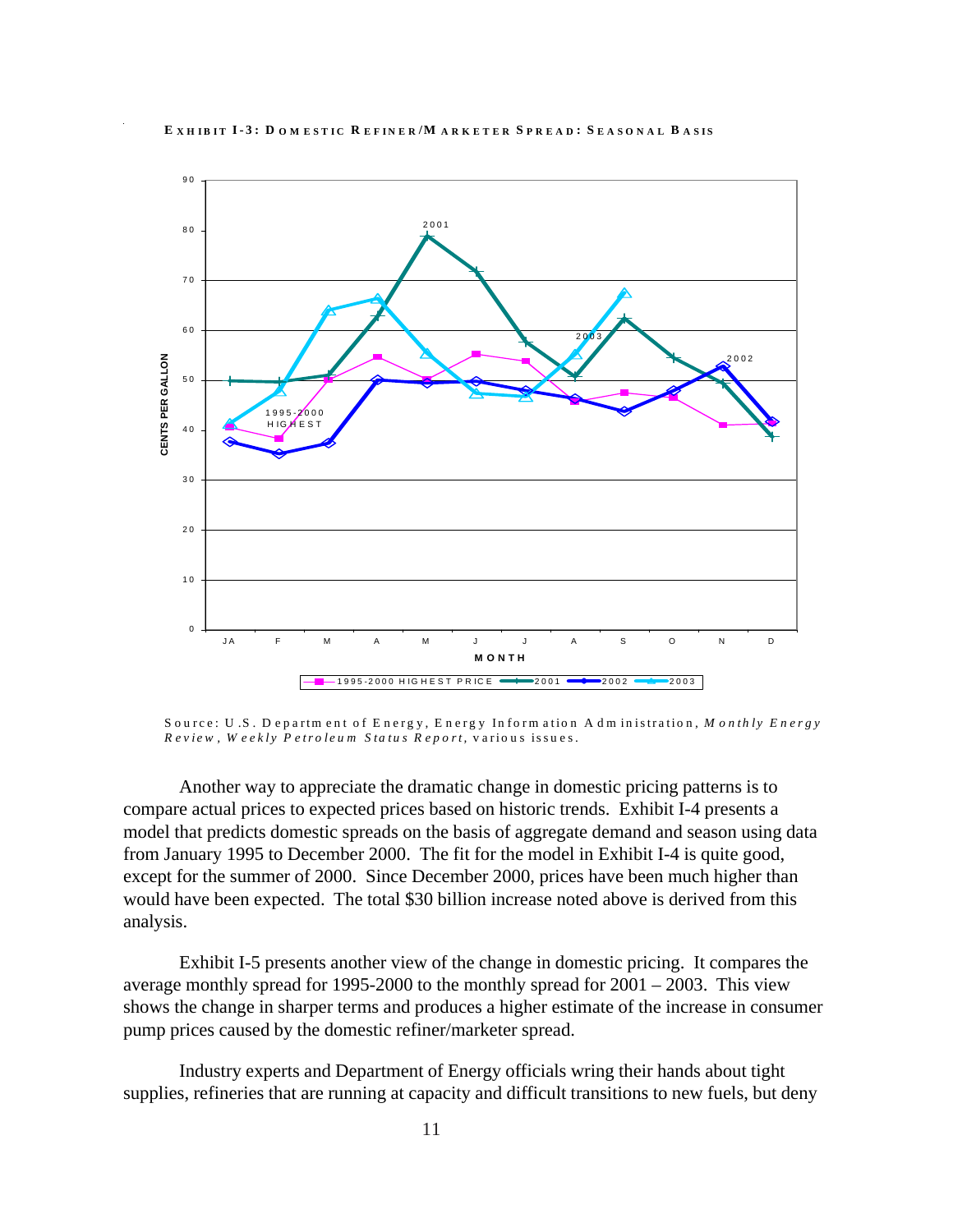#### **E XHIBIT I-4: A CTUAL VS. H ISTORIC D OM ESTIC S PREAD : 1995-2003**



Source: U .S. D epartm ent of Energy, Energy Inform ation A dm inistration, *M onthly Energy Review , Petroleum M arketing M onthly, Petroleum Supply M onthly,* various issues; *W eekly Petroleum Status Report,* various issues.

any wrongdoing.7 The explanations they offer are more like excuses than analysis. For example, the following excerpt from the Energy Information Administration *Summer 2003 Motor Gasoline Outlook* gives a flavor of the effort to gloss over fundamental problems:

This summer, motor gasoline markets are expected to be tighter than last summer. Total spreads (retail price, excluding taxes, minus crude oil prices) are expected to average 55 cents per gallon compared to 41 cents per gallon in 2002. This results primarily from higher refinery utilization brought about by the increase in demand combined with low beginning-of-season inventory levels. But the projected spread is less than the 58 cents observed in the summer of 2001, when stocks were at record low levels and the Midwest suffered from ethanol-related blending problems.<sup>8</sup>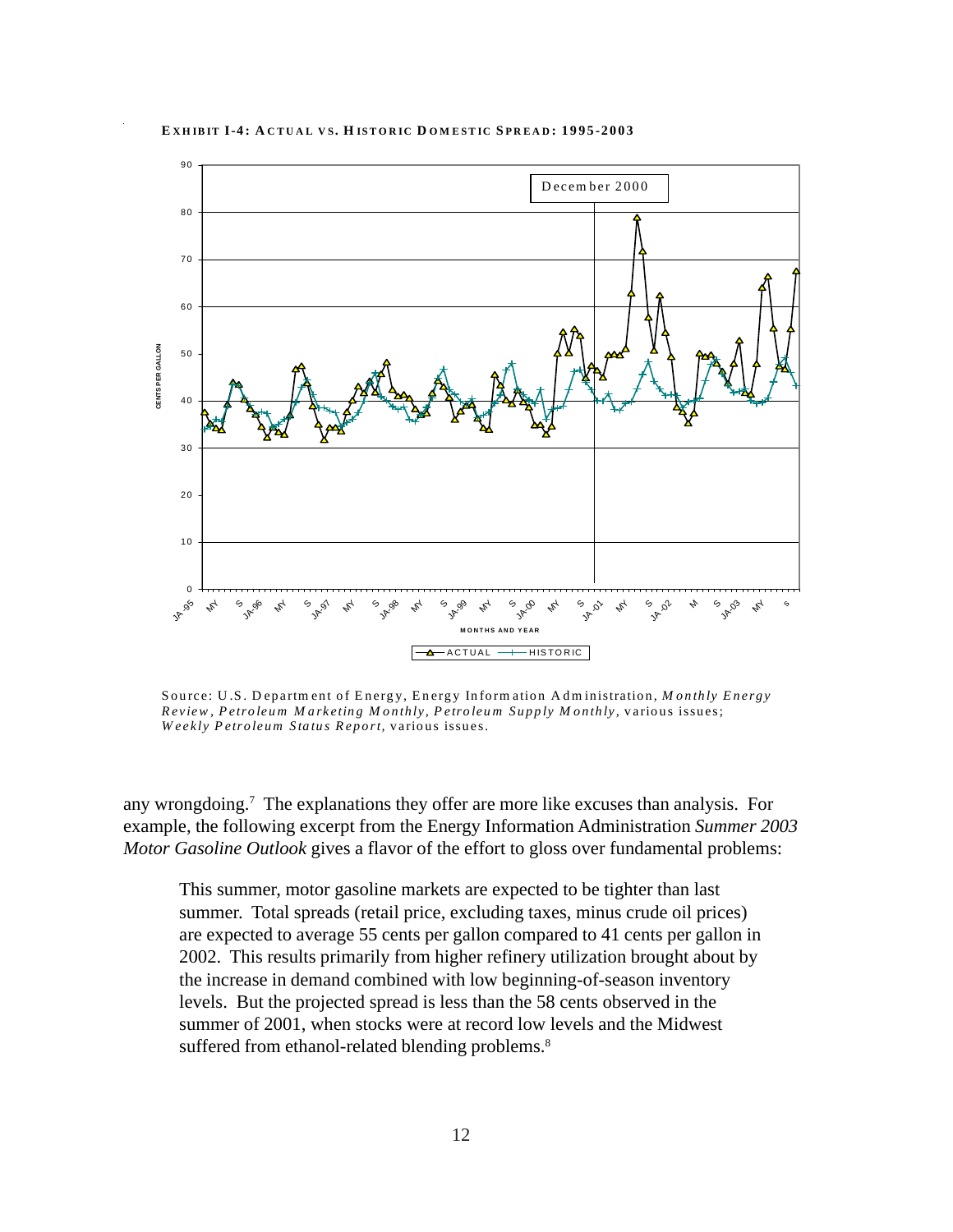<span id="page-15-0"></span>

Source: U.S. Department of Energy, Energy Information Administration, Monthly Energy Review, Weekly Petroleum Status Report, various issues.

The EIA tries to soften the blow of a very high spread by comparing it to the astronomical level of 2001, rather than the level of 2002, which was itself significantly higher than the 1995-1999 average. The past summer did not go as the EIA expected. The only thing that seems to be predictable is that we will not have enough stocks on hand to deal with the inevitable accidents and incidents that seem to drive up prices.

Exhibit I-6 shows an EIA graph for residential heating oil. This is another product for which the public pays directly. The high price season is the winter, not the summer, but the pattern of increases in the domestic spread since December 2000 is similar.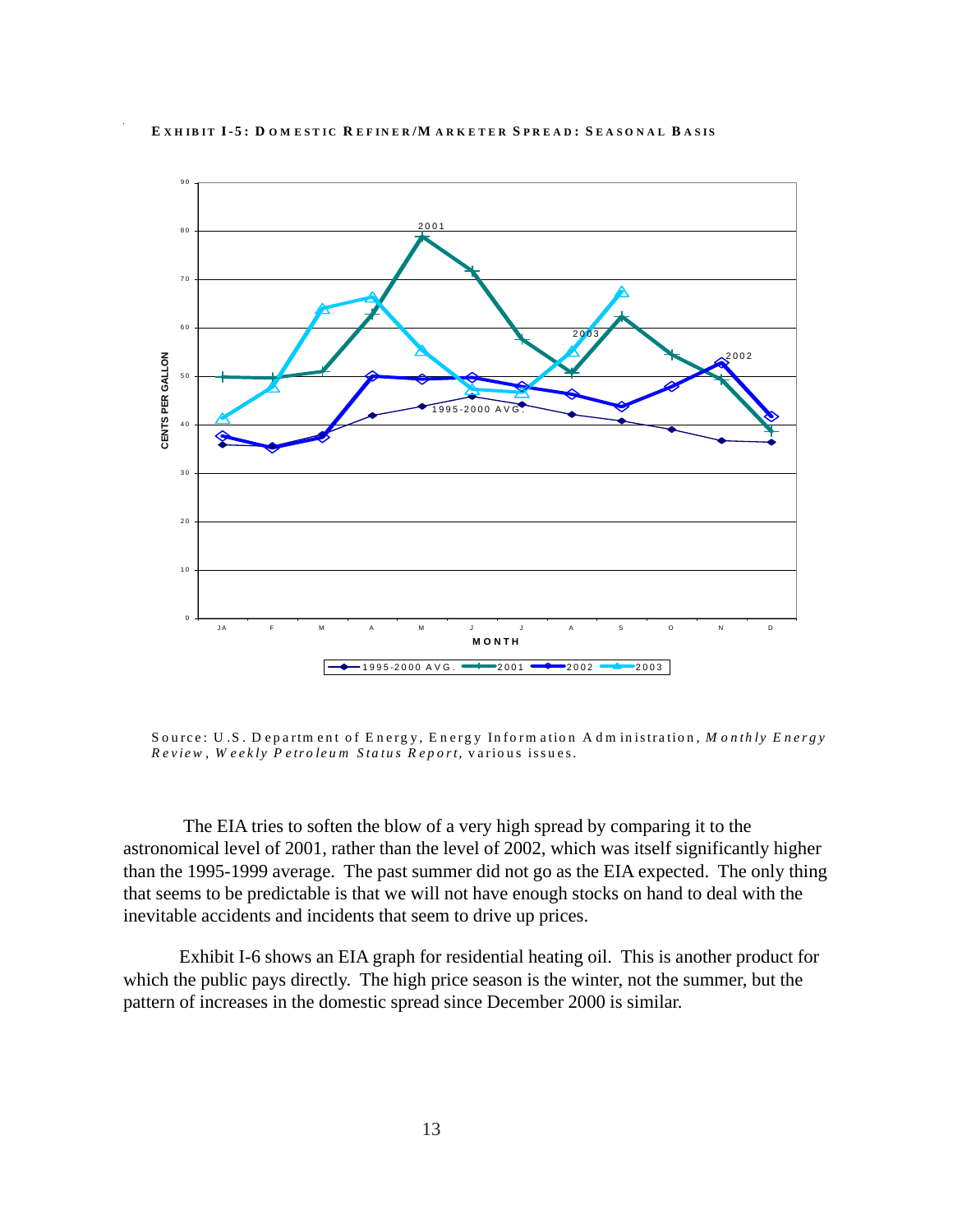#### **EXHIBIT I-6: RESIDENTIAL HEATING OIL SPREAD**



Source: Energy Information Administration, *Residential Heating Oil: What Consumers Should Know* (Washington, D.C., 2003), Figure 2.

#### **PROFITING FROM PRICE INCREASES IN CONCENTRATED MARKETS**

If price increases are not caused by cost increases, crude oil or otherwise, they result in increases in profits. Thus, after price, the second important indicator to which economic analysts look for signs of the exercise of market power and market failure is profits.

The bottom line, literally and figuratively, was a sharp run up in oil company profits in 2000 and 2001 (see Exhibit I-7). Net operating income (income before special items and taxes) tripled from 1997-1999 to 2001. More recent data on the comprehensive basis gathered by the Department of Energy is not available, but general filings from the Securities and Exchange Commission are available.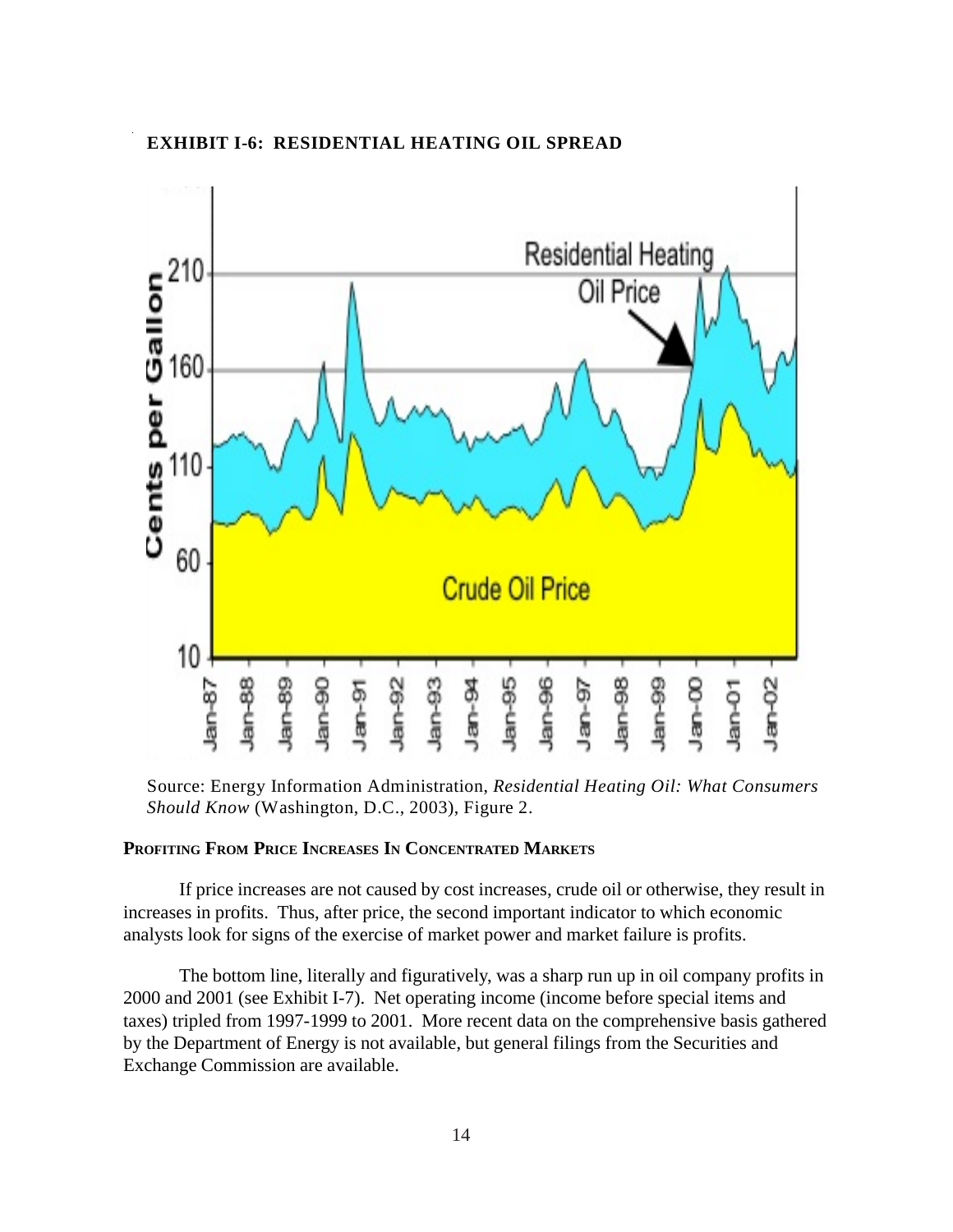

EXHIBIT I-7: REFINING/MARKETING OPERATING INCOME

Source: Energy Information Administration, U.S. Department of Energy, Performance Profiles of Major Energy Producers: 2001 (January 2003), Table B32; National Petroleum News, "Signs of Life," March 2003, Corporate, Downstream Earnings for Major Oil Continue to Rebound," October, 2003; oil industry Second Quarter 2003 financial reports. 2003 estimated based on comparison of 1H01 to 1H03.

Tracking profits from publicly available sources is difficult because some of the companies do not break out domestic operations, while mergers make long term trends difficult and the allocation of one-time charges to specific lines of business are frequently not identified.<sup>9</sup> While profits were down in 2002, due to very low prices early in the year as a result of the severe economic downturn and travel slow-down following September 11, they were still just above the levels of the late 1990s.

It should be noted that although 1999 was a slightly below average year, 2000 was an extremely good year. Fortune reports return on equity of 25 percent in 2000,<sup>10</sup> while Business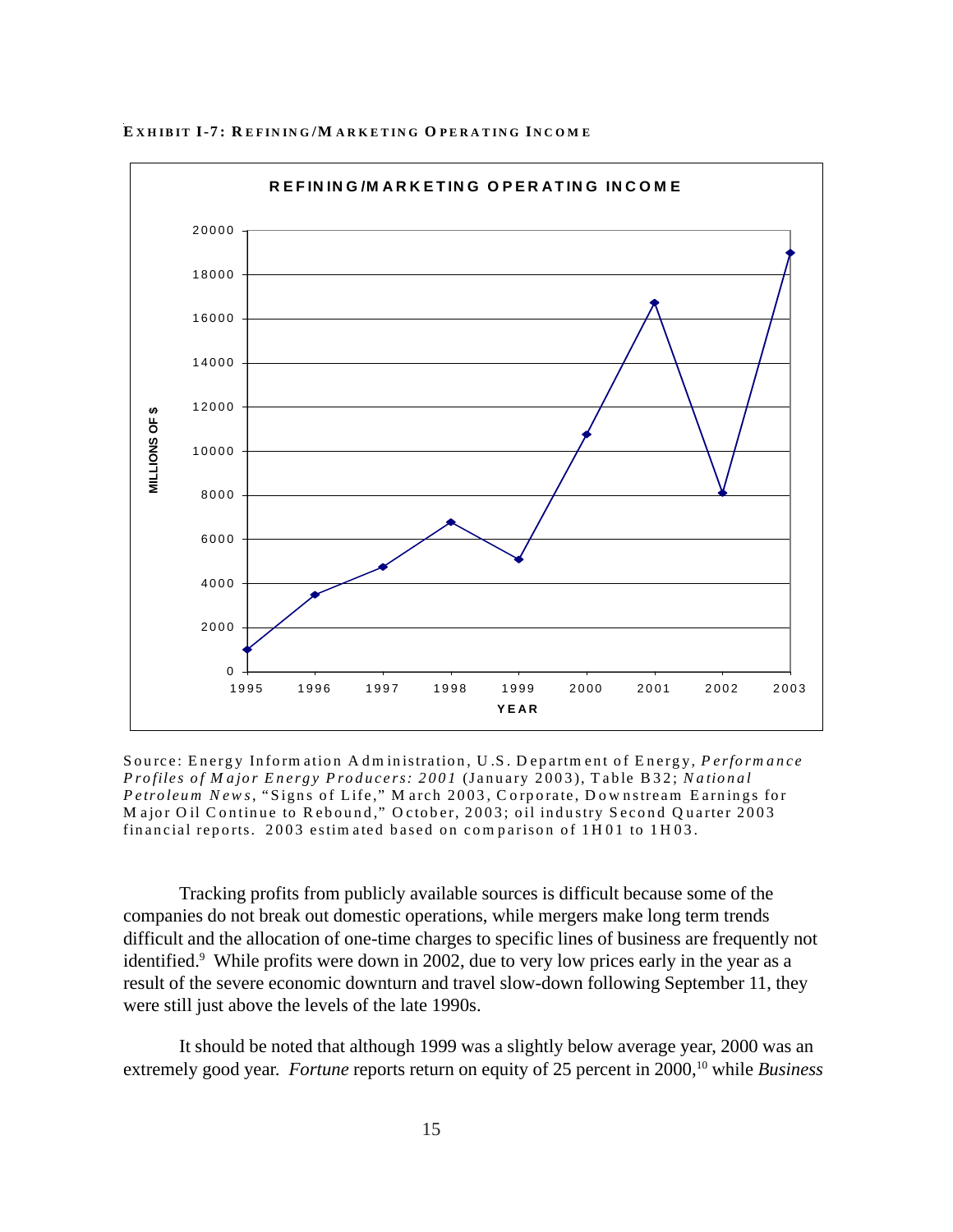<span id="page-18-0"></span>*Week* reports 22 percent.<sup>11</sup> This is almost twice the historic average for the industry and about 50 percent more than other large corporations achieved.12 These extremely high profits for 2001 were at such astronomical rates of profit that they were not sustainable. The weak economy lowered prices and profits early in 2002, but by the end of 2002, profits had increased dramatically. The sharp price increases in 2003 are producing another very high level of profits. By the first half of 2003 the industry was seeing record profits once again.

A recent Rand study drew the connection between the business strategies to increase profitability and the pricing volatility.

For operating companies, the elimination of excess capacity represents a significant business accomplishment: low profits in the 1980s and 1990s were blamed in part on overcapacity in the sector. Since the mid-1990s, economic performance industry-wide has recovered and reached record levels in 2001. On the other hand, for consumers, the elimination of spare capacity generates upward pressure on prices at the pump and produces short-term market vulnerabilities. Disruptions in refinery operations resulting from scheduled maintenance and overhauls or unscheduled breakdowns are more likely to lead to acute (i.e., measured in weeks) supply shortfalls and price spikes.13

#### **II. ECONOMIC FUNDAMENTALS OF GASOLINE MARKETS**

#### **INADEQUATE COMPETITION IN THE OIL INDUSTRY IS A MAJOR CAUSE OF PRICE SPIKES**

World events simply cannot explain a domestic refiner/marketer spread that is well above its historic levels or repeated price spikes, even when international markets are quiet. We must look to domestic factors to understand the cause of the domestic price increases.

This paper shows that the fundamental problem lies in the supply-side of the domestic market, not the demand-side. The conduct of the oil industry clearly contributes to the problem. Oil companies do not have an interest in preventing the price spikes because they profit handsomely from them. Consequently, they have done a very poor job of preparing themselves for these shocks.

- Over the 1990s, the industry dramatically reduced capacity to tighten markets.
- It is not about to expand refinery and storage capacity to alleviate a structurally tight supply demand balance.
- The industry does not manage stocks to prevent price spikes.
- The industry does not respond quickly to higher prices by increasing product supplies.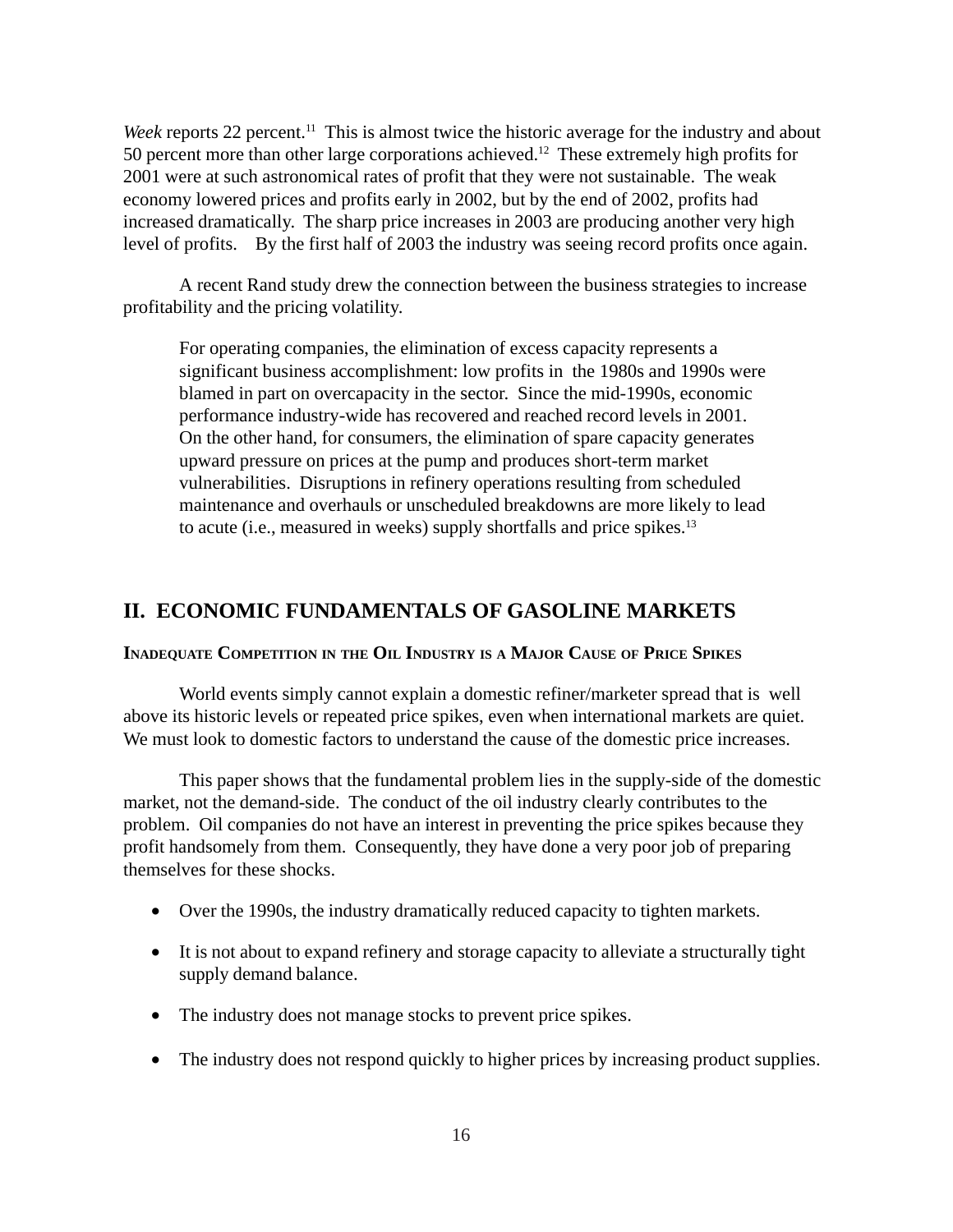<span id="page-19-0"></span>It has become evident to all observers of the domestic oil market that stocks of crude and especially product are the key variables that determine price shocks. In other words, stocks are not only the key variable, they are also a strategic variable. The oil industry does a miserable job of managing stocks and supplying product from the consumer point of view. Policymakers have done nothing to force them to do a better job.

If the industry were vigorously competitive, each firm would have to worry a great deal more about being caught with short supplies or inadequate capacity and they would hesitate to raise prices, for fear of losing sales to competitors. Oil companies do not behave this way because they have power over price and can control supply. Mergers and acquisitions have created a concentrated industry in several sections of the country and segments of the industry. The amount of refinery capacity, stocks and product on hand are no longer dictated by market forces, they can be manipulated by the oil industry oligopoly to maximize profits.

#### **DEMAND IS INELASTIC AND GENERALLY PREDICTABLE**

To be sure, the oil industry only controls the supply-side of the market. Markets might not become so tight if consumers stopped buying so much gasoline. Unfortunately, the ability of consumers to cut back on gasoline is severely limited and the industry knows it.

Demand is generally predictable in a seasonal pattern (see Exhibit II-1). With demand quite predictable and inelastic, price is determined by the supply side. The flow of product and stockpiles are critical. Supplies must be adequate to deal with shifts in demand. Demand may help to set the stage, but it is supply that provides the action.

The demand side of the market creates pressures and vulnerabilities to price spirals. The demand for gasoline does not respond quickly to price in the short term – it is quite inelastic. By this term, economists mean that as prices increase (or decrease) demand does not decrease (or increase) very much. Elasticity is measured in terms of percentage changes. For example, if a ten percent increase in price results in a 20 percent decrease in demand, the price elasticity of demand is said to equal -2 (20%/10%). When the elasticity is greater than 1 in absolute value, demand is said to be elastic. Alternatively, if a 10 percent increase in price results in a 2 percent decrease in demand, the elasticity is said to be -.2, and this is considered inelastic.

The demand elasticity for gasoline has been studied hundreds of times in the U.S. and abroad. The best estimate of short-term elasticity (usually measured by demand response in a period of about a year) is -.2.14 The best estimate of the long-term elasticity is about -.4.15 Both of these are quite low.

The low elasticity of demand is grounded in the daily life of Americans. Many discussions of the gasoline market start from the premise that people drive a lot, perhaps too much. But we must have an appreciation for why people drive as much as they do. Examining price and income elasticities leads to the conclusion that gasoline is a necessity of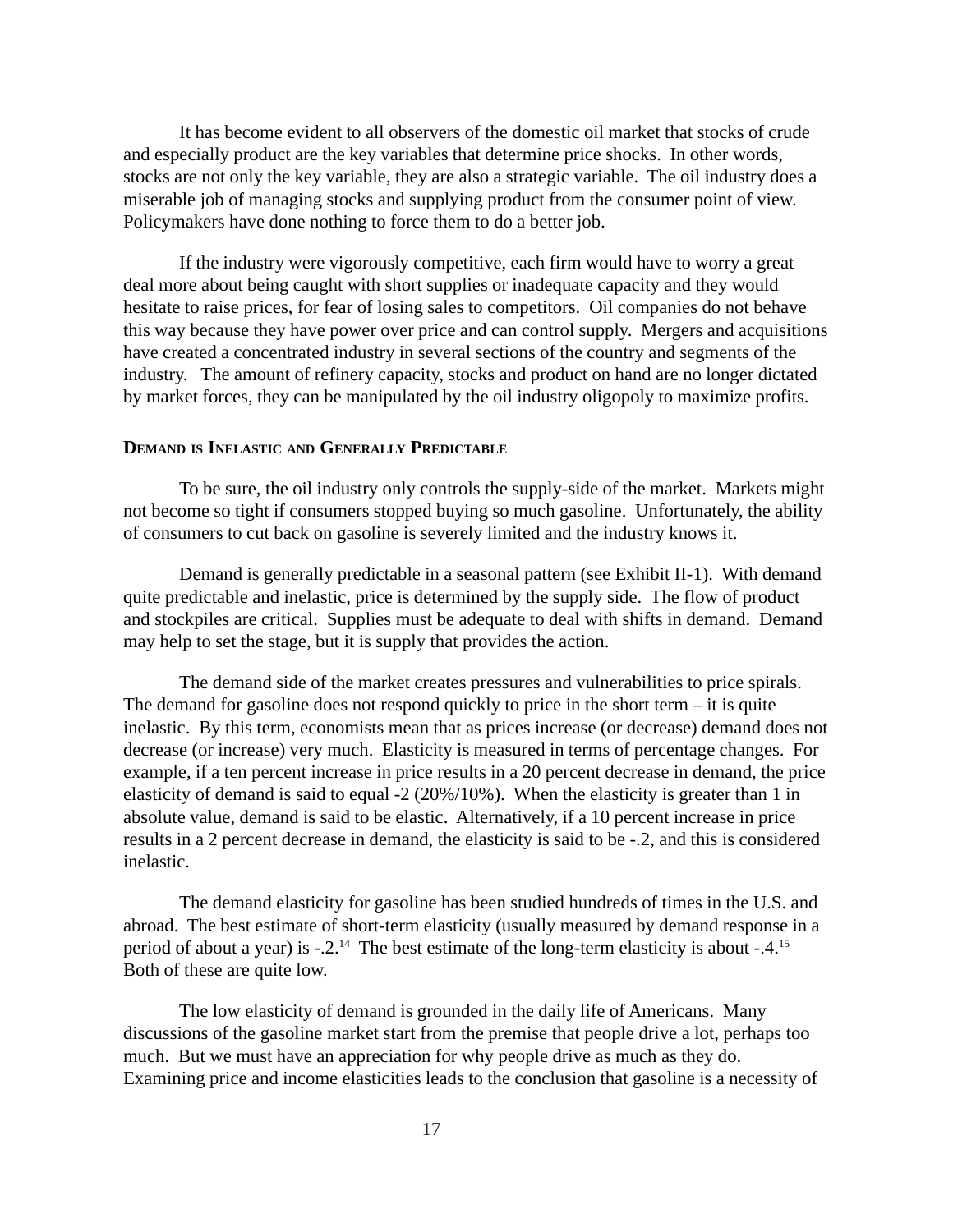

Source: U. S. Departm ent of Energy, Energy Inform ation Adm inistration, *Petroleum Supply M onthly*, Table S.4, *W eekly Petroleum Status Report,* various issues.

daily life. Recognizing this fact leads to policy choices that can have the greatest impact, while imposing the least cost and inconvenience on consumers.

Gasoline consumption is determined by the physical and economic structure of daily life. People need to drive on a daily basis because of the way our communities are built and our transportation systems are designed. Stores are far from homes. Homes are far from work. Social and after-school activities are dispersed. In most communities, mass transit is scarce and inconvenient. It is necessary to drive to get from here to there. We own more cars and drive more miles on a household basis over time. These trends and patterns have become stronger and more deeply entrenched as our society has become wealthier and the number of two-earner households has grown. For the past three decades there has been an almost perfect, one-to-one correspondence between economic growth and total miles driven.16

Because automobiles and driving are necessities, not luxury goods, people buy a certain amount to meet their daily needs, but they do not consume much more beyond meeting those needs.17 Households that have vehicles in rural and suburban areas use considerably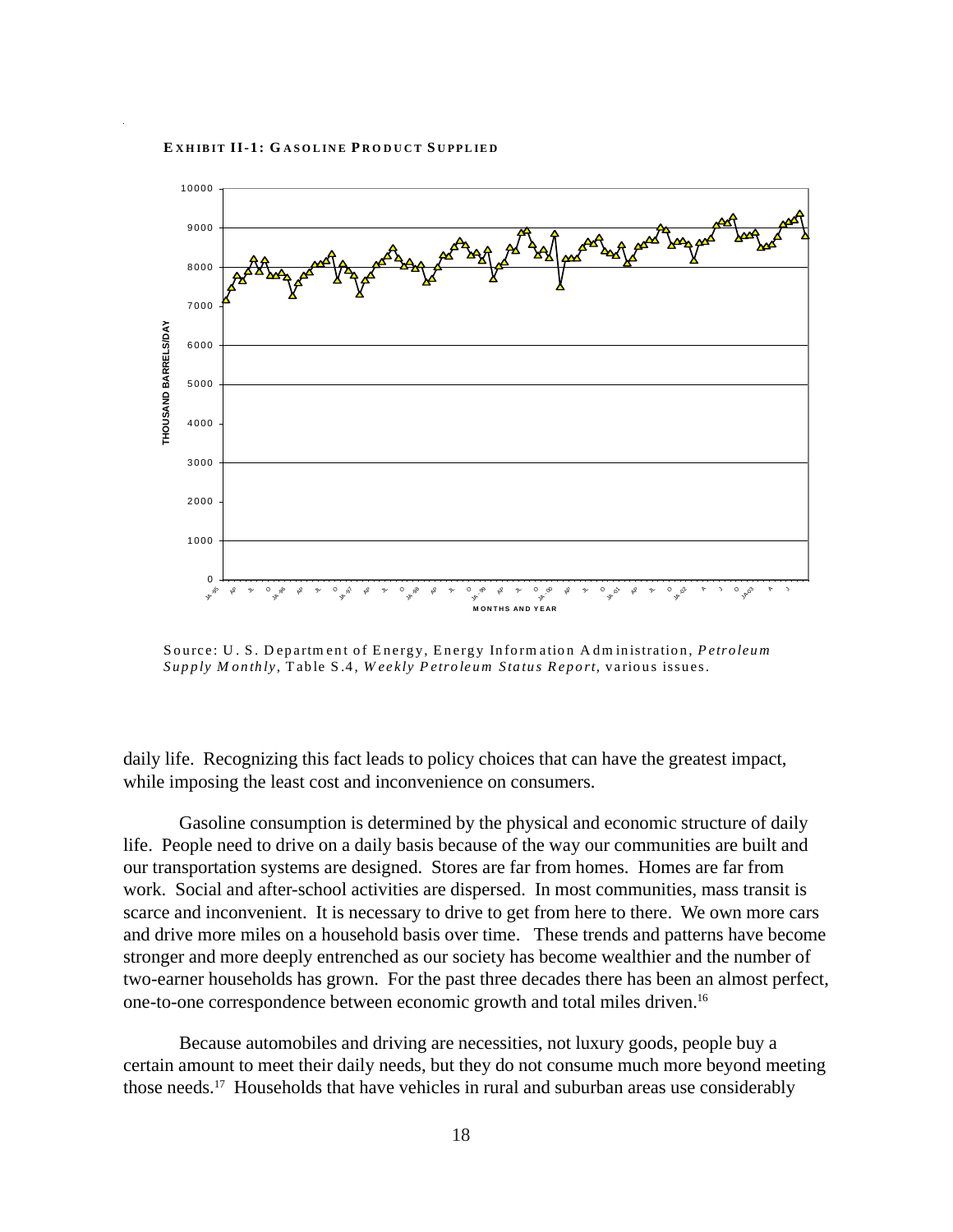more gasoline than those in central cities. They have to. They live farther from work, friends and local businesses. Because gasoline consumption is so deeply embedded into the routine of daily life, we would not expect it to fluctuate wildly.

The inability of consumers to reduce demand is the critical factor in rendering the gasoline market volatile and vulnerable to abuse. 18 When demand is inelastic, consumers are vulnerable to price increases, since they cannot cut back on or find substitutes for their use of the commodity. When the most important market force in disciplining market power, demand elasticity, is as low as observed for gasoline, there are many opportunities to exercise market power.

Because demand is deeply embedded in the patterns of daily life in our society, a central public policy in the 1980s focused on increasing the fuel efficiency of the vehicle fleet (see Exhibit II-2). From the second oil price shock in 1979 through 1991, fuel efficiency



**E XHIBIT II-2: L IGHT V EHICLE F UELS E FFICIENCY**

Source: U . S. Departm ent of Energy, Energy Inform ation Adm inistration, *M onthly Energy Review* , Tables 1.10.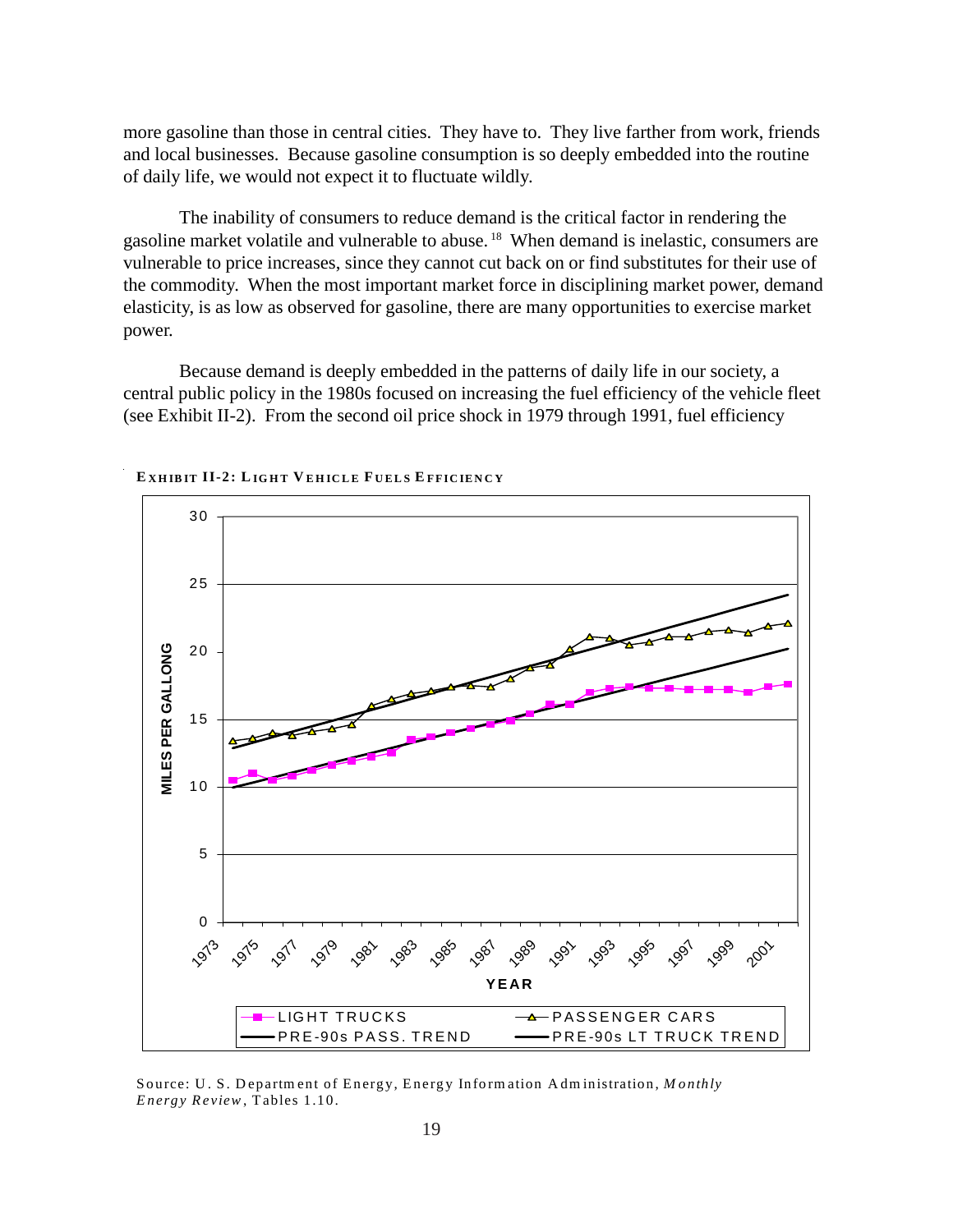<span id="page-22-0"></span>improved by almost 50 percent. In the ensuing decade, there was little if any progress. Public policy allowed the demand side to put pressure on the market.

#### **SUPPLY IS INELASTIC**

Short-term supply in the oil industry is also extremely inelastic. That is, it cannot be quickly increased. The key elements are the supply-side difficulties of production, transportation and storage for providing for a continuous flow of energy.19

Because of the nature of the underlying molecules, the production, transportation and distribution networks are extremely demanding, real time systems. Energy is handled at high pressure, high temperature and under other physical conditions that are, literally, explosive. These systems require perfect integrity and real time balancing much more than other commodities.

Transportation and distribution infrastructure is extremely capital intensive and inflexible. Many sources of energy are located far from consumers, requiring transportation over long distances. The commodities are expensive to transport and store. They are delivered over a network that is sunk in place with limited ability to expand in the short and medium term.

Refineries and pipelines, two key parts of the gasoline distribution chain, are not only capital intensive, but they take long lead times to build. They have significant environmental impacts. In the short term, their capacity is relatively fixed. Refineries must be reconfigured to change the yield of products. Although oil pipelines have largely depreciated their historic, sunk costs, expansion would be capital intensive. Thus, pipeline capacity is generally fixed capacity as well.

Accidents have a special role in networks such as these. Because of the demanding physical nature of the network, accidents are prone to happen. Because of the volatile nature of the commodity, accidents tend to be severe. Because of the integrated nature of the network and demanding real time performance, accidents are highly disruptive and difficult to fix.

These physical and economic characteristics render the supply-side of the market inelastic.<sup>20</sup> Given the basic infrastructure of supply in the industry, the availability of excess capacity and stocks to meet changes in demand is the critical factor in determining the flexibility of supply. Since output is slow to respond to price, stockpiles, storage and importation of product become a critical element of the gasoline market. $21$ 

Stocks are the key factor in policy responses to market power where supply is inelastic. <sup>22</sup> Every investigation of every product price spike in the past several years points to 'unusually low stock' as a primary driver.<sup>23</sup> But stock levels are no accident; they are the result of business decisions.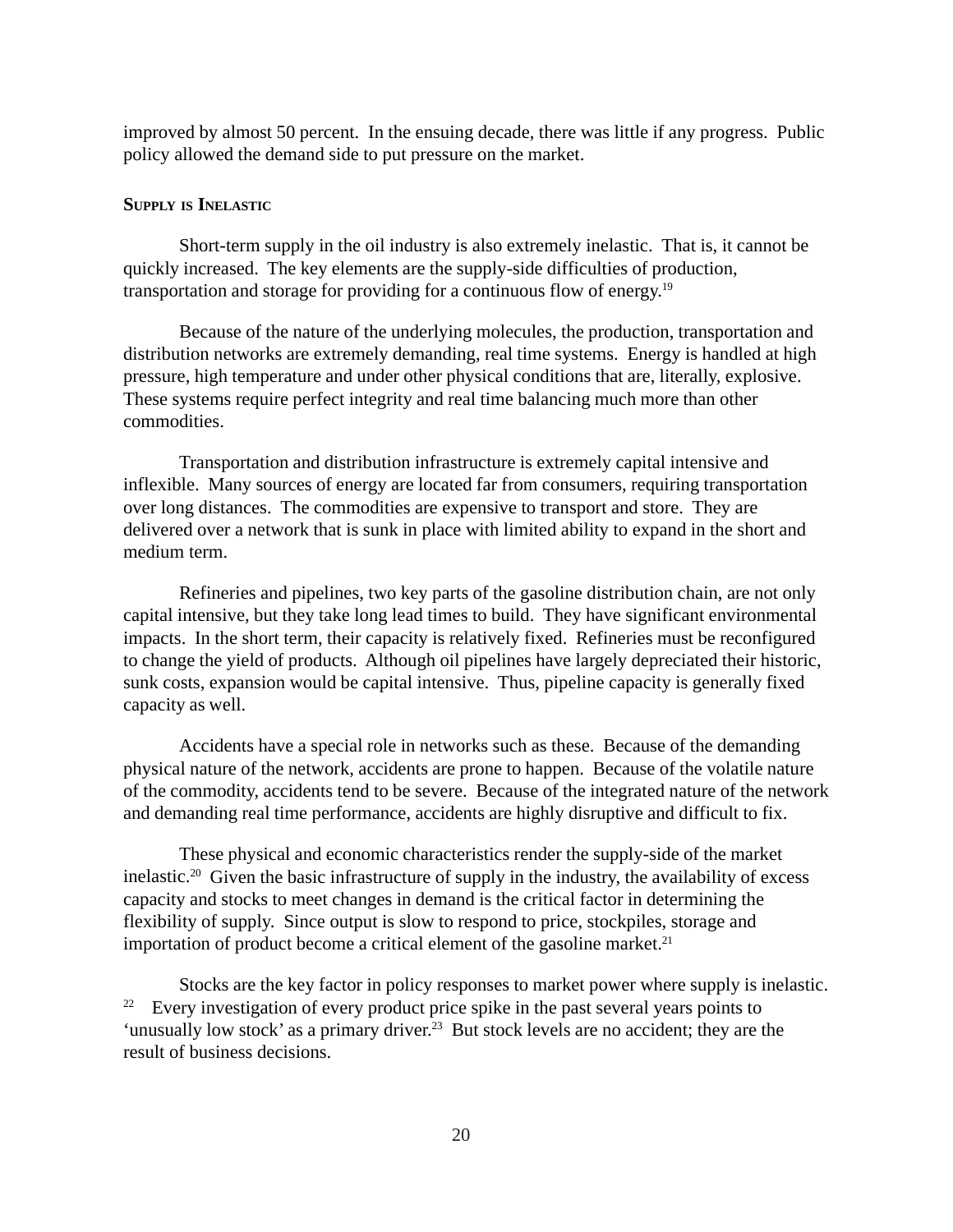#### <span id="page-23-0"></span>**III. BUSINESS STRATEGIES CREATE AND EXPLOIT MARKET POWER**

#### **SUPPLY IS TIGHT AS A RESULT OF BUSINESS DECISIONS TO NOT ADD CAPACITY**

There are two clearly identifiable trends affecting the supply side of the gasoline market – a reduction in capacity relative to demand and an increase in concentration. These trends result from the business decisions of oil companies.

The National Energy Task Force of 2001 recognized that reduction in capacity was a business decision. Government did not choose to carry much lower stocks, private businesses  $did.<sup>24</sup>$ 

Ongoing industry consolidation, in an effort to improve profitability, inevitably leads to the sale or closure of redundant facilities by the new combined ownership. This has been particularly true of terminal facilities, which can lead to reductions in inventory and system flexibility. While excess capacity may have deterred some new capacity investments in the past, more recently other factors, such as regulations, have deterred investment.<sup>25</sup>

The prominent role of business decisions in reducing capacity raises the concern that these decisions are intended to reduce competitive market forces and secure market power for major industry players. While mergers and acquisitions or facility closings are nominally justified by claims of efficiency gains, 26 they have a real economic effect of reducing competition.

As a recent Rand study put it, the 1990s witnessed a change in attitude in the industry, wherein "[i]ncreasing capacity and output to gain market share or to offset the cost of regulatory upgrades is now frowned upon."<sup>27</sup> In its place we find a "more discriminating approach to investment and supplying the market that emphasized maximizing margins and returns on investment rather than product output or market share."28

Documents from the mid-1990s indicate that industry officials and corporate officers were concerned about how to reduce capacity, with observations such as "if the U.S. petroleum industry doesn't reduce its refining capacity, it will never see any substantial increase in refinery profits," from a Chevron Corporation document written in November 1995. A Texaco official, in a March 1996 memorandum, said refinery overcapacity was "the most critical factor" facing the industry and was responsible for "very poor refining financial results."<sup>29</sup>

Soon after these observations were made by senior oil industry management a string of mergers hit the industry (see Exhibit III-1). In the past half-decade there has been a merger wave of vertically integrated firms including Exxon-Mobile, BP-Amoco-Arco, Chevron-Texaco, and Phillips-Tosco-Conoco.**30** The dominant firms have spent an immense amount of their capital on mergers and acquisitions.**31**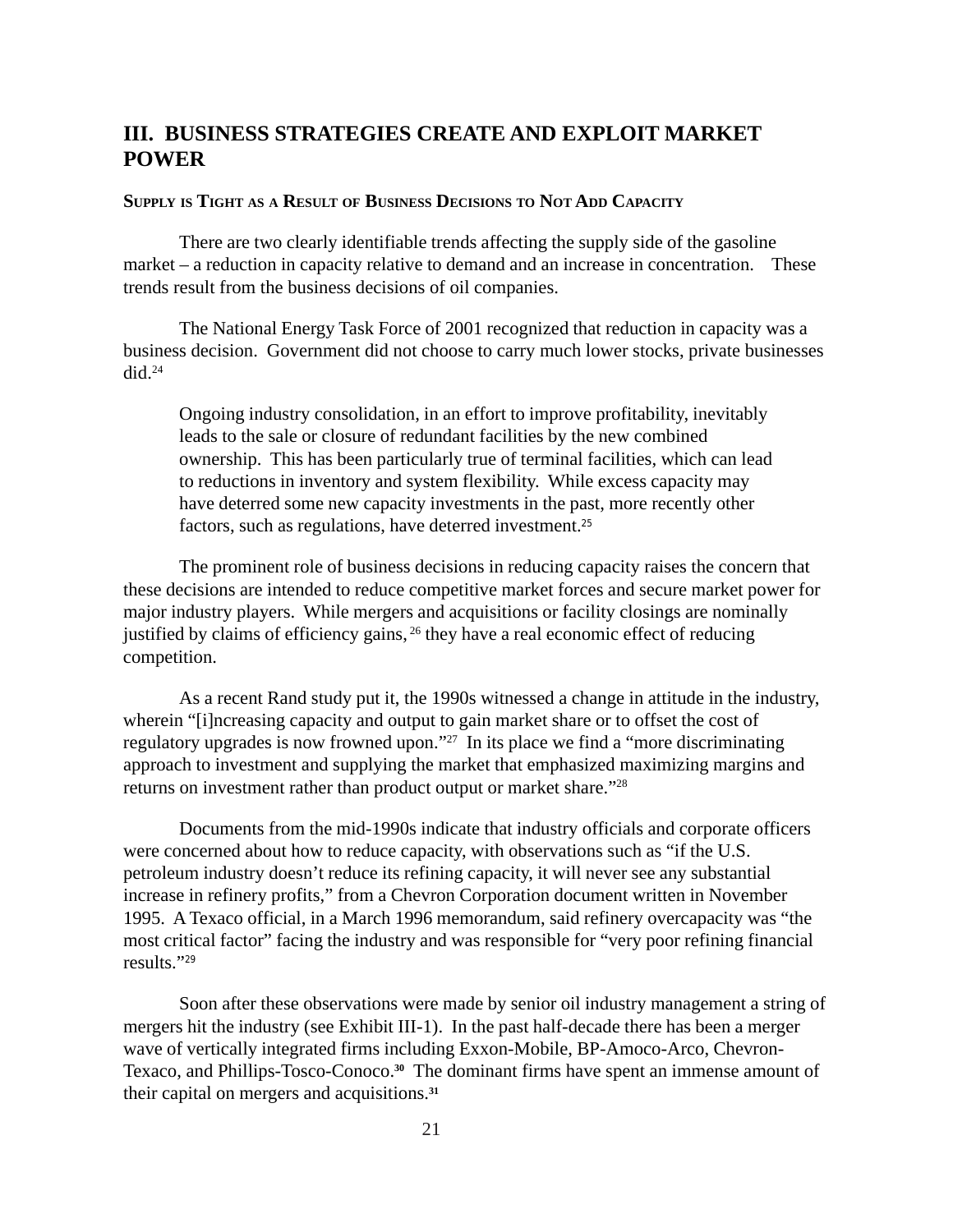#### **E XHIBIT III-1: OIL INDUSTRY M ERGERS AFFECTING REFINING C APACITY SINCE 1995**

- 1996 Tosco/Circle K Ultramar/Diamond Shamrock (UDS)
- 1997 Tosco/Unocal
- 1998 BP/Amoco Shell/Texaco Citgo/Chalmett/Hess
- 1999 BP/ARCO Exxon/Mobil Marathon/Ashland UDS/total
- 2001 Phillips/Tosco Valero/UDS Valero/Huntaway
- 2002 Phillips/Connoco Shell/Motiva/Equilon/Dear Park Chevron/Texaco

Source: Energy Information Administration, U.S. Department of Energy, *Performance Profiles of Major Energy Producers: 2001* (January 2003), Figure 33; Energy Information Administration, U.S. Department of Energy, *Restructuring: The Changing Face of Motor Gasoline Marketing*, xxx, Table 1.

With oil companies merging and eliminating "redundant" capacity, it should not be surprising to find that capacity has not kept up. Refinery capacity has not expanded to keep up with the growth in demand. Exhibit II-2 shows the relationship between refinery output and demand. In 1985 refinery capacity equaled daily consumption of petroleum products. By 2002, daily consumption exceeded refinery capacity by almost 20 percent.

In the early1980s, a public policy providing support for small refineries was terminated. This accounted for the loss of about 100 refineries between 1980 and 1985 (See Exhibit III-3). Since then, scores of other refineries have been shut down. Government did not close refineries, private businesses did. In the 1990s alone, approximately 50 refineries were closed. Since 1995, over 20 refineries have been shut down. The number of operating refineries has been reduced by 13 percent since 1995. The refineries get larger, but smaller in number and are owned by fewer and fewer entities. Over the last two decades of the twentieth century the number of firms engaged in refining in the United States declined by two-thirds.<sup>32</sup>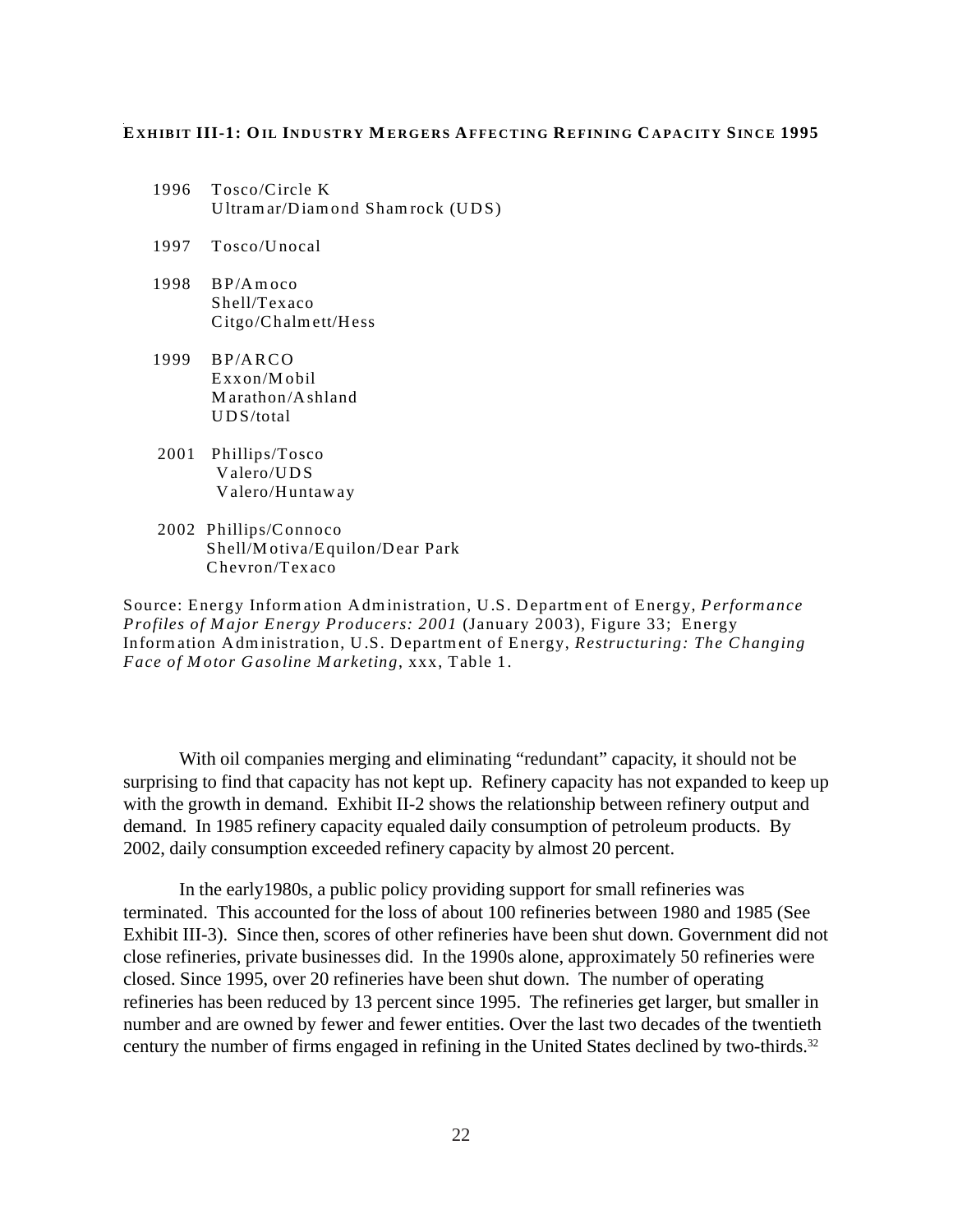



S o u rce: U .S . D e p a rtm en t o f E n erg y , E n erg y In fo rm atio n A d m in istratio n , *P etro leu m S u p p ly A n n u a l,* v ario u s issu es, T ab les S 1 , 3 6 ; *W ee k ly P etro leu m S ta tu s R ep o rt,* v ario u s issu es.

Once these trends become clear, the complaint by policymakers that no new refineries have been built in recent years loses it compelling public policy impact.<sup>33</sup> Similarly, blaming the decline of capacity relative to demand on the Clean Air Act does not stand close scrutiny. Consolidation of the refinery industry was a conscoius business decision that began long before amendments to the Clean Air Act in 1990 and continued after changes in gasoline formulation.

In fact, at the time of the 1995 changes in Clean Air Act requirements the Department of Energy conducted a study of the impact of environmental requirements on the refining industry. It concluded that "pollution abatement operating costs have been and continue to be a small part of overall operating costs."<sup>34</sup> Similarly, general reviews of the industry at the time concluded that "a close examination reveals that the change in refining costs attributable to RFG had no major impact on margin behavior between 1993 and 1995."<sup>35</sup> In fact, overall operating costs have been declining.36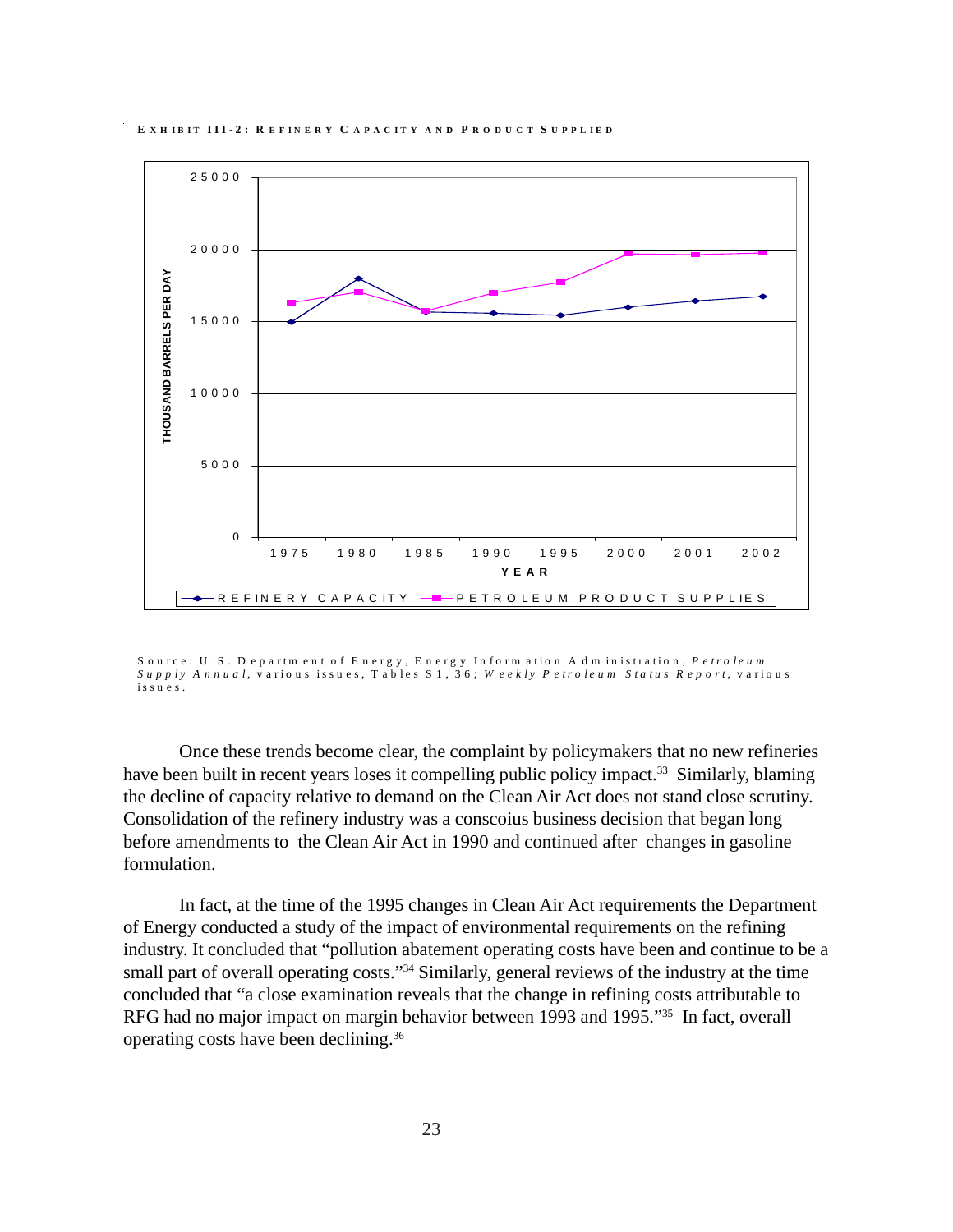

**E XHIBIT III-3: R EFINER IES AND R EFINERY C APA CITY**

Source: U .S. D epartm ent of Energy, Energy Inform ation A dm inistration, *Petroleum Supply Annual,* various issues, T ables S1, 36.

Reductions of over 10 percent in storage capacity and more than 10 percent in the number of gasoline stations have also taken place in just the past half-decade. Just as with refineries, the decline in storage is attributable in part to a reduction in capacity.37 The reduction in capacity equals over ten days' supply, and ten days of working storage capacity. The decline in gasoline stocks is a critically important factor in keeping markets tight.<sup>38</sup>

Exhibit III-4 shows the relationship between stocks and demand for gasoline. Stocks are measured as the number of days of demand of gasoline held in storage. The Exhibit shows that the amount of stock above what is considered the lower operational inventory has declined. Because of the nature of operations of gasoline delivery systems, a certain level of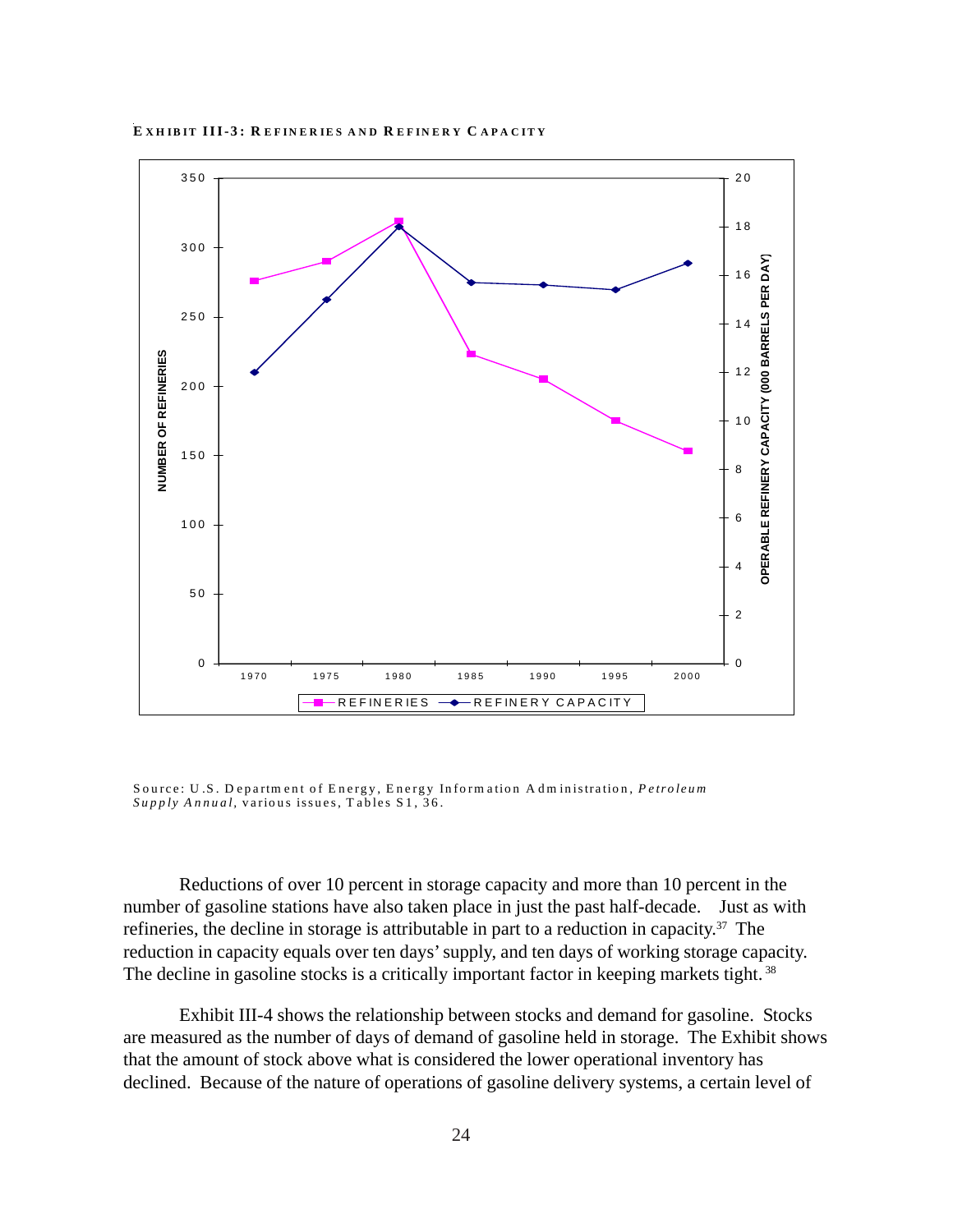#### **E XHIBIT III-4: G ASOLINE STOCKS O N H AND : D AYS OF S UPPLY A BOVE O PERATIONAL INVENTORY LEVELS**



Source: U.S. Department of Energy, Energy Information Administration, *Petroleum Supply Monthly,* various issues, Table, S4, Figure S6; *Weekly Petroleum Status Report.* 

stock is needed to keep the system running in real time (the lower operational level).<sup>39</sup> Operations are subject to disruption should stocks fall below this level.<sup>40</sup> It is the stocks above this level that are available to respond to shifts in demand or price. The reserves above the lower operational inventory level have declined to very low levels. They generally are in the range of a couple of days, compared to four or five days in the early 1990s and over a week in the 1980s.

The tight supply demand balance that results from industry decisions to close refineries may also contribute directly to occurrence of accidents. The extremely high capacity utilization that creates high levels of profit also puts additional stress on equipment.<sup>41</sup>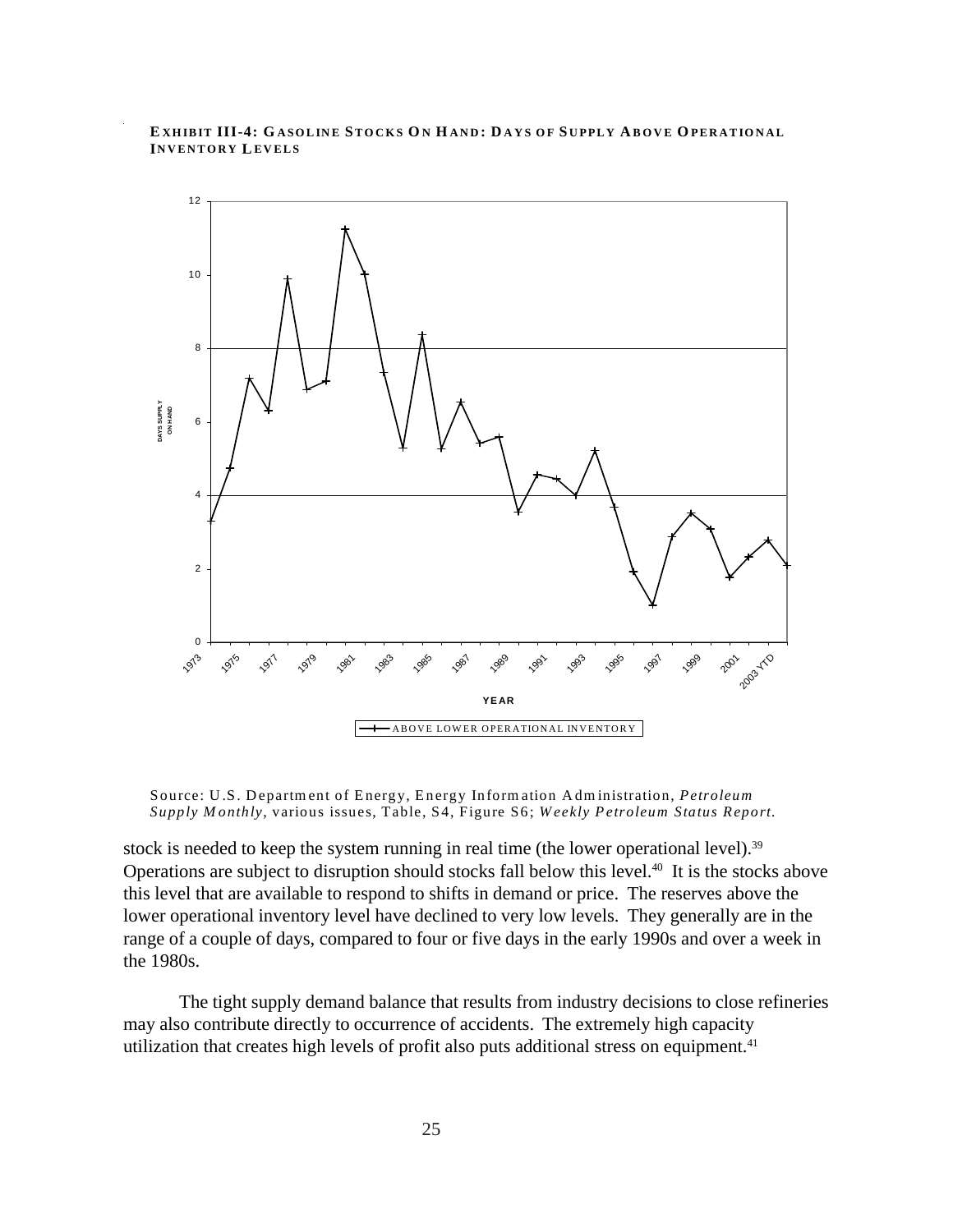<span id="page-28-0"></span>Over the course of the last decade, the number of gasoline stations has declined as well, while the number of vehicles that need to be supported has grown. The number of gasoline stations has declined by 16 percent, from 210 thousand to 176 thousand. The number of motor vehicles has increased by 16 percent, from 189 million to 210 million. As a consequence, the number of motor vehicles per station has increased by 39 percent, from 900 to 1250. Each station pumps more gas, but there are fewer competitors.

#### **THE DOMESTIC OIL INDUSTRY HAS BECOME DANGEROUSLY CONCENTRATED**

The wave of mergers in the industry noted above has resulted in a level of concentration that creates the basis for business behaviors and strategies that can exploit market power. Several major mergers between vertically integrated companies in the top tier of the oil industry have pushed petroleum product markets to levels of concentration that are a serious concern.

Because the supply and demand elasticities for gasoline are so  $\text{low}^{42}$  and the expenditures on energy are so large, $43$  we believe these industries should be held to close scrutiny because the exercise of market power results in higher prices.<sup>44</sup> Antitrust authorities have failed to exercise proper caution to protect the public interest and consumers are suffering as a result.

Antitrust authorities use two measures of market concentration. The four firm concentration ratio is equal to the market share of the four largest firms. If the four largest firms control 60 percent or more of the market, the market is a tight oligopoly.45 William Shepherd describes these thresholds in terms of four firm concentration ratios as follows:<sup>46</sup>

Tight Oligopoly: The leading four firms combined have 60-100 percent of the market; collusion among them is relatively easy.

Loose Oligopoly: The leading four firms combined have 40 percent or less of the market; collusion among them to fix prices is virtually impossible.

The HHI (Hirshman Herfindahl Index), a measure used by the Department of Justice, is the sum of the square of the market shares of all firms in a market. Under its Merger Guidelines, the DOJ considers a market with an HHI of 1000 or less to be unconcentrated. Such a market would have the equivalent of ten equal-sized competitors. In such a market, the four firm concentration ratio would be 40 percent. Any market with a concentration above this level is deemed to be a source of concern. The DOJ considers an HHI of 1800 as the point at which a market is highly concentrated. This level falls between five and six equalsized competitors.

Shepherd refers to collusion in his discussion, but it is important to note that it is not the only concern of market power analysis or the Merger Guidelines. The DOJ Guidelines are oriented toward conditions under which a broad range of anticompetitive behaviors are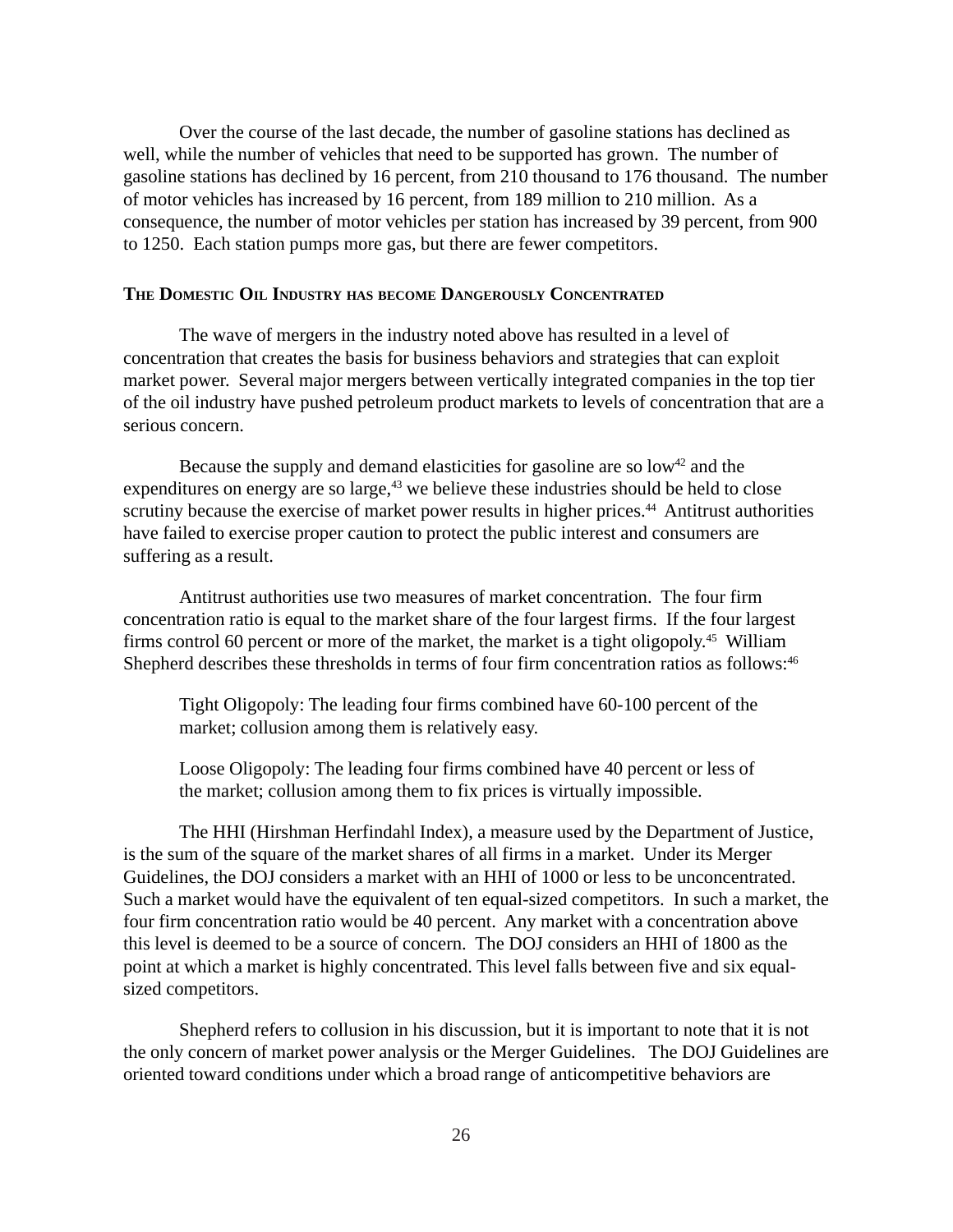sufficiently likely to occur as to require regulatory action. The Merger Guidelines recognize that market power can be exercised with coordinated, or parallel, activities and even unilateral actions in situations where there are small numbers of market players.<sup>47</sup> The area of noncollusive, oligopoly behavior has received a great deal of attention. A variety of models have been developed in which it is demonstrated that small numbers of market participants interacting in the market, especially on a repeated basis, can learn to signal, anticipate, and parallel one another to achieve outcomes that capture a substantial share of the potential monopoly profits.<sup>48</sup>

Exhibit III-5 shows two measures of market concentration. Oil companies, like all capitalist enterprises, will seek to gain market power. Antitrust authorities are charged with ensuring they do not succeed. Unfortunately, over the past decade when, a host of mergers were approved, antitrust authorities did not take the fundamentals sufficiently into account. They have prevented a few local markets from becoming highly concentrated, but that was far too lenient a standard. Because supply and demand are so inelastic and vertical leverage is so

|                         |                      | 1994       |        |            | 2000      |  |  |
|-------------------------|----------------------|------------|--------|------------|-----------|--|--|
| PETROLEUM ADMINISTRTIVE |                      | <b>HHI</b> | 4-FIRM | <b>HHI</b> | 4-FIRM    |  |  |
| DEFENSE DISTRICT (PADD) |                      | <b>CR</b>  |        |            | <b>CR</b> |  |  |
|                         | East Coast           | 1297       | 62     | 2007       | 77        |  |  |
| П.                      | <b>Upper Midwest</b> | 731        | 40     | 980        | 52        |  |  |
| Ш.                      | <b>Gulf Coast</b>    | 453        | 29     | 753        | 42        |  |  |
| IV.                     | <b>Mountain West</b> | 1000       | 49     | 1061       | 51        |  |  |
| V                       | <b>West Coast</b>    | 1037       | 54     | 1376       | 67        |  |  |

#### **EXHIBIT III-5: CONCENTRATION OF REFINERIES IN REGIONAL MARKETS**

Source: U.S. Department of Energy, Energy Information Administration, *Petroleum Supply Annual 1999,* Volume 1 (June 2000); Table 38 for market shares, p. 122 for PADDs. The states in each PADD are as follows I = ME, NH, VT, MA, RI, CT, NY, NJ, PA, WV, DE, MD, VA, NC, SC, GA, FL; II= OH, MI, IN, KY, TN, IL, WI, MN, IA, MO, OK, KS, MB, SD, ND, III= AL, MI, AK, LA, TX, NM; IV= MT, WY, CO, UT, ID; V= WA, OR, NV, AZ, CA, HI AK.

important, antitrust authorities should have insisted that markets remain unconcentrated (i.e. below the moderately concentrated threshold).

The recent mergers have pushed three of the country's five regional refining markets (Petroleum Administrative Defense Districts or PADD) into a danger zone of concentration.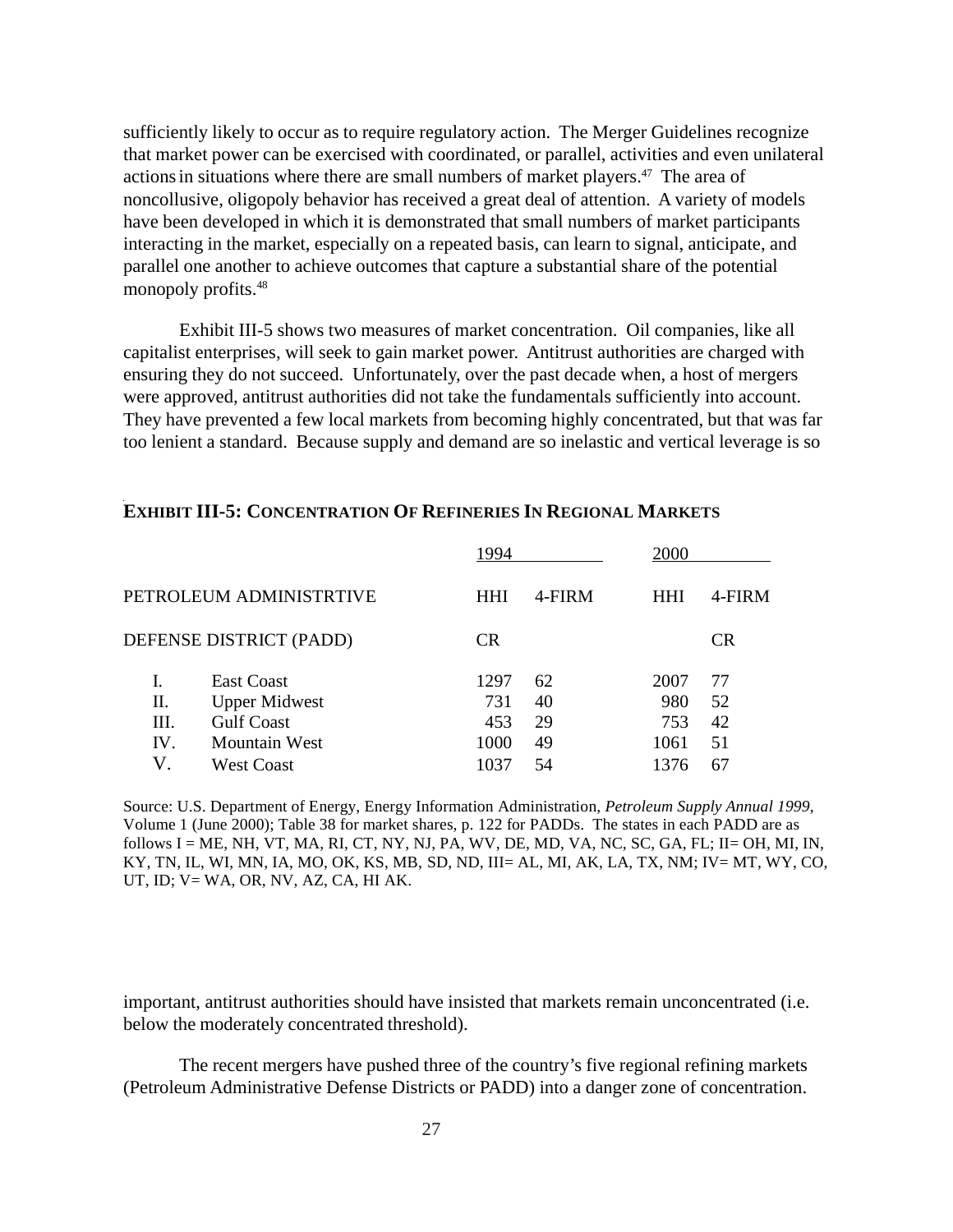This concentration reflects a business decision in which "operating refineries have sought to concentrate their activities in markets where they hold a leading market share."49

There has clearly been a sharp increase in the level of concentration in all markets except the Mountain West. The East Coast, Mountain West and West Coast all fall well above the unconcentrated zone. The upper Midwest is close to the upper limit of the unconcentrated zone based on HHI with the four firm concentration ratio moving well above the unconcentrated level.

Product markets are much smaller than refinery markets. That is, while refineries may serve a broad area, most consumers buy virtually all of their gasoline in the metropolitan area in which they live. Most studies of gasoline prices use the metropolitan area as the unit of analysis. While we lack data on a city-by-city basis, some data is readily available on a stateby-state basis. It confirms that the trend of increasing concentration has brought the industry to a level that is a source of concern.

| <b>CALIFORNIA</b>  |             |                               |                                 |      |                               |     |                     |                                     |      |
|--------------------|-------------|-------------------------------|---------------------------------|------|-------------------------------|-----|---------------------|-------------------------------------|------|
| CFA-Outlets        | 1994        |                               |                                 |      |                               |     | 1999                |                                     |      |
|                    | HHI         | C <sub>R</sub>                | 4-Firm 5-Firm<br>C <sub>R</sub> |      |                               |     | HHI                 | $4 - F$ irm $5 -$<br>C <sub>R</sub> | Firm |
|                    |             |                               |                                 |      |                               |     |                     |                                     | C R  |
|                    | 1143        | 60                            | 69                              |      |                               |     | 1432                | 73                                  | 90   |
| DOE                |             |                               |                                 | 1997 |                               |     |                     |                                     |      |
| Reform ulated      |             |                               |                                 | HHI  | $5 - F$ irm                   |     |                     |                                     |      |
| Volume             |             |                               |                                 | 1290 | C <sub>R</sub><br>74          |     |                     |                                     |      |
|                    |             |                               |                                 |      |                               |     |                     |                                     |      |
| <b>CONNECTICUT</b> |             |                               |                                 |      |                               |     |                     |                                     |      |
| CFA-Outlets        | 1994<br>HHI | $4 - F$ irm                   |                                 |      |                               |     | 1999<br>HHI         | $4 - F$ irm                         |      |
|                    |             | C <sub>R</sub>                |                                 |      |                               |     |                     | C <sub>R</sub>                      |      |
|                    | 1022        | 53                            |                                 |      |                               |     | 1415                | 65                                  |      |
|                    |             |                               |                                 |      |                               |     |                     |                                     |      |
| Lundberg           |             |                               |                                 | 1998 |                               |     | 1999                |                                     |      |
| Total Volume       |             |                               |                                 | HHI  | $4 - F$ irm<br>C <sub>R</sub> |     | HHI                 | $4 - F$ irm<br>C <sub>R</sub>       |      |
|                    |             |                               |                                 | 1110 | 55                            |     | 1264                | 62                                  |      |
| <b>ILLINOIS</b>    |             |                               |                                 |      |                               |     |                     |                                     |      |
| CFA-Outlets        | 1994<br>HHI | $4 - F$ irm                   |                                 |      |                               | HHI | 1999<br>$4 - F$ irm |                                     |      |
|                    |             | CR                            |                                 |      |                               |     |                     | C <sub>R</sub>                      |      |
|                    | 1053        | 55                            |                                 |      |                               |     | 1311                | 63                                  |      |
| WISCONSIN          | 1994        |                               |                                 |      |                               |     | 1999                |                                     |      |
| CFA-Outlets        | HHI         | $4 - F$ irm<br>C <sub>R</sub> |                                 |      |                               |     | HHI                 | $4 - F$ irm<br>CR                   |      |
|                    | 1175        | 65                            |                                 |      |                               |     | 1400                | 66                                  |      |

EXHIBIT III-6: CONCENTRATION OF GASOLINE DISTRIBUTION IN STATE MARKETS

Sources: CFA, calculated from *National Petroleum News*, Annual Survey of Outlets; *Lundberg, Connecticut of*<br>*Market Report: February, 1999*; DOE, U.S. Department of Energy, Energy Information Administration, Assessment<br>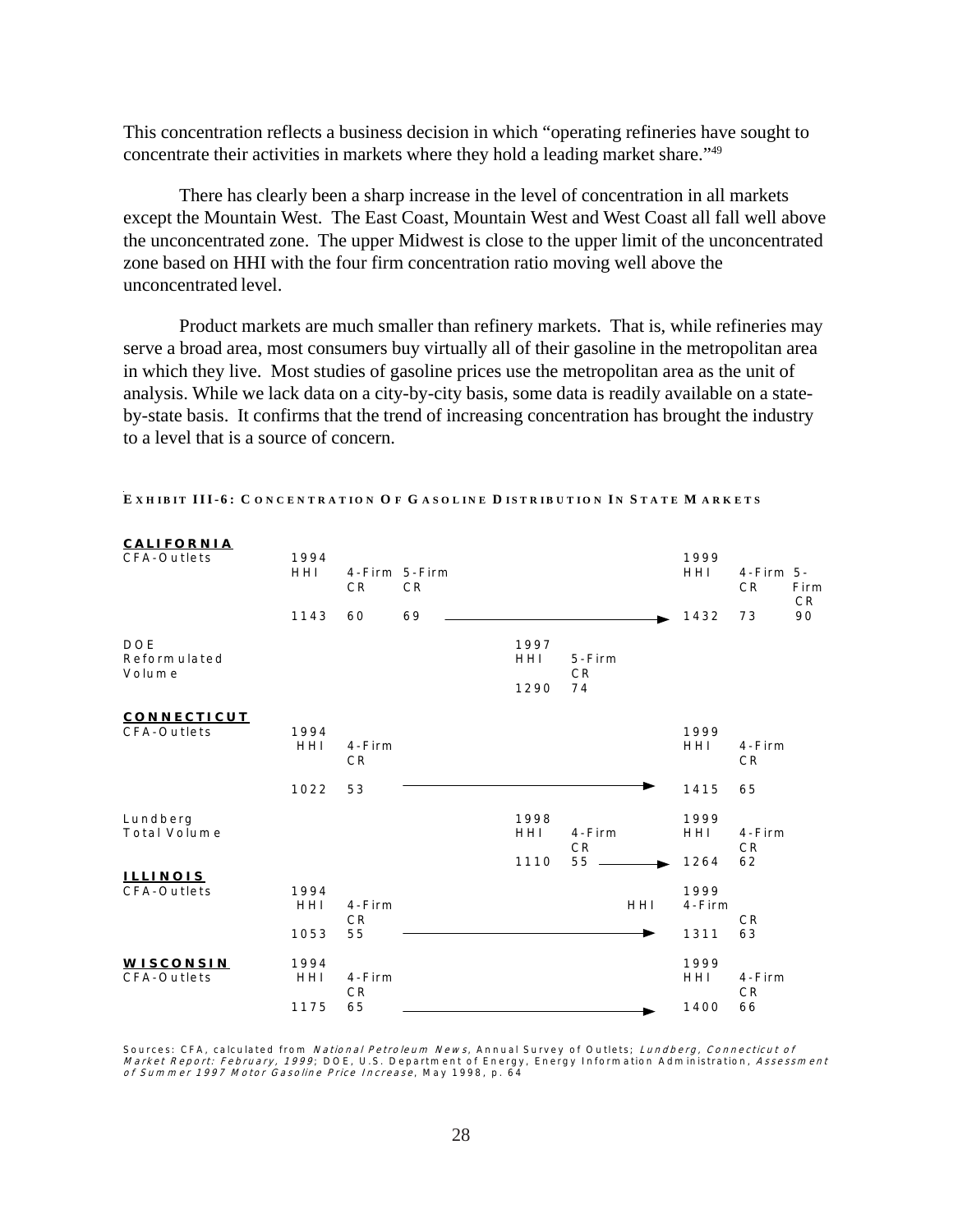Exhibit III-6 presents several analyses of the concentration of gasoline distribution at the state level. We have prepared analyses of California, Illinois, Wisconsin and Connecticut based on the number of branded gasoline stations in each state. We have selected a time frame similar to that of the prior refinery analysis. California was selected because the West is frequently mentioned in discussions of high gasoline prices. There was also a U.S. Department of Energy study available for comparison. Illinois and Wisconsin were selected because they have been focal points of concern in recent price spikes. Connecticut is included because it represents another PADD and there was a separate analysis available for comparison.

We observe sharp increases in concentration in each of these states. Each is now well into a range of concentration that is a source of concern for competitiveness. The level of concentration we estimate on the basis of outlets is consistent with the other analyses that are based on volumes of sales. The trend of increasing concentration is observable in all cases.

These analyses do not take mergers in the past two years into account. As described in Exhibit III-1, they certainly made matters worse. Moreover, the previous discussion focuses on horizontal concentration. Vertical integration between segments of the industry may have an impact as well. Vertical integration by dominant firms may create a barrier to entry requiring entry at two stages of production,<sup>50</sup> or foreclosing critical inputs for competitors in downstream markets.<sup>51</sup> Vertical arrangements may restrict the ability of downstream operators to respond to local market conditions.<sup>52</sup>

Vertical integration not only removes important potential competitors across stages of production,<sup>53</sup> but also may trigger a wave of integrative mergers,<sup>54</sup> rendering small independents at any stage extremely vulnerable to a variety of attacks.<sup>55</sup>

Gasoline markets are vulnerable to the negative effects of vertical integration. Product must move downstream from the refinery or the tanker to the pump. Vertically integrated operations are closed to independent sources of supply. They may impose zonal pricing formulas or restrictions on sources of supply on their distribution outlets.<sup>56</sup> With vertical integration, the market may be less responsive than it could be both in the short term, since competing product has difficulty getting into individual markets at the end of a vertically  $57$ integrated chain, and in the long term because new competitors in any market may have to enter at several stages of the business.

An interesting study of cities across the country as well as the first merger in the wave of late 1990s mergers (the Tosco/Unocal merger of 1997) finds support for this concern. The study finds that both horizontal concentration and vertical integration are associated with high prices:

Upstream concentration is positively correlated with price, the market share of independents is negatively correlated with price and the average market share of the vertically integrated suppliers covaries positively with wholesale price…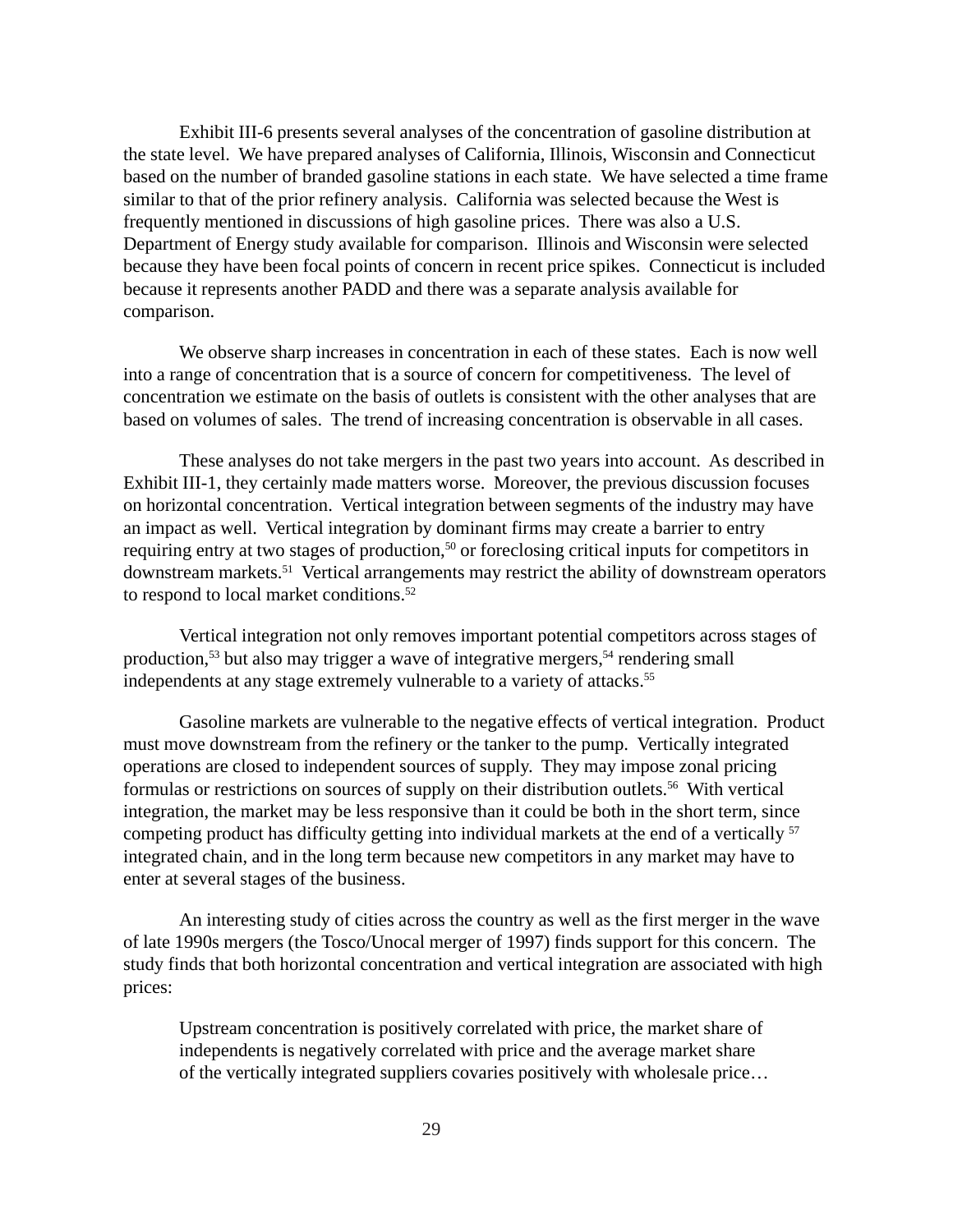Moreover, the incentive to raise price is also positively correlated with the geographic proximity of integrated stations to rival independents, indicating that the greater the degree of competition, or cross-price elasticity, between integrated retailers and rival independent retailers, the greater the integrated firm's incentive to raise rivals' wholesale costs.<sup>58</sup>

In light of these findings, the integration of refining and distribution is important. The percentage of stations owned by companies that also own refineries did not change much over the decade, but the size of the largest integrated owners increased dramatically (see Exhibit III-



#### EXHIBIT III-7: OUTLETS AND REFINERY INTEGRATION

Source: Energy Information Administration, U.S. Department of Energy, Restructuring: The Changing Face of Motor Gasoline Marketing, Table 2; McEwan, Ron, "Position and Status of Retail 'Brand' Within the Industry," National Petroleum News, August 2001.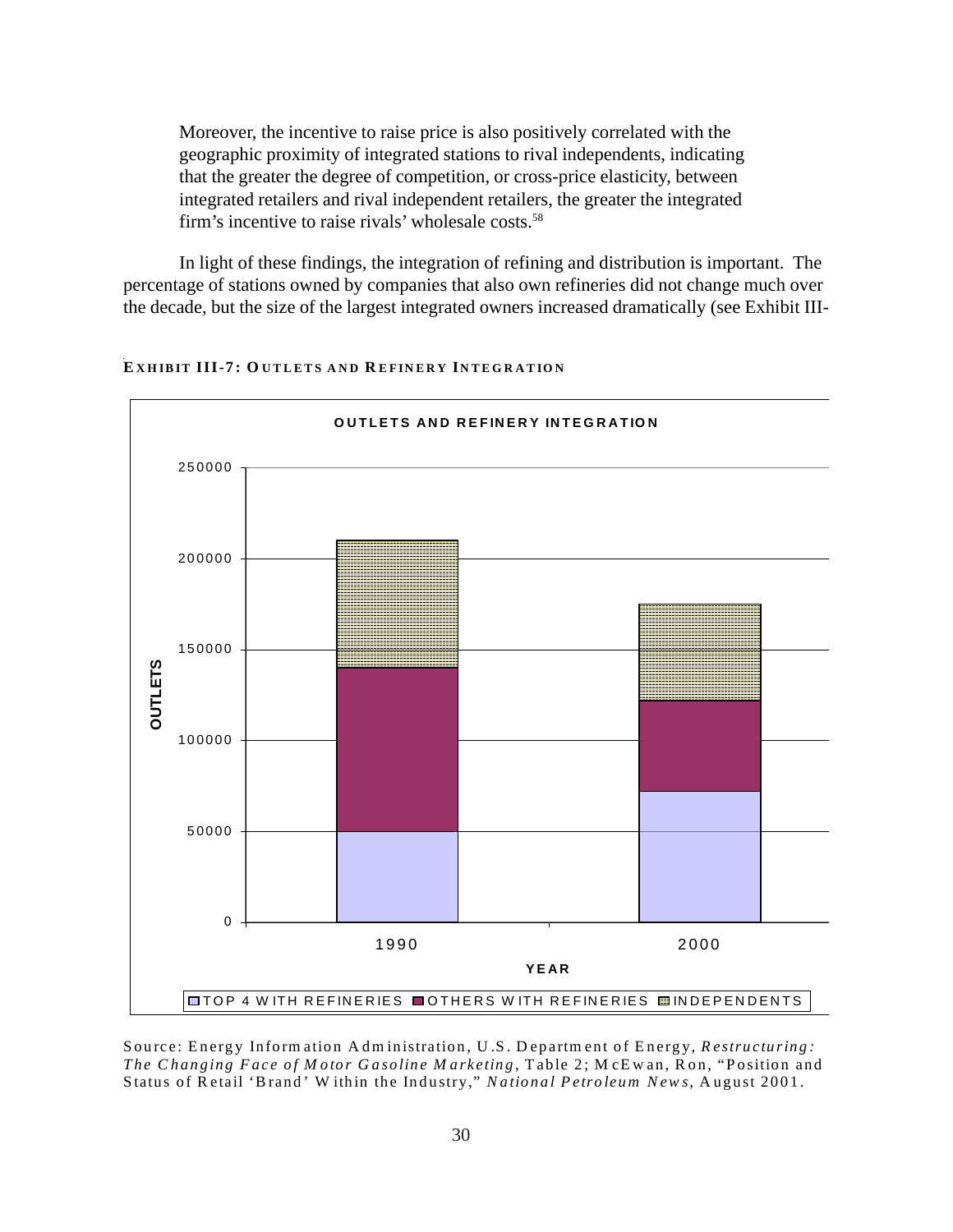<span id="page-33-0"></span>7). The integrated companies also appear to be more regionalized.59 Each company covers a smaller area more densely, resulting in less competition.

#### **CONDUCT: EXPLOITING TIGHT MARKETS**

Concentrated markets like these facilitate the exercise of market power. If a small number of companies dominate a market, collusion may become easier, but several decades of economic analysis has shown that non-collusive behaviors that reduce competition and increase price are an equal concern.<sup>60</sup> With small numbers of companies it becomes easier to monitor the behavior of other market participants, signal intentions, dominate product or geographic markets, or to take unilateral actions that influence price.

The Federal Trade Commission analysis of the Midwest price spikes of 2000 provides an important base of understanding. It describes the first price spike after the merger wave of the late 1990s. It demonstrates the complex interaction of factors in the gasoline market, but also introduces the element of decisions that caused supplies to be tight and kept them that way:

Prices rose both because of factors beyond the industry's immediate control and because of conscious (but independent) choices by industry participants...

In sum, the evidence does not indicate that the price spike in Midwest gasoline in the spring and early summer 2000 was caused by a violation of the antitrust laws. The spike appears to have been caused by a mixture of structural and operating decisions made previously (high capacity utilization, low inventory levels, the choice of ethanol as an oxygenate), unexpected occurrences (pipeline breaks, production difficulties), errors by refiners in forecasting industry supply (misestimating supply, slow reactions), and decisions by firms to maximize their profits (curtailing production, keeping available supply off the market). The damage was ultimately limited by the ability of the industry to respond to the price spike within three or four weeks with increased supply of products. However, if the problem was short-term, so too was the resolution, and similar price spikes are capable of replication. Unless gasoline demand abates or refining capacity grows, price spikes are likely to occur in the future in the Midwest and other areas of the country.<sup>61</sup>

Approximately \$26 billion of the \$30 billion increase in the domestic spread occurred in the price spikes in the ensuing 30 months. It is not only short-term decisions about refinery runs and stocks that affect the market greatly as it becomes concentrated. With few players, longer-term decisions also have a major impact. The FTC found these decisions to have had a substantial impact on the market in its study of the midwestern gasoline market.

A significant part of the reduction in the supply of RFG was caused by the investment decisions of three firms. When determining how they would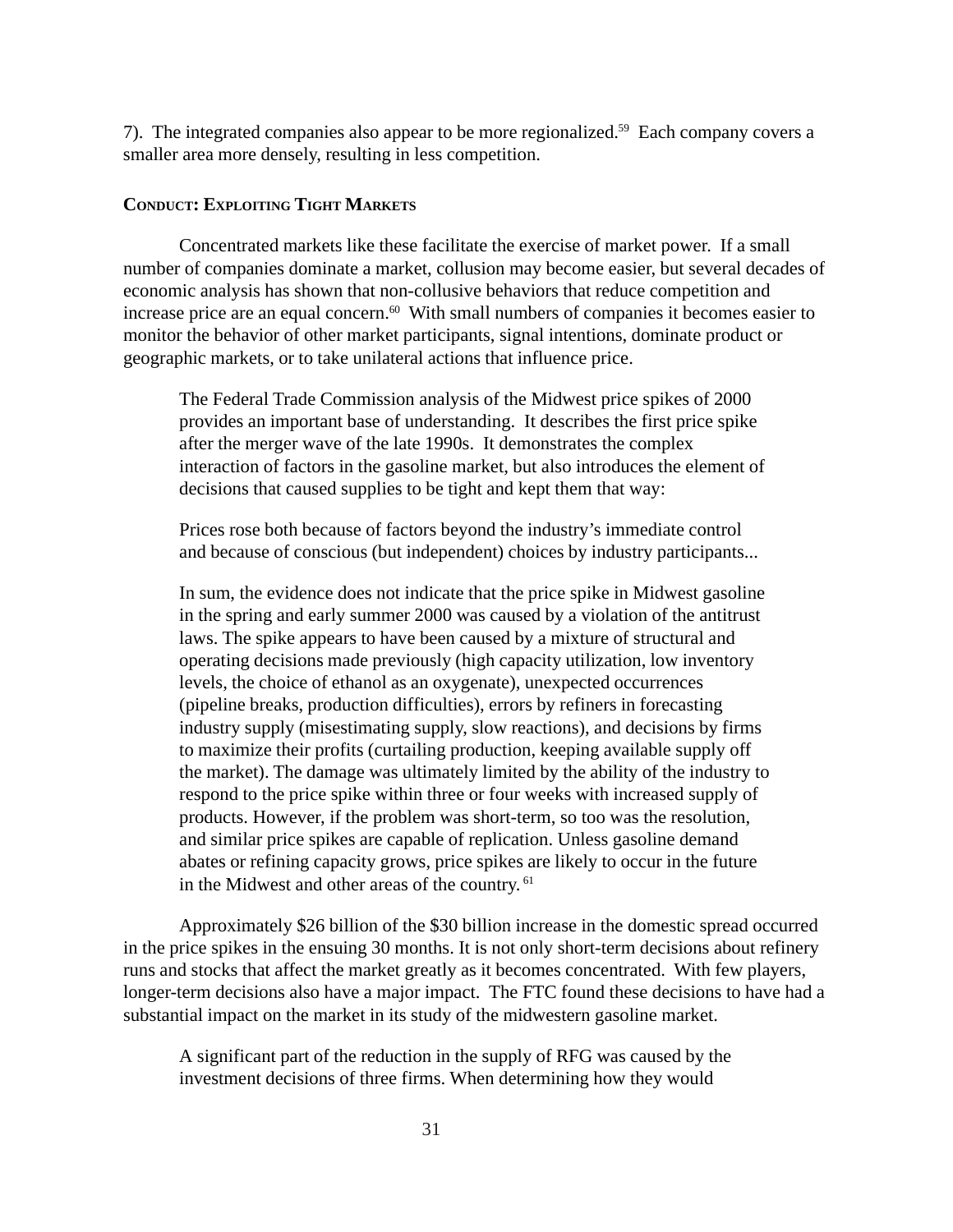comply with the stricter EPA regulations for summer-grade RFG that took effect in the spring 2000, three Midwest refiners each independently concluded it was most profitable to limit capital expenditures to upgrade their refineries only to the extent necessary to supply their branded gas stations and contractual obligations. As a result of these decisions, these three firms produced, in the aggregate, 23 percent less summer – grade RFG during the second quarter of 2000 than in 1999. Consequently, these three firms were able to satisfy only the needs of their branded gas stations and their contractual obligations, and could not produce summer – grade RFG to sell on the spot market as they had done in prior years.<sup>62</sup>

A Rand study found this to be a widespread phenomenon.

Relying on… existing plant and equipment to the greatest possible extent, even if that ultimately meant curtailing output of certain refined product… openly questioned the once-universal imperative of a refinery not "going short" – that is not having enough product to meet market demand. Rather than investing in and operating refineries to ensure that markets are fully supplied all the time, refiners suggested that they were focusing first on ensuring that their branded retailers are adequately supply by curtailing sales to wholesale market if needed.63

Moreover, the industry has become so concentrated that the ability to implement strategic policies to affect the supply demand balance has been shifted to the producers. As one study noted:

Of note, a few refiners are contemplating the potential for a significant easing of demand, perhaps as soon as 2010, prompted by the introduction of highly efficient motor vehicles. Such thinking may create pressure to minimize increases in capacity and other investments in plant and equipment in the midterm, thus contributing to higher and more volatile prices and better profit margins.<sup>64</sup>

As suggested by the Federal Trade Commission report, individual companies now may have pricing power, not through collusion but through individual action.<sup>65</sup> That is, with supply and demand tight and a small number of suppliers in each market, individual suppliers recognize that they can influence the price, at least for short periods of time, by withholding supplies. They are no longer the price takers we find in competitive markets; they become price makers:

In addition, at least one firm increased its summer-grade RFG production substantially and, as a result, had excess supplies of RFG available and had additional capacity to produce even more RFG at the time of the price spike. It thus found itself with considerable market power in the short term. This firm did sell off some inventoried RFG, but acknowledged that it limited the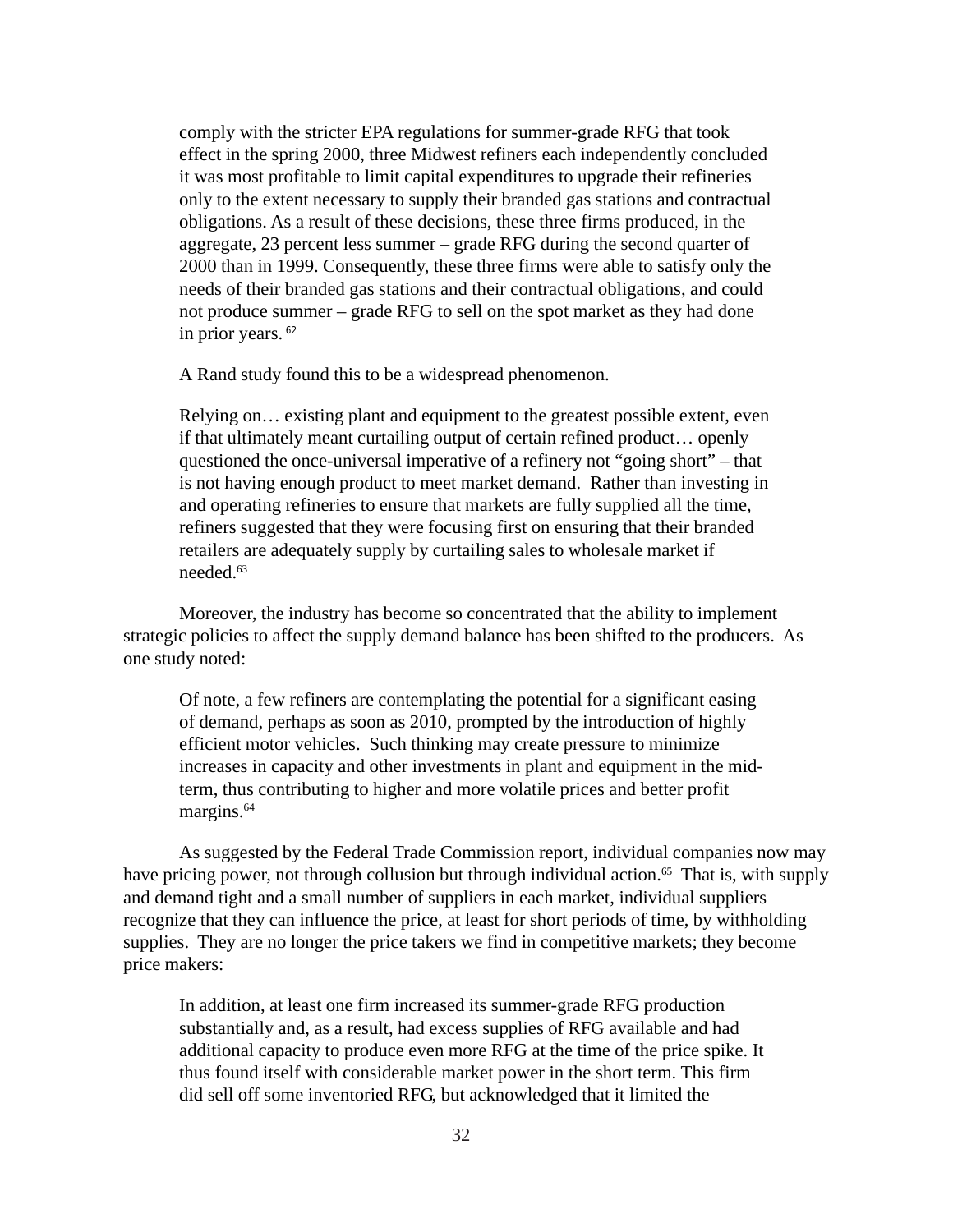<span id="page-35-0"></span>magnitude of its response because it recognized that increasing supply to the market would push down prices and thereby reduce the profitability of its overall RFG sales.<sup>66</sup>

In recent years, imports have begun to fill the gap as prices increase. However, the price gap that develops before imports increase far exceeds the cost of transportation. As the Department of Energy put it:

The gasoline price difference between the United States East coast (New York Harbor) and Rotterdam was in the 0-4 cents per-gallon range from 1991 to 1994, but it has been in the 3-8 cents per gallon range since. Since transportation costs are in the 3-5 cents-per-gallon range, Europe to United States movements are economically attractive. Gasoline from the Middle East (particularly Saudi Arabia) has been finding its way to U.S. markets because Asian refining growth has impacted the need and economics for gasoline imports. Finally, any strength in U.S. gasoline markets attracts some increases in imports from traditional Western hemisphere sources, such as Venezuela, Virgin Islands, and Canada.<sup>67</sup>

In fact, the "strength" in the U.S. market represents a sustained run up of over 20 cents at the pump and over 10 cents in the refiner/marketer share. This is a much larger "price difference" than historically has been the case and raises the question of why didn't gasoline from foreign sources "find their way" to the U.S. sooner to restrain price increases. The domestic industry is hostile to imports, with "many refining industry representatives in the RAND discussion spoke about "unfair foreign competition" and the need for duties and other measures to restrain imports."68

Prices run up quickly because of even slight disruptions in the supply demand balance and producers are slow to react because they do not fear that others can bring product to market and steal their business. Consequently, prices are said to be sticky downward.<sup>69</sup> There is a debate about whether gasoline prices change asymmetrically with respect to crude oil prices. The majority of published studies find support for the "rockets and feathers" view.<sup>70</sup> Prices rise like rockets and float down like feathers.<sup>71</sup> The debate centers around whether the price changes in crude oil (up and down) are fully and finally reflected in the pump price. In separate analyses Severin Borenstein and the U.S. General Accounting Office find the difference to be a penny or two per gallon.<sup>72</sup>

One fundamental difference between the price spikes of recent years and the "rockets and feathers" debate should be underscored. In the recent circumstances, we are not dealing with crude oil price changes alone, so the question is not whether refiner/marketer margins "catch up," or whether some of the change in crude oil price ends up in the refiner/marketer pockets (bottom line). The recent price spikes have been significantly driven by refiner/ marketer margins. Even if margins return to historic levels after the spike, there is no doubt that a net increase in marketer margins has occurred.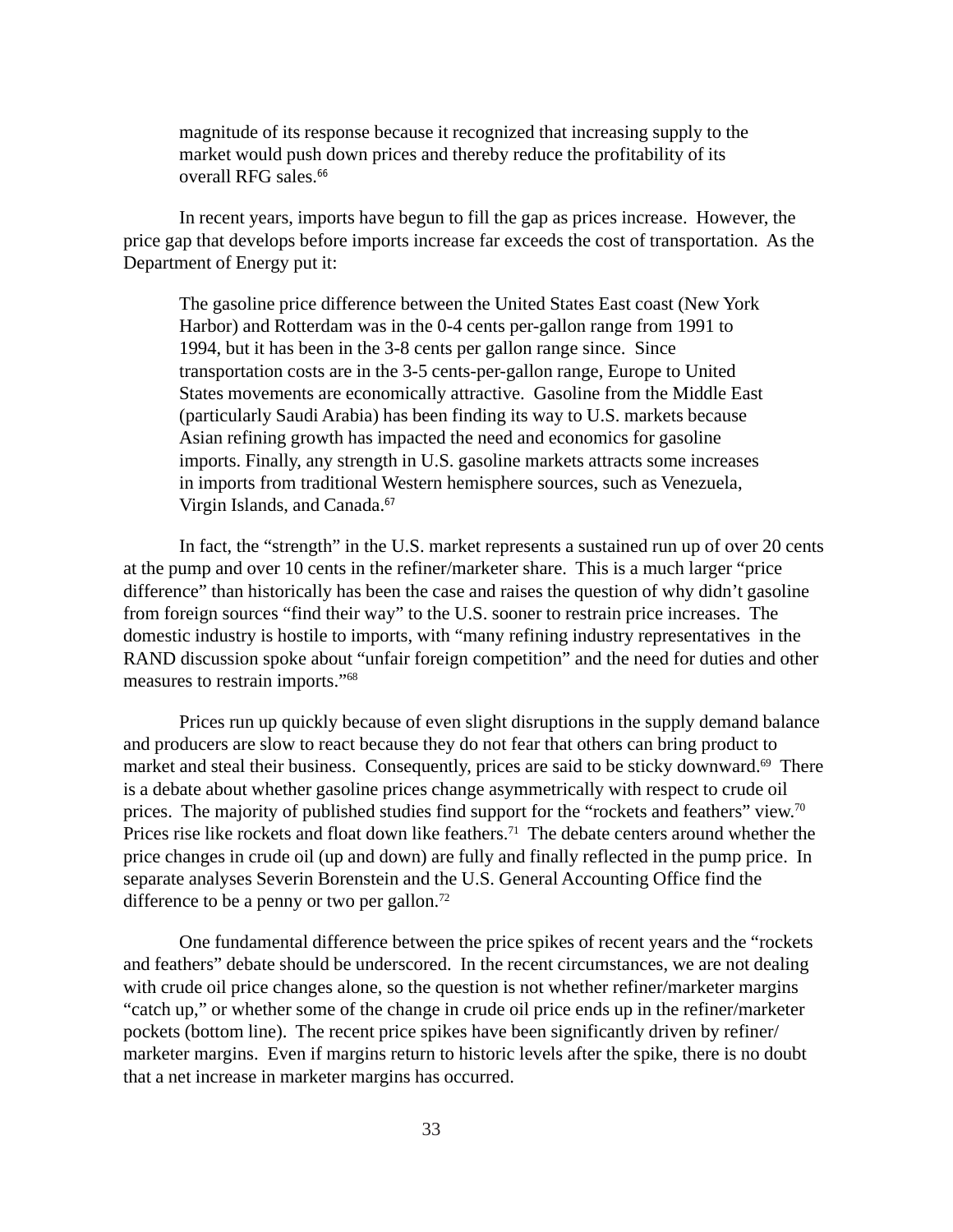### <span id="page-36-0"></span>**IV. POLICIES TO COMBAT SHORT TERM VOLATILITY AND CREATE LONG TERM STABILITY**

Two years ago, in response to the first evidence of a price ratchet, we recommended a broad and comprehensive set of responses to this complex problem.73 Those policies made sense then; they make even more sense today. The Federal government has done little to move policy in that direction.

It is time for public policy makers to seek to institute permanent institutional changes that both reduce the chances that markets will be tight and reduce the exposure of consumers to the opportunistic exploitation of markets when they become tight. To achieve this reduction of risk public policy should be focused on achieving five primary goals:

- Restore reserve margins by increasing both vehicle fuel efficiency (demandside) and production capacity (supply-side).
- Increase market flexibility through stock and storage policy.
- Discourage private actions that make markets tight and/or exploit market disruptions by countering the tendency to profiteer by withholding of supply.
- Promote a more competitive industry.

#### **EXPAND RESERVE MARGINS BY STRIKING A BALANCE BETWEEN DEMAND REDUCTION AND SUPPLY INCREASES**

Improving vehicle efficiency (reduction in fleet average miles per gallon) equal to economy wide productivity over the past decade (when the fleet failed to progress) would have a major impact on demand. It would require the fleet average to improve at the same rate it did in the 1980s. It would raise average fuel efficiency by five miles per gallon, or 20 percent over a decade. This is a mid-term target. This rate of improvement should be sustainable for several decades. This would reduce demand by 1.5 to 2 million barrels per day and return consumption to the level of the mid-1980s.<sup>74</sup>

Expanding refinery capacity by 10 percent equals approximately 1.5 million barrels per day. This would require 15 new refineries, if the average size equals the refineries currently in use. This is less than one-third the number shut down in the past ten years and less than onequarter of the number shut down in the past fifteen years. Alternatively, a ten percent increase in the size of existing refineries, which is the rate at which they increased over the 1990s, would do the trick, as long as no additional refineries were shut down.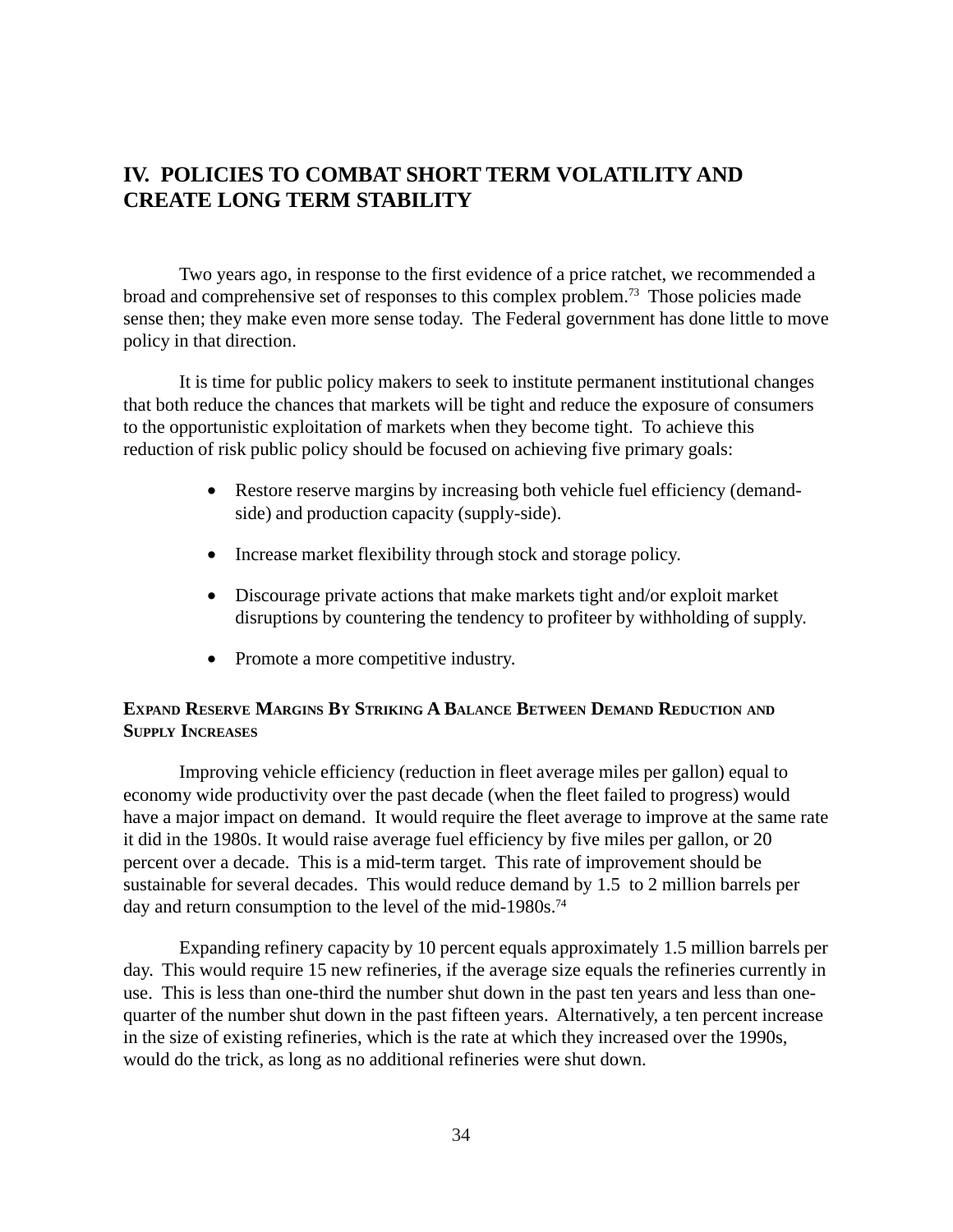<span id="page-37-0"></span>Placed in the context of redevelopment of recently abandoned facilities or expansion of existing facilities, the task of adding refinery capacity does not appear daunting. Such an expansion of capacity has not been in the interest of the businesses making the capacity decisions. Therefore, public policies to identify sites, study why so many facilities have been shut down, and establish programs to expand capacity should be pursued.

This combination of demand-side and supply-side policies to improve the long run market balance would restore the supply/demand balance to levels that typified the mid-1980s.

#### **EXPANDING STORAGE AND STOCKS**

It has become more and more evident that private decisions on the holding of stocks will maximize short-term private profits to the detriment of the public. Increasing concentration and inadequate competition allows stocks to be drawn down to levels that send markets into price spirals. While the Strategic Petroleum Reserve has been developed as a strategic stockpile and companies generally take care of operating stocks, the marketplace is clearly not attending to economic stockpiles. Moreover, the SPR should be filled in a manner that does not harm consumers.

Companies will not willingly hold excess capacity for the express purpose of preventing price increases. They will only do so if they fear that a lack of supply or an increase in brand price would cause them to lose business to competitors who have available stocks. Regional gasoline markets appear to lack sufficient competition to discipline anticonsumer private stock policies.

Public policy must expand stocks. Gasoline distributors (wholesale and/retail) can be required to hold stocks as a percentage of retail sales. Public policy could also either directly support or give incentives for private parties to keep storage. It could lower cost of storage through tax incentives when drawing down stocks during seasonal peaks. Finally, public policy could directly underwrite stockpiles. We now have a small Northeast heating oil reserve. It should be continued and sized to discipline price shocks, not just prevent shortages. Similarly, a Midwest gasoline stockpile should be considered.

#### **TAKING THE FUN AND PROFIT OUT OF MARKET MANIPULATION**

In the short term, government must turn the spotlight on business decisions that make markets tight or exploit them. Withholding of supply should draw immediate and intense public scrutiny, backed up with investigations. Since the federal government is likely to be subject to political pressures not to take action, state government should be authorized and supported in market monitoring efforts. A joint task force of federal and state attorney's general could be established on a continuing basis. The task force should develop databases and information to analyze the structure, conduct and performance of gasoline markets.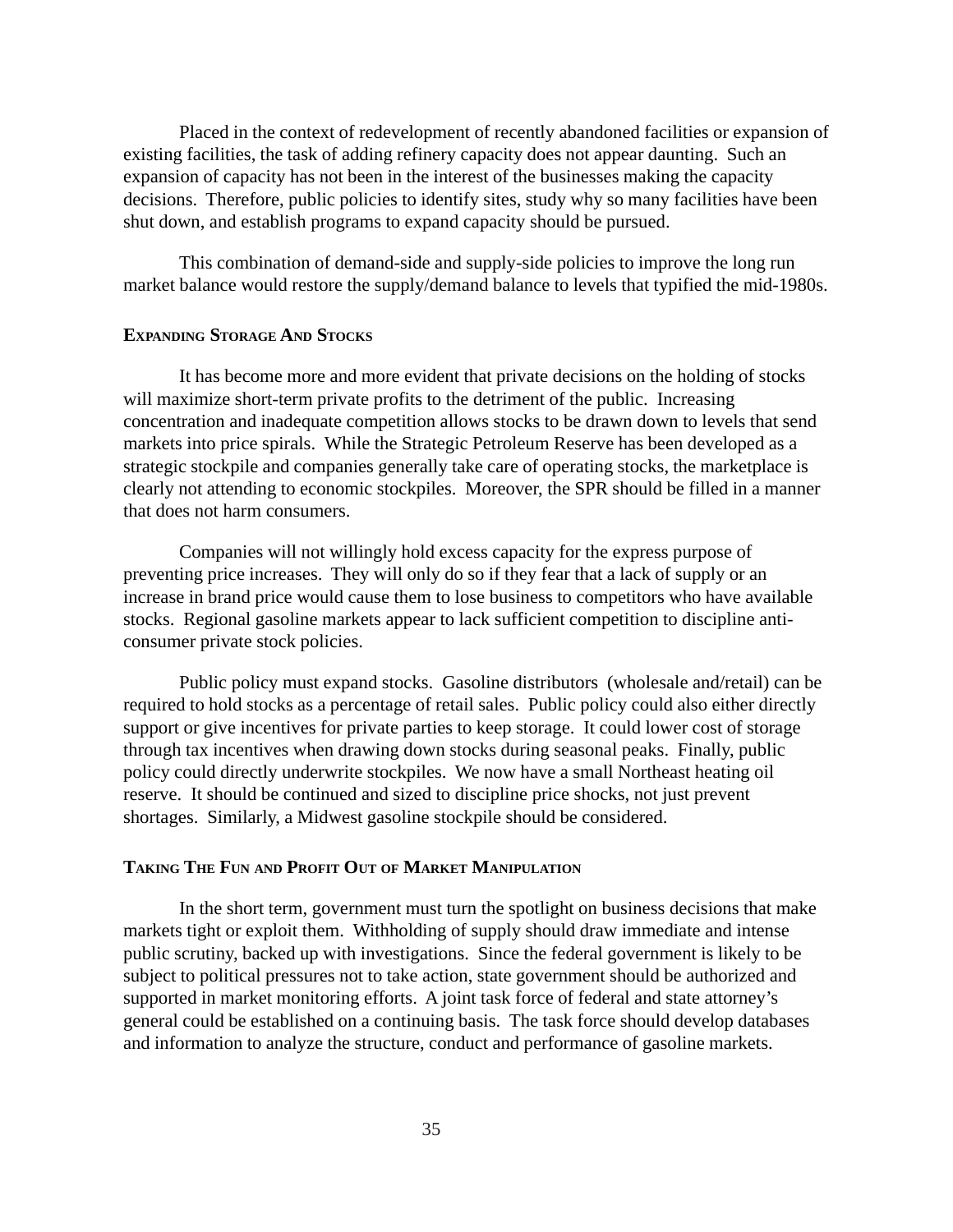<span id="page-38-0"></span>As long as huge windfall profits can be made, private sector market participants will have a strong incentive to keep markets tight. The pattern of repeated price spikes and volatility has now become an enduring problem. Because the elasticity of demand is so low – because gasoline is so important to economic and social life – this type of profiteering should be discouraged. A windfall profits tax that kicks in under specific circumstances will take the fun and profit out of market manipulation.

Ultimately, market manipulation should be made illegal. This is particularly important for commodity and derivative markets.

#### **PROMOTING A WORKABLY COMPETITIVE MARKET**

Further concentration of these industries is quite problematic. The Department of Justice Merger Guidelines should be rigorously enforced. Moreover, the efficiency defense of consolidation should be viewed skeptically, since inadequate capacity is a market problem.

Restrictive marketing practices, such as zonal pricing and franchise restrictions on supply acquisition should be examined and discouraged. These practices restrict flows of product into markets at key moments.

Markets should be expanded by creating more uniform product requirements. These should not result in a relaxation of clean air requirements.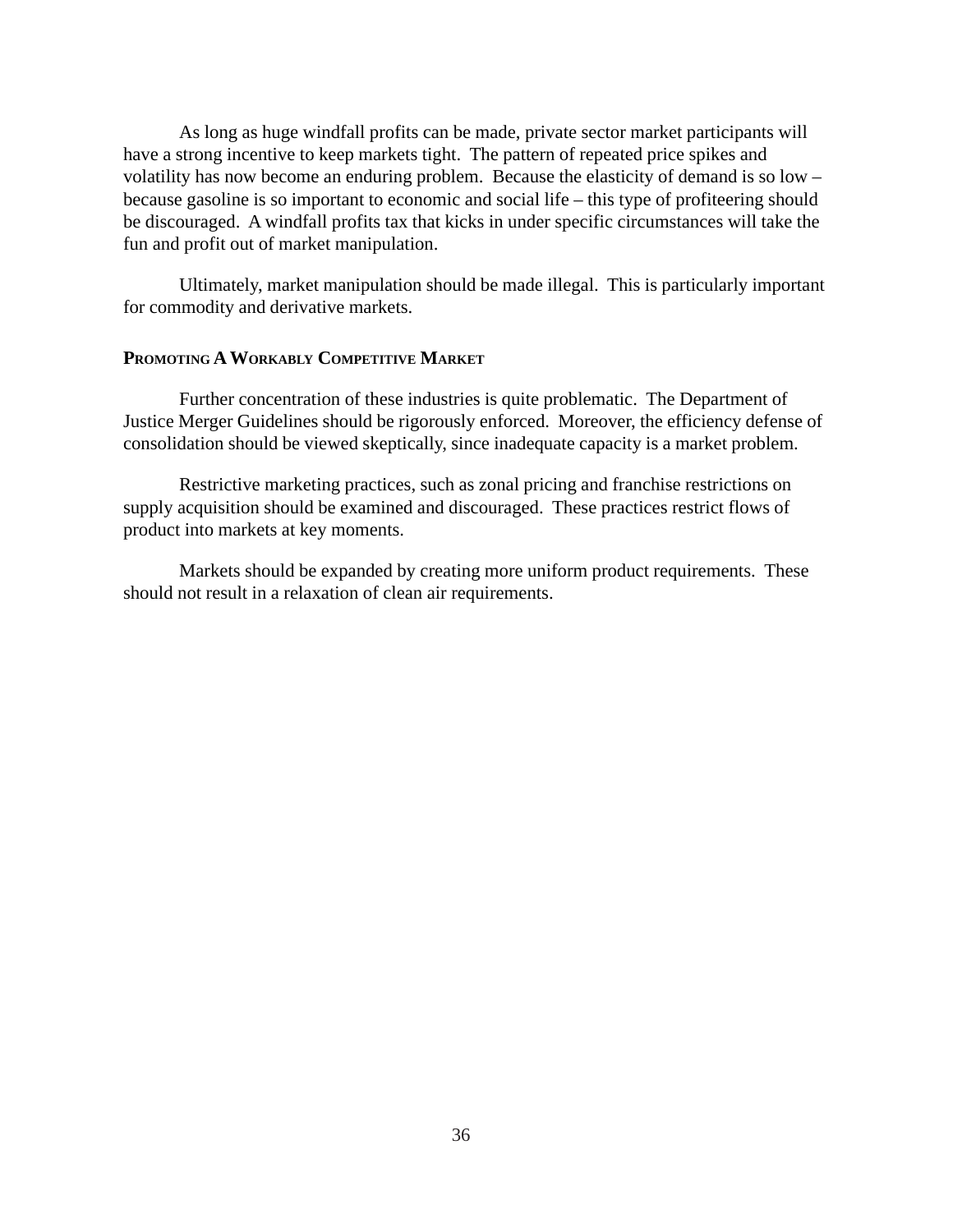#### **ENDNOTES**

<sup>1</sup> "Consumer Groups Seek Energy Price Probe," *Energy Daily*, March 11, 2003, p. 4.

2 Peterson and Mahnovski, p. 5, note the following:

Oil industry research, analyses and policy dialogs conducted in both the private and public sectors tend to emphasize the natural resource side of the business – upstream crude oil exploration and production. Much less analysis and discussion is devoted to oil companies as the downstream manufacturers of intermediate and finished petroleum products.

3 Peterson and Mahnovski, p. 5.

4 Harwood, J. "Americans Distrust Institutions in Poll," *Wall Street Journal,* June 13, 2002, cited in Peterson, D. J. and Sergej Mahnovski, *New Forces At Work in Refining: Industry Views of Critical Business and Operations Trends* (Santa Monica: Rand, 2003), p. 19.

<sup>5</sup> For other products imports play a larger role, close to 10 percent for distillate and 50 percent for residual fuel oil.

<sup>6</sup> New imports of gasoline constitute a very small portion of total gasoline product supplied – about 4 percent. Transportation and marketing costs after the product is landed are domestic, but refining costs for this product are not. Ignoring product imports in the analysis of gasoline results in a slight overestimate of the domestic share.

<sup>7</sup> *Do Current High Petroleum Product Prices, ?* (Energy Information Administration, March 12. 2003), pp. 1-2.

8 Energy Information Administration, *Summer 2003 Motor Gasoline Outlook,* April 2003.

9 Public Citizen, Record Oil Company Profits Underscore Market Consolidation, May 31, 2001; Fortune 500, July 18, 2001; Business Week First Quarter Results, May 21, 2001

<sup>10</sup> *Fortune 500,* July 18, 2001.

<sup>11</sup> *Business Week,* Spring 2001, p. 92.

12 U.S. Department of Energy, Energy Information Administration, *Performance Profile*, 2001, pp. 7-8.

<sup>13</sup> Peterson and Mahnovski, p. xvi.

14 Espey, Molly, "Gasoline Demand Revisited: An International Meta-Analysis of Elasticities," *Energy Economics* 20 (1998), pp. 273-295, identifies 363 estimates of short-term elasticity. The median is -.23 for the short term and -.43 for the long term. Kayser, Hilke, A., "Gasoline Demand and Car Choice: Estimating Gasoline Demand Using Household Information," *Energy Economics* 22 (2000), estimates the short-term elasticity in the U.S. at -.23. Puller, Steven L. and Lorna A. Greening, "Household Adjustment to Gasoline Price Change: An Analysis Using 9 years of US Survey Data," *Energy* Economics 21 (1999), pp. 37-52, find a one-year price elasticity of -.34, but model a more complex structure of responses within shorter periods. They find a larger elasticity of miles traveled in the first quarter after a price shock (-.69 to -.76), but that demand "snaps back." The larger reduction in miles driven is still "inelastic." Moreover, the reduction in miles driven is larger than the reduction in fuel consumed since it appears that households cut back on the most efficient driving miles (i.e. higher speed vacation miles).

<sup>15</sup> Espy, Molly, "Explaining the Variation in Elasticity Estimates of Gasoline Demand in the United States: A Meta-analysis," *The Energy Journal,* 17, 1996, Table 2, shows the average elasticity of demand from U.S. only studies at -.42.

16 National Energy Policy Development Group, *National Energy Policy* (Washington, D.C.: May 2001) (hereafter NEPDG), p. 3-13.

17 Hsing, Yu, "On the Variable Elasticity of the Demand for Gasoline: The Case of the U.S.A.," *Energy Economics,* April 1990, p. 134, notes that the income elasticity declines over time and draws an analogy with expenditures on food,

The declining income elasticity in the long-run indicates that the proportion of income spent on gasoline continues to decline as income rises. This is because the demand for gasoline

like many food commodities has its limit beyond which saturation is reached.

18 Landes, W. M. and R. A. Posner, "Market Power in Anti-trust Cases," *Harvard Law Review*, 19: 1981, point out that when demand elasticities are low, market power becomes a substantial problem.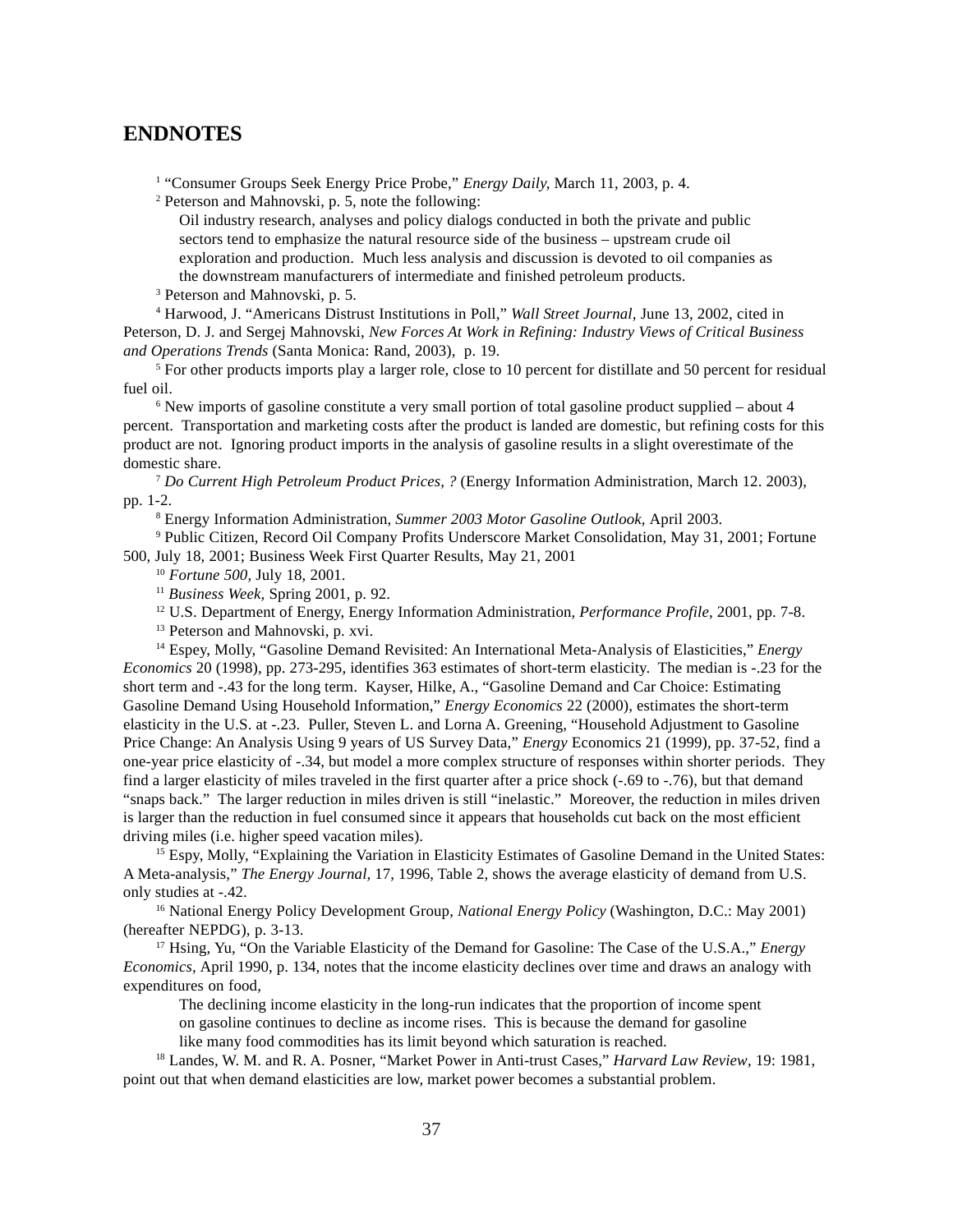19 Federal Trade Commission, *Midwest Gasoline Price Investigation*, March 29, 2001, pp. i…4.

<sup>20</sup> Consodine, Timothy J. and Eunnyeong Heo, "Price and Inventory Dynamics in Petroleum Product Markets," *Energy Economics*, 22 (2000), p. 527, conclude "supply curves for the industry are inelastic and upward sloping." See also "Separatiblity, Functional Form and Regulatory Policy In Models of Interfuel Substitution," *Energy Economics*, 1989.

<sup>21</sup> Consodine, Timothy J., "Inventories Under Joint Production: An Empirical Analysis of Petroleum Refining," *Review of Economics and Statistics*, 1997, p. 527, "high inventory levels depress prices… In some cases, imports of product are more variable than production or inventories.

22 Pirrong, Stephen Craig, *The Economics, Law and Public Policy of Market Power Manipulation* (Kluwer, Boston, MA, 1996), pp. 10… 24… 59.

Economic frictions (including transportation, storage, and search costs) which impede the transfer of the underlying commodity among different parties separated in space or time can create the conditions that the large trade can exploit in order to cause a supracompetitive price…

Although the formal analysis examines transportation costs as the source of friction, the consumption distortion results suggest that any friction that makes it costly to return a commodity to it original owners (such as storage costs or search costs) may facilitate manipulation.

The extent of market power depends on supply and demand conditions, seasonal factors, and transport costs. These transport cost related frictions are likely to be important in many markets, including grains, non-precious meals, and petroleum products.

Transportation costs are an example of an economic friction that isolates geographically dispersed consumers. The results therefore suggest that any form of transactions costs that impedes the transfer of a commodity among consumers can make manipulation possible… All else equal, the lower the storage costs for a commodity, the more elastic its demand.

See also, William Jeffrey and Brian Wright, *Storage and Commodity Markets* (1991); Deaton, Angus and Guy Laroque, "On the Behavior of Commodity Prices," *Review of Economics and Statistics* (1992).

23 Energy Information Administration, *Petroleum 1996: Issues and Trends*, September 1997, p. 27. The U.S. Department of Energy identified "lower than normal gasoline stocks" in a chapter entitled "Spring '96 Gasoline Price Runup." Energy Information Administration, *Assessment of Summer 1997*, p. 5, remarked on the role of stocks in the 1997 price runup as follows:

Gasoline stocks plummeted, dropping 15 million barrels, compared to an average monthly decline (for the 1992-1996 period) of 4 million barrels. Stocks ended the month at near-record low levels. Gasoline suppliers were left facing August, which is usually the highest demand month of the year, with virtually no inventory.

Joanne Shore, EIA Petroleum Division. In analyzing the Midwest price spike of 2000, the Department of Energy again found stocks to be the culprit, starting an analysis entitled *Supply of Chicago/Milwaukee Gasoline Spring 2000* as follows:

This summer's run-up in Midwest gasoline prices, like other recent price spikes, stemmed from a number of factors. The stage was set for gasoline volatility as a result of tight crude oil supplies, which led to low product stocks and relatively high crude oil prices. With little stock cushion to absorb unexpected events, Midwest gasoline prices surged when a number of supply problems developed, including pipeline and refinery supply problems, and an unexpectedly difficult transition to summer-grade Phase II reformulated gasoline.

The FTC reached a similar conclusion in its Midwest Gasoline Price Investigation, at note 23.

Finally, in explaining the early spring price runup in 2001, inventories were the starting point –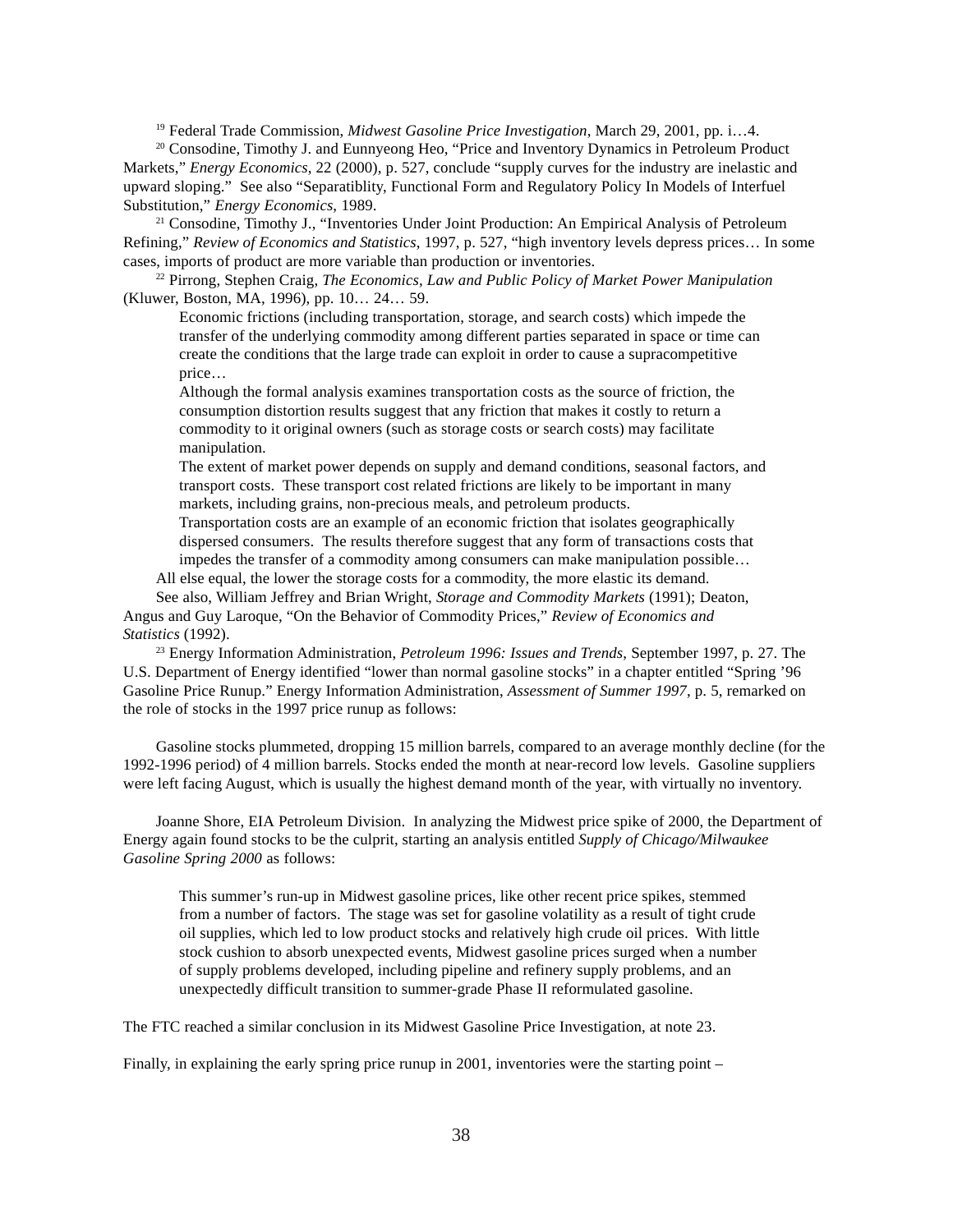: " Low petroleum inventories set the stage for our current situation, as they did last year both for heating oil and for gasoline." "Statement of John Cook, Director, Petroleum Division, U.S. Department of Energy," *Subcommittee on Energy and Air Quality, Committee on Energy and Commerce, U.S. House of Representative*, May 15, 2001, p.1.

<sup>24</sup> *Midwest Gasoline Price Investigation*, note 23 citing OECD and DOE documents states "Higher crude prices led producers to draw down inventories in anticipation of replacing them later at lower prices."

<sup>25</sup> NEPDG, p. 7-13.

<sup>26</sup> They certainly have value on the stock market (see Edwards, Kenneth John D. Jackson and Henry L. Thompson, "A Note on Vertical Integration and Stock Ratings of Oil Companies in the U.S.," *The Energy Journal*, 2000).

27 Peterson and Mahnovski, p. 16.

28 Peterson and Mahnovksi, p. 42.

29 "Oil Data Show Industry Role in Shortages a Possibility," *New York Times*, June 15, 2001.

30 U.S. Department of Energy, Energy Information Administration, *Performance Profiles of Major Energy Producers: 1999*, p. 19 , notes the first two mega-mergers – Exxon-Mobile and BP-Amoco. This was followed by the Chevron-Texaco merger.

<sup>31</sup> Id., p. 15, shows that even excluding mega-mergers like Exxon-Mobil, mergers and acquisitions equal 15 to 25 percent of total additions to investment. Similarly, Id. P. 55, remarks on the growth of nonintegrated refiners (p. 55), but of the 13 companies noted, at least four (including three of the largest) are either a joint venture of vertically integrated companies or have recently been reintegrated through merger. Joint operating agreements also abound in the industry.

32 Peterson and Mahnovksi, p. xv.

33 NEPDG, p. 7-13.

34 U.S. Department of Energy, Energy Information Administration, *The Impact of Environmental Compliance Costs on U.S. Refining Profitability* (October 1997), p. 3, shows operating costs per gallon associated with pollution abatement at about \$.01 per gallon and large capital costs for a short period of time to meet new requirements, but these had already begun to decline by 1995. The impact of capital expenditures must also be small, in the range of a penny per gallon. Other studies lead to similar estimates of costs associated with pollution abatement of a few cents per gallon; see Nadim, Farahad, et al., "United States Experience with Gasoline Additives," *Energy Policy*, 29 (2001).

35 U.S. Department of Energy, Energy Information Administration, *Petroleum 1996: Issues and Trends* (September 1997), p. 137.

<sup>36</sup> Peterson and Mahnovski (p. xv), note that following "a wave of mergers, acquisitions joint ventures and selective divestitures… [whose] aim was cutting costs gaining economies of scale, increasing returns on investment, and boosting profitability… Consolidation and restructuring appear to have had the salutary effect executives intended, "EIA data indicates that mid and large-size refiners reduced their per barrel operating costs."37 U.S. Department of Energy, Energy Information Administration, *Petroleum Supply Annual,* Table 44.

38 Pirrong, p. 70.

39 U.S. Department of Energy, Energy Information Administration, *Petroleum Supply Monthly,* April 2000, p. 145, defines the lower operational inventory as follows:

Lower operational Inventory (LOI): The lower operational inventory is the lower end of the demonstrated operational inventory range updated for known and definable changes in the petroleum delivery system. While not implying shortages, operational problems or price increases, the LOI is indicative of a situation where inventory-related supply flexibility could be constrained or non-existent. The significance of these constraints depends on local refinery capability to meet demand and the availability and deliverability of products from other regions or foreign sources.

<sup>40</sup> The general literature on stock and storage behavior shows that stocks are typically kept to ensure operational flow (see Pyndick, Robert S., "Inventories and the Short-Run Dynamics of Commodity Prices," *Rand Journal of Economics*, Spring 1994, "The Present Value Model of Rational Commodity Pricing," *The Economic Journal*, May 1993;Consodine, Inventories. In Exhibit III-3 , the LOI is placed at 185 million barrels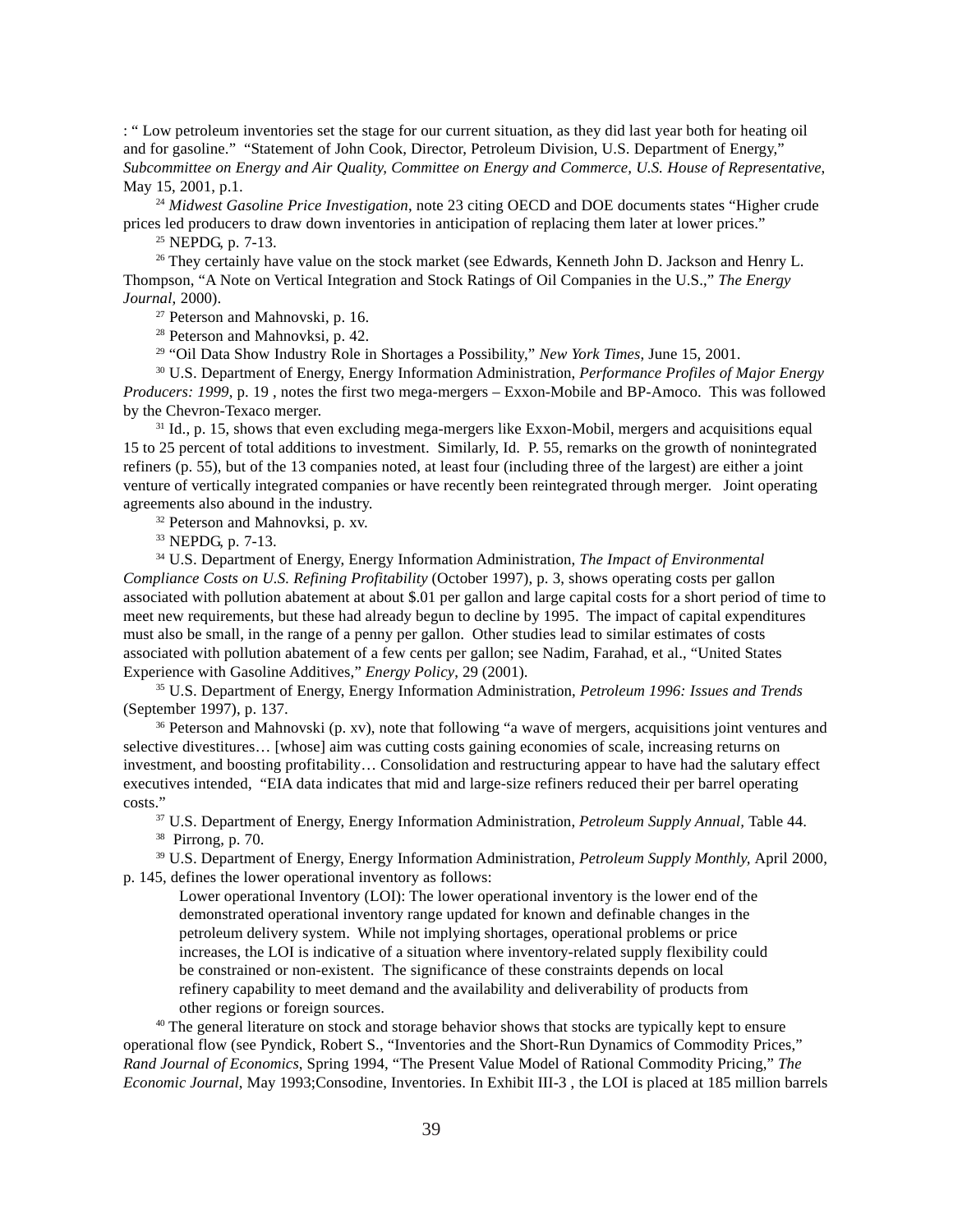throughout the period, although it may have varied over time. As supplies have become tight, operators may have squeezed the LOI down. With refinery capacity stable over the past ten years, using a constant level for the period on which this paper focuses provides a sound basis for analysis.

41 Peterson and Mahnovksi, p. 43.

 $42$  Landes and Posner (p. 947) stress the importance of adjusting scrutiny based on the market characteristics:

Market Share Alone Is Misleading. -Although the formulation of the Lerner index… provides an economic rationale for inferring market power from market share, it also suggests pitfalls in mechanically using market share data to measure market power. Since market share is only one of three factors... that determine market power, inferences of power from share alone can be misleading. In fact, if market share alone is used to infer power, the market share measure… which is determined without regard to market demand or supply elasticity (separate factors in the equation), will be the wrong measure. The proper measure will attempt to capture the influence of market demand and supply elasticity on market power.

43 Landes and Posner (p. 954) also argued that the size of the market at issue should be considered, "if very high market shares are required to justify a finding of monopoly power in a small market, then a lower market share should suffice in a large market."

44 Recent studies that document the importance of concentration and market power in various markets at a micro level include Sen Anindya, "Higher Prices at Canadian Gas Pumps: International Crude Oil Prices of Local Market Concentration," *Energy Economics,* 2003; Borenstein, Severin and Andrea Shepard, "Sticky Prices, Inventories and Market Power in Wholesale Gasoline markets," *RAND Journal of Economics*, 2002; Delpachitra, Sarath B., " Price Rigidity in the Downstream Petroleum Industry in New Zealand: Where Does it Happen," *Energy Economics*, 2002; Adrangi, Bahram, Arjun Chatrath, Kambiz Raffiee, and Ronald D. Ripple, "Alaska North Slope Crude Oil Price and the Behavior of Diesel Prices in California," *Energy Economics*, 2001; Gilbert, Richard and Justine Hastings, "Vertical Integration in Gasoline Supply: An Empirical Test of Raising Rivals Costs," *Competition Policy Center,* University of California, Berkeley, 2001, Borenstein, Severin, A. Colin Cameron and Richard Gilbert, "Do Gasoline Prices Respond Asymmetrically to Crude Oil Price Changes, *Quarterly Journal of Economics,* 1997.

45 Shepherd, p. 389.

 $46$  Shepherd, p. 4.

47 U.S. Department of Justice and Federal Trade Commission *Horizontal Merger Guidelines*, 1997, at section 0.1.

The rule of thumb reflected in all iterations of the Merger Guidelines is that the more concentrated an industry, the more likely is oligopolistic behavior by that industry.... Still, the inference that higher concentration increases the risks of oligopolistic conduct seems well grounded. As the number of industry participants becomes smaller, the task of coordinating industry behavior becomes easier. For example, a ten-firm industry is more likely to require some sort of coordination to maintain prices at an oligopoly level, whereas the three-firm industry might more easily maintain prices through parallel behavior without express coordination.

48 John B. Taylor, Economics (Boston: Houghton Mifflin, 1998); W. Kip Viscusi, John M. Vernon, and Joseph E. Harrington, Jr., *Economics of Regulation and Antitrust* (Cambridge: MIT Press., 2000), Chapter 5; Jean Fudenberg and Jean Tirole, "Noncooperative Game Theory for Industrial Organization: An Introduction and Overview," in Richard Schmalensee and Robert D. Willig, (eds.) *Handbook of Industrial Organization* (New York: North-Holland, 1989).

49 Peterson and Mahnovksi, p. 24.

50 Scherer and Ross, p. 526, formulate the issue as follows "To avoid these hazards, firms entering either of the markets in question might feel compelled to enter both, increasing the amount of capital investment required for entry."

51 Shepherd, pp. 289-290, describes this issue as follows:

When all production at a level of an industry is "in-house," no market at all exists from which independent firms can buy inputs. If they face impediments or delays in setting up a new supplier, competition at their level will be reduced. The clearest form of this is the rise in capital a new entrant needs to set up at both levels.